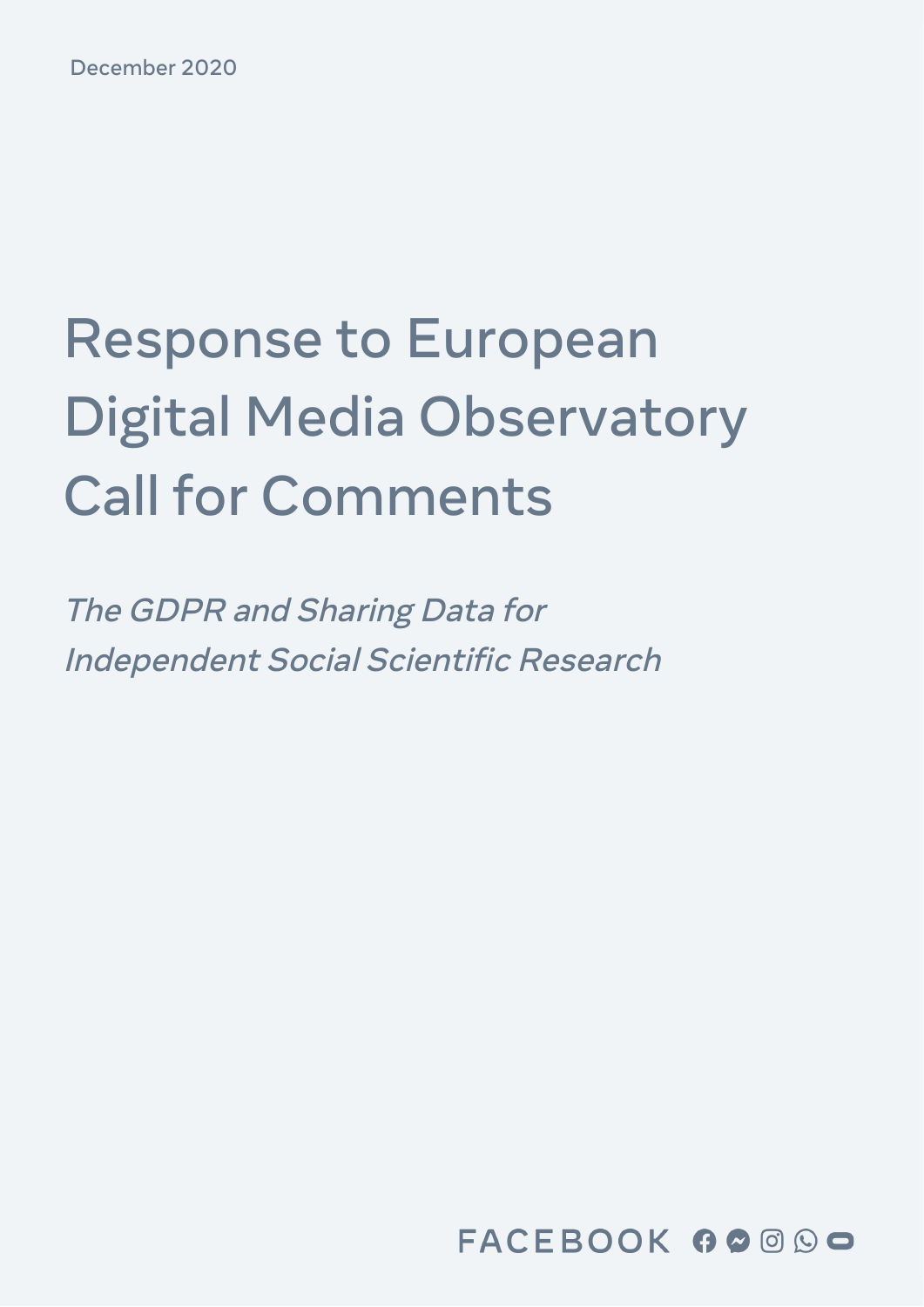# **FACEBOOK**

December 21, 2020

To the European Digital Media Observatory:

Facebook welcomes the opportunity to submit comments on your important initiative to launch a Working Group on "Access to Data Held by Digital Platforms for the Purposes of Social Scientific Research."

Facebook supports independent research and unlocking the power of data to solve some of the world's greatest challenges. We are also deeply committed to protecting our users' privacy and maintaining a safe and secure community. We provide these comments in the hopes of better enabling researchers to study the impact of technology on society.

As you rightly note in your proposal, unlocking access to data held by digital platforms for the purposes of independent social scientific research will depend on developing high standards for preserving privacy and clear mechanisms that hold all parties accountable for their access to and use of data. At Facebook, we have worked to promote research—while preserving privacy—through multiple initiatives. For example, our Data For Good program helps researchers and humanitarian organizations respond to emergencies by sharing data, subject to privacy preserving methods like aggregation and de-identification. Likewise, the Facebook Open Research and Transparency Team collaborates with external academics to understand the impact of our platforms on elections and democracy, including the spread of disinformation.

In order to do our part in facilitating social scientific research about issues of public interest, it is vital that we are able to comply with varying privacy frameworks globally, including the European Union's General Data Protection Regulation ("GDPR"), the application of which has proved to be particularly challenging for designing and implementing independent research projects. In the attached comments, we explain some of the legal challenges we have observed, including with regard to: establishing a legal basis, providing adequate transparency, implementing suitable safeguards, addressing overlapping Member State requirements, and de-identifying data to sufficient standards, all while preserving the independence of researchers and the utility of data for research purposes.

A code of conduct, such as the one EDMO is proposing, could help in addressing many of these issues. In particular, a code of conduct would provide clear, credible and enforceable standards for sharing data for research, with the added legal certainty of having such standards approved by data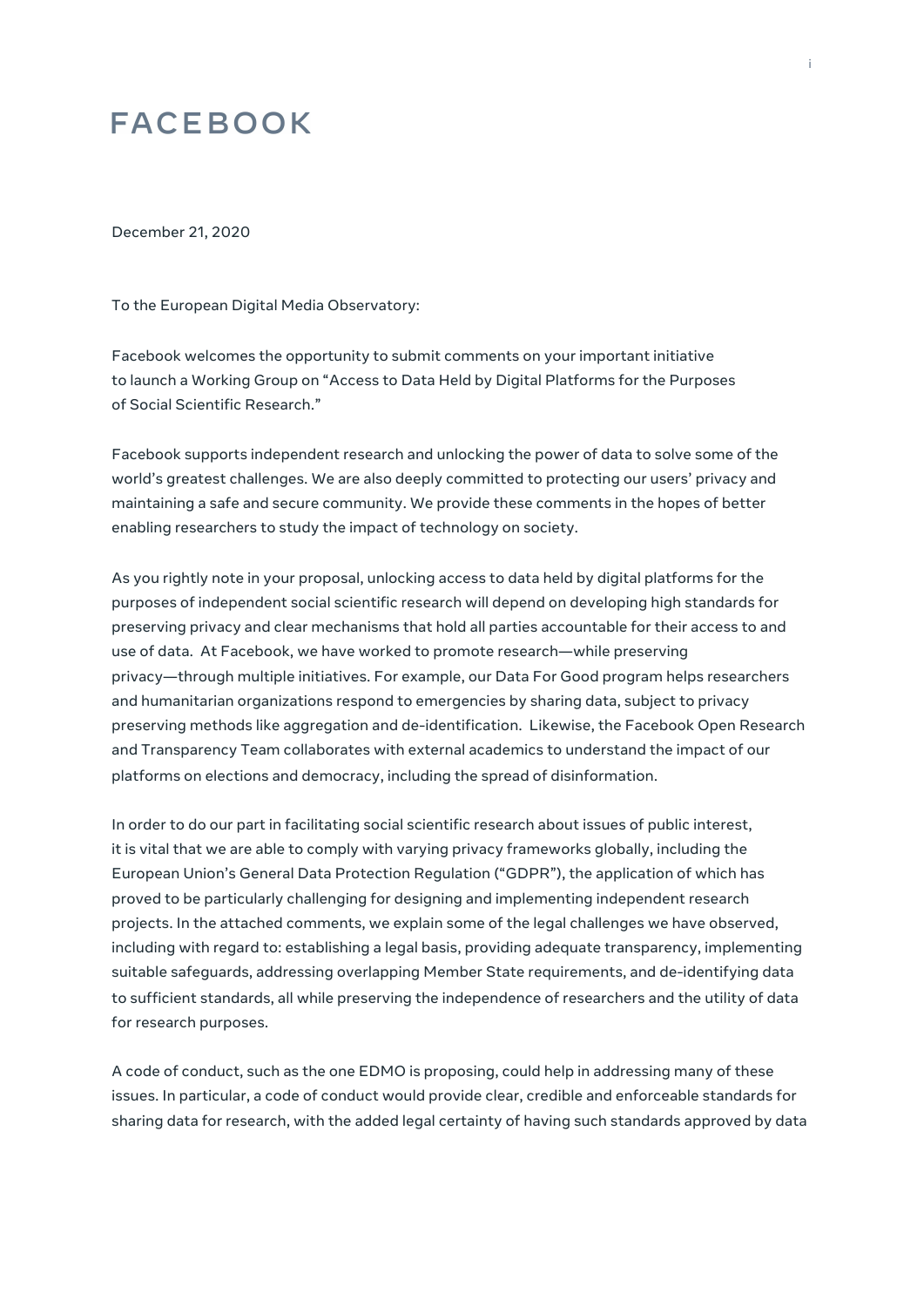protection regulators. In so doing, the code would help facilitate more collaborations with academic researchers that are in compliance with GDPR requirements. Additionally, by inviting relevant stakeholders to participate in the development of a code of conduct, EDMO's proposal can ensure that the interests of all affected parties, including data subjects, are adequately protected. In the attached comments, we also outline what we consider to be the key issues to be resolved by a code of conduct for research.

Thank you again for the opportunity to submit our comments on your proposal. We hope these comments provide a useful view into the challenges faced by companies like Facebook and help move this important initiative forward.

Should our participation in the EDMO process or follow-on discussions be of value, we are at your disposal.

Sincerely,

Andrew Gruen, Ph.D. **Hershel S. Eisenberger,** Eisenberger, Facebook Open Research **Privacy & Data Policy** and Transparency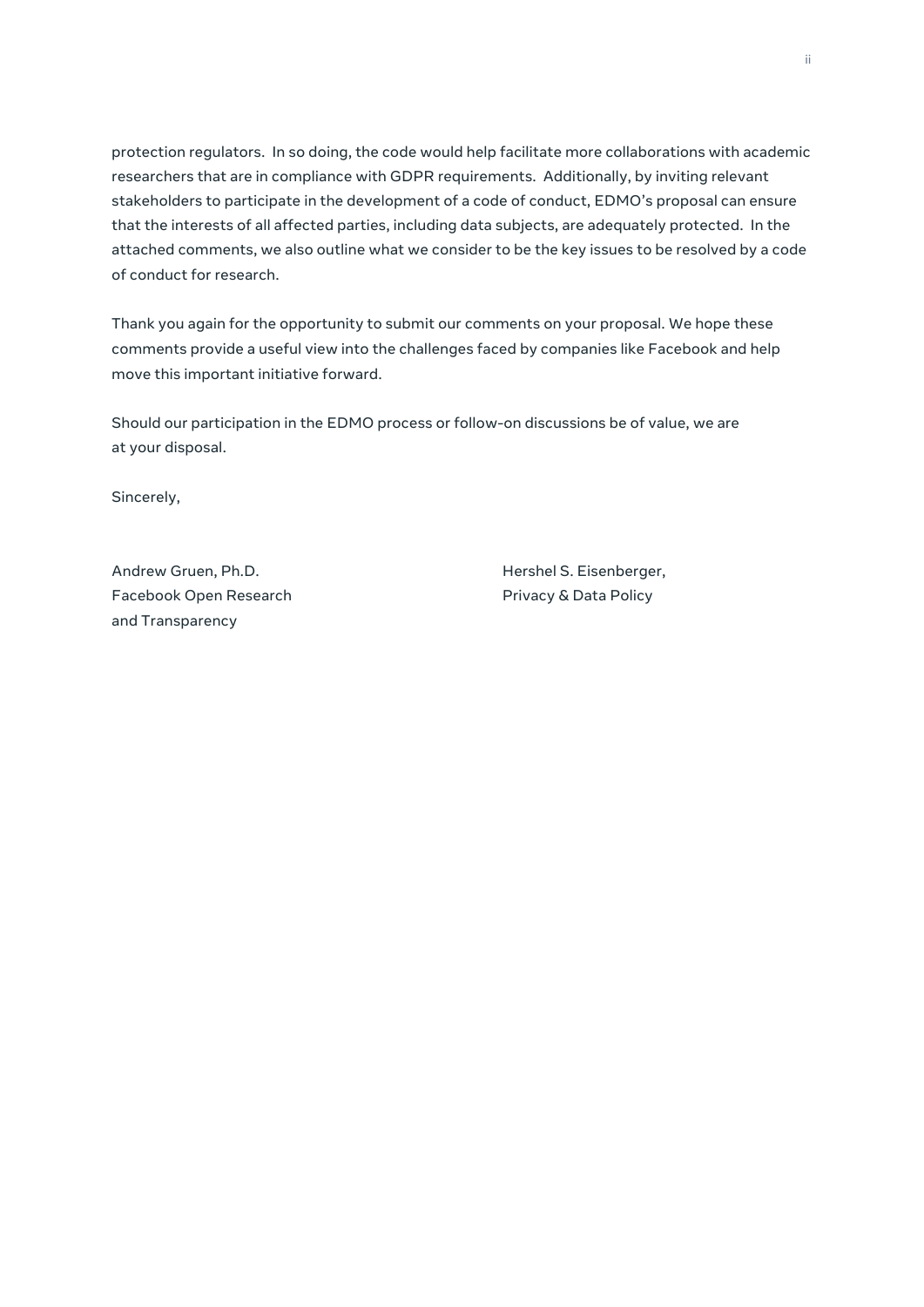### **TABLE OF CONTENTS**

| I. | <b>INTRODUCTION</b>                         |                                                                                                                         |                                                                                                                                                                           |                |  |  |
|----|---------------------------------------------|-------------------------------------------------------------------------------------------------------------------------|---------------------------------------------------------------------------------------------------------------------------------------------------------------------------|----------------|--|--|
|    | <b>II. LEGAL BACKGROUND</b>                 |                                                                                                                         |                                                                                                                                                                           |                |  |  |
|    |                                             |                                                                                                                         | 1. Promotion of research in EU law                                                                                                                                        | $\overline{2}$ |  |  |
|    |                                             | 2. GDPR research exemptions                                                                                             |                                                                                                                                                                           | 3              |  |  |
|    | 3. Using data for independent research      | 6                                                                                                                       |                                                                                                                                                                           |                |  |  |
|    | III. DATA SHARING CHALLENGES UNDER THE GDPR |                                                                                                                         |                                                                                                                                                                           |                |  |  |
|    |                                             | 1. The GDPR's analytical framework discourages data originators<br>from sharing personal data for independent purposes. |                                                                                                                                                                           | 9              |  |  |
|    |                                             | a.                                                                                                                      | The GDPR's legal bases for processing do not<br>easily align with sharing data for research purposes.                                                                     | 9              |  |  |
|    |                                             |                                                                                                                         | b. Although researchers may benefit from more relaxed<br>transparency requirements, it is not clear that data<br>originators can also take advantage of these provisions. | 16             |  |  |
|    |                                             |                                                                                                                         | c. Data originators are not well-positioned to meet the<br>GDPR's accountability requirements where they cannot<br>analyze the risks of data use by independent parties.  | 18             |  |  |
|    |                                             |                                                                                                                         | 2. The GDPR's research exemptions fail to provide<br>sufficient legal assurances for data originators.                                                                    | 20             |  |  |
|    |                                             | a.                                                                                                                      | What type of research is qualifying research<br>under the GDPR is unclear.                                                                                                | 20             |  |  |
|    |                                             |                                                                                                                         | b. The purpose limitation exemption for qualifying research<br>requires a careful assessment of appropriate safeguards.                                                   | 21             |  |  |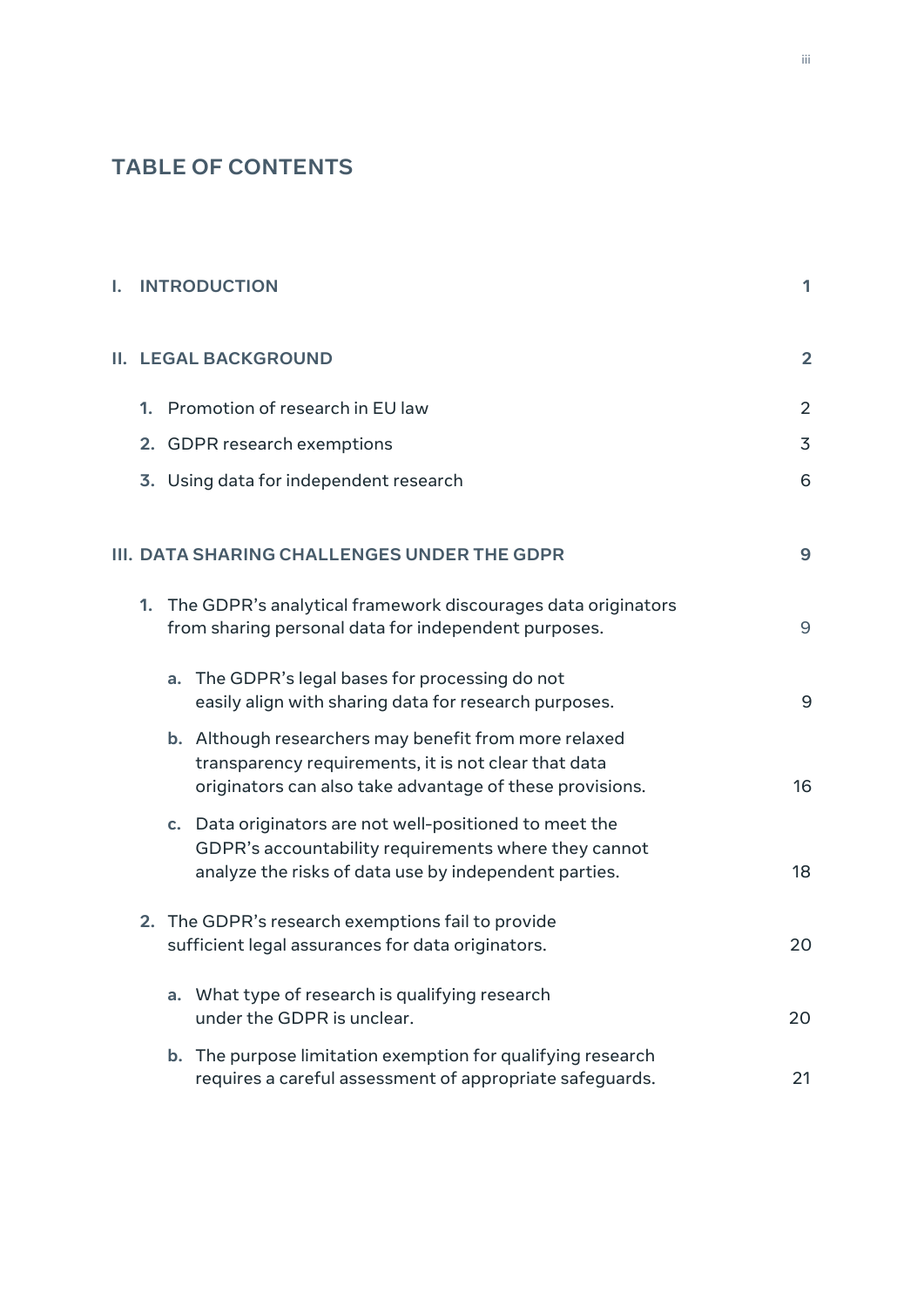|                                                                                                |  | 3. Variation in Member State law exacerbates<br>risks for cross-border research. |                                                                                                                                               |    |  |  |
|------------------------------------------------------------------------------------------------|--|----------------------------------------------------------------------------------|-----------------------------------------------------------------------------------------------------------------------------------------------|----|--|--|
|                                                                                                |  |                                                                                  | a. Key research provisions are<br>not harmonized across the EU.                                                                               | 23 |  |  |
|                                                                                                |  |                                                                                  | b. Overlapping Member State implementations<br>of the GDPR and other local legal frameworks<br>could apply to cross-border research.          | 25 |  |  |
|                                                                                                |  | 4. The standards for effective anonymization<br>under the GDPR remain unsettled. |                                                                                                                                               | 26 |  |  |
|                                                                                                |  |                                                                                  | a. Guidance from EU regulators adopts strict<br>and inconsistent standards of anonymization.                                                  | 26 |  |  |
|                                                                                                |  |                                                                                  | b. Data originators cannot effectively assess the<br>risks of identification where data will be made<br>available to independent researchers. | 29 |  |  |
| IV. HOW EDMO'S PROPOSED CODE OF CONDUCT COULD<br>SUPPORT DATA SHARING FOR INDEPENDENT RESEARCH |  |                                                                                  |                                                                                                                                               |    |  |  |
|                                                                                                |  |                                                                                  | 1. Potential benefits of developing a code of conduct.                                                                                        | 31 |  |  |
|                                                                                                |  |                                                                                  | 2. Proposed issues to be addressed and relevant stakeholders.                                                                                 | 33 |  |  |
|                                                                                                |  |                                                                                  | <b>V. CONCLUSION</b>                                                                                                                          | 35 |  |  |

iv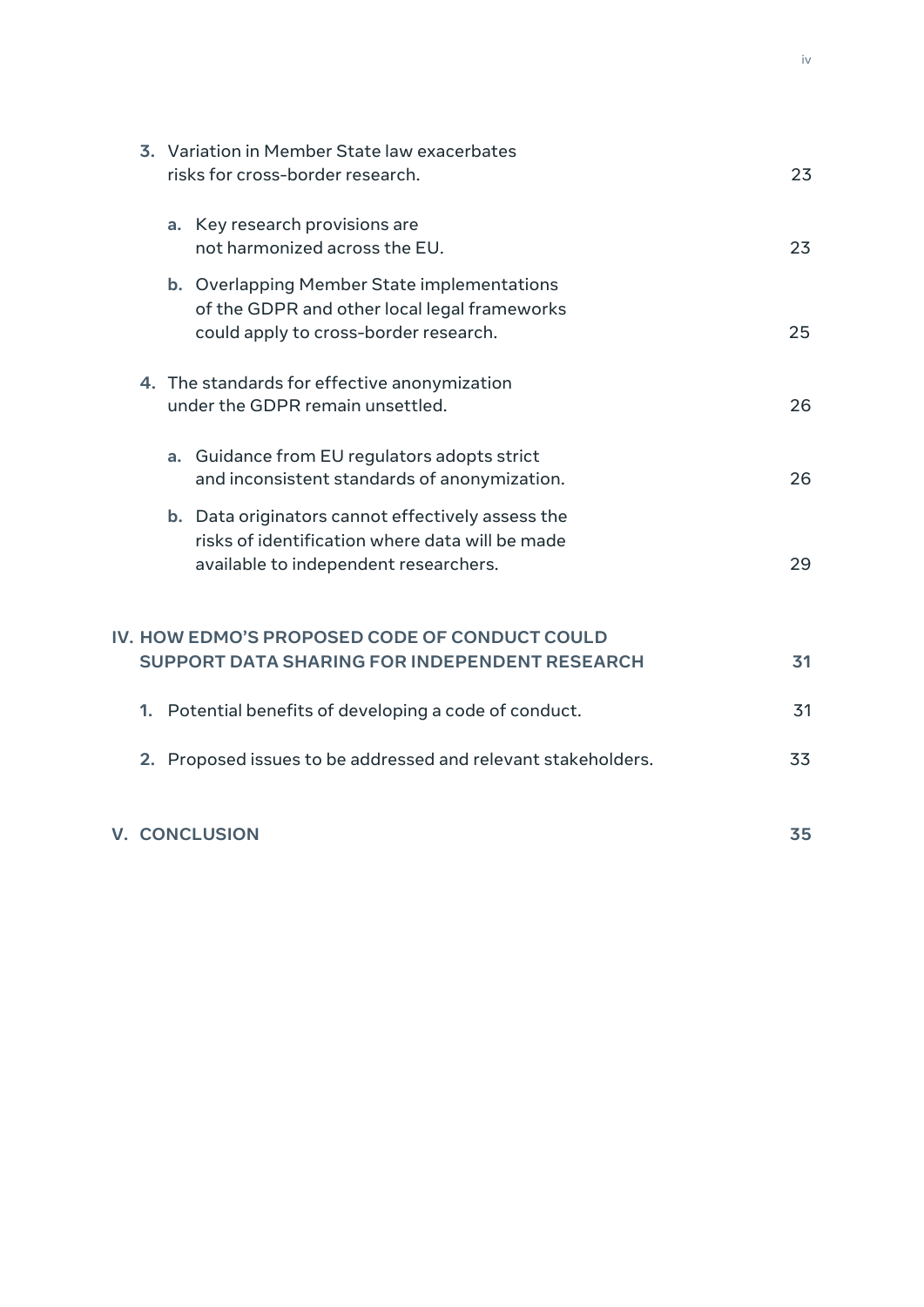# <span id="page-5-0"></span>The GDPR and Sharing Data for Independent Social Scientific Research

#### <span id="page-5-1"></span>**I. INTRODUCTION**

This paper analyzes how the European Union's General Data Protection Regulation $^{\rm 1}$ ("**GDPR**") affects the sharing of personal data held by commercial parties such as Facebook for independent social scientific research. This paper also explains why the GDPR's regime governing research can make it more difficult for companies to share data with independent researchers. As explored in detail in this paper, in the face of ambiguity in the application of core provisions in the context of independent research, commercial entities may refrain from sharing data to minimize legal risks, which in turn may undermine societally beneficial independent social scientific research. Here, we identify the aspects of the GDPR that could hamper efforts to promote sharing data for independent research. $^2$  This paper concludes by examining the ways in which a code of conduct as proposed by the European Digital Media Observatory ("**EDMO**") could address many of these challenges.

<sup>&</sup>lt;sup>1</sup> Regulation (EU) 2016/679 on the protection of natural persons with regard to the processing of personal data and on the free movement of such data, and repealing Directive 95/46/EC, OJ 2016 L 119.

 $2$  For the purpose of this analysis, "independent research" means research by scholars unaffiliated with the commercial party that supplies the data, and where the commercial party does not pre-select the research topics or influence the results of the research.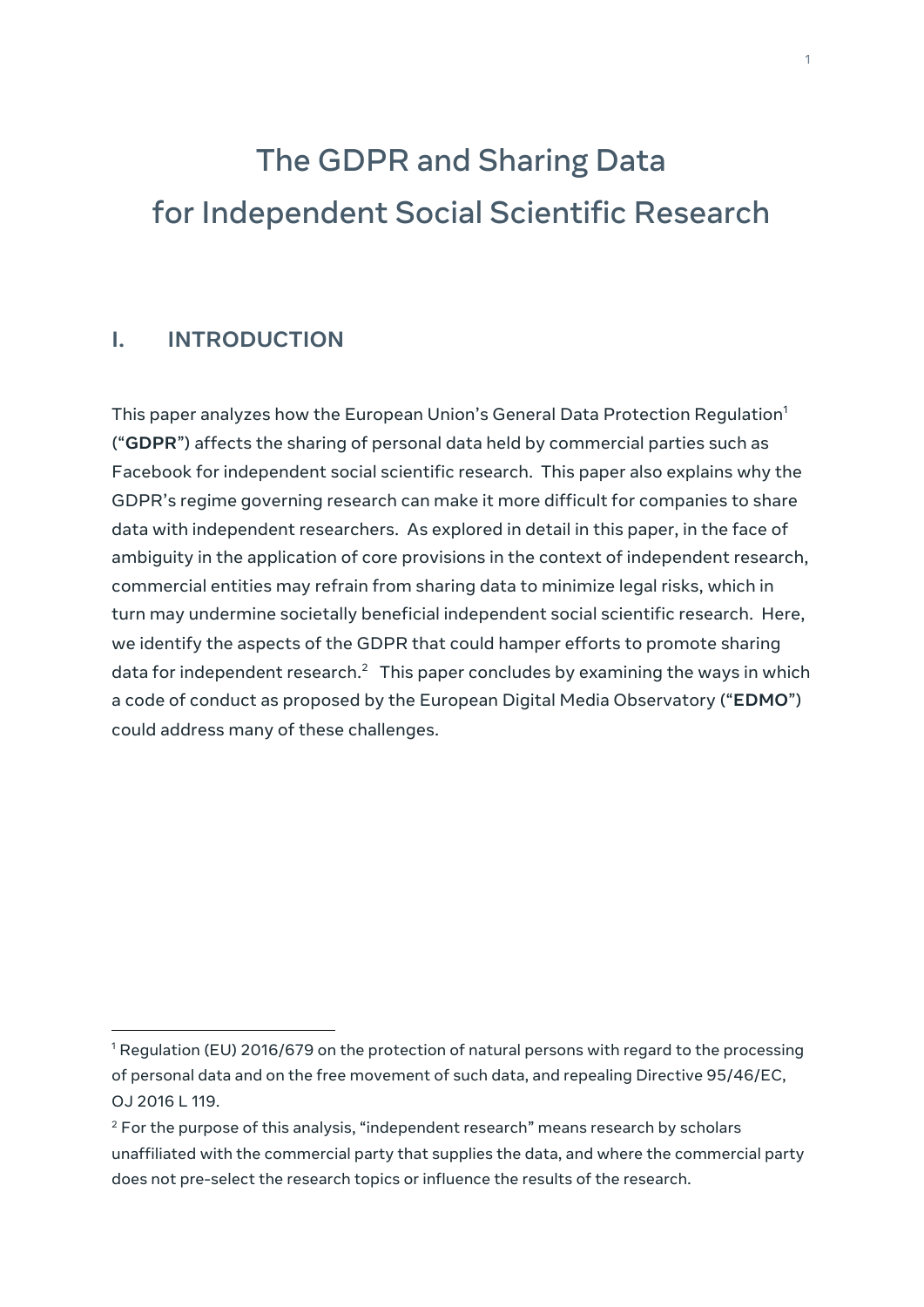#### <span id="page-6-0"></span>**II. LEGAL BACKGROUND**

The promotion of research and the protection of personal data are both core and longstanding objectives of European Union ("**EU**") law. Growing overlap between the two objectives has highlighted points of tension between competing values and requirements under EU law. These tensions, and particularly, increasing emphasis on personal data protection under EU law, has led commercial parties such as Facebook to take a cautious approach to sharing data for research purposes.

#### <span id="page-6-1"></span>**1. Promotion of research in EU law**

The promotion of research is an important feature of the EU political project. In 1957, the Treaty of Rome, which created the European Economic Community ("**EEC**"), empowered the EEC to develop measures for the "effective co-ordination of efforts in the spheres of vocational training, of research and of the dissemination of agricultural knowledge." $^{\rm 3}$  This mandate has expanded along with the spheres of activity of the EU to include the promotion of "a European research area in which researchers, scientific knowledge and technology circulate freely." 4 In recent years, the European Commission's "Digital Single Market Strategy for Europe" <sup>5</sup>, "European Data Strategy"<sup>6</sup> and "Common European Data Spaces"<sup>7</sup> initiatives have prioritized research—and particularly big data research—within the EU, and emphasized the need for sharing of such data to promote the competitiveness of EU industry and the well-being of EU residents. Recognizing the close connection between data sharing, research and data protection considerations, the European Commission and the High

<sup>&</sup>lt;sup>3</sup> EEC [Treaty,](https://ec.europa.eu/archives/emu_history/documents/treaties/rometreaty2.pdf) art. 41(a) (as in effect 1958).

<sup>&</sup>lt;sup>4</sup> TFEU [Treaty](https://eur-lex.europa.eu/legal-content/EN/TXT/?uri=celex%3A12012E%2FTXT), art. 179 (as in effect 2009).

<sup>&</sup>lt;sup>5</sup> European Commission, *A Digital Single Market [Strategy](https://eur-lex.europa.eu/legal-content/EN/TXT/HTML/?uri=CELEX:52015DC0192) for Europe*, COM (2015) 192 final (May 6, 2015). The strategy sought to maximize "[C]loud computing and Big Data, and research and innovation," and called for "greater legal certainty" for researchers and greater "access to public data to help drive innovation." Id.

 $6$  [European](https://ec.europa.eu/info/sites/info/files/communication-european-strategy-data-19feb2020_en.pdf) Commission,  $\overline{A}$  European strategy for data, COM (2020) 66 final (Feb. 19, 2020).

<sup>&</sup>lt;sup>7</sup> [European](https://ec.europa.eu/info/law/better-regulation/have-your-say/initiatives/12491-Legislative-framework-for-the-governance-of-common-European-data-spaces) Commission, *Data sharing in the EU - Common European Data Spaces* (Feb 2020-June 2020).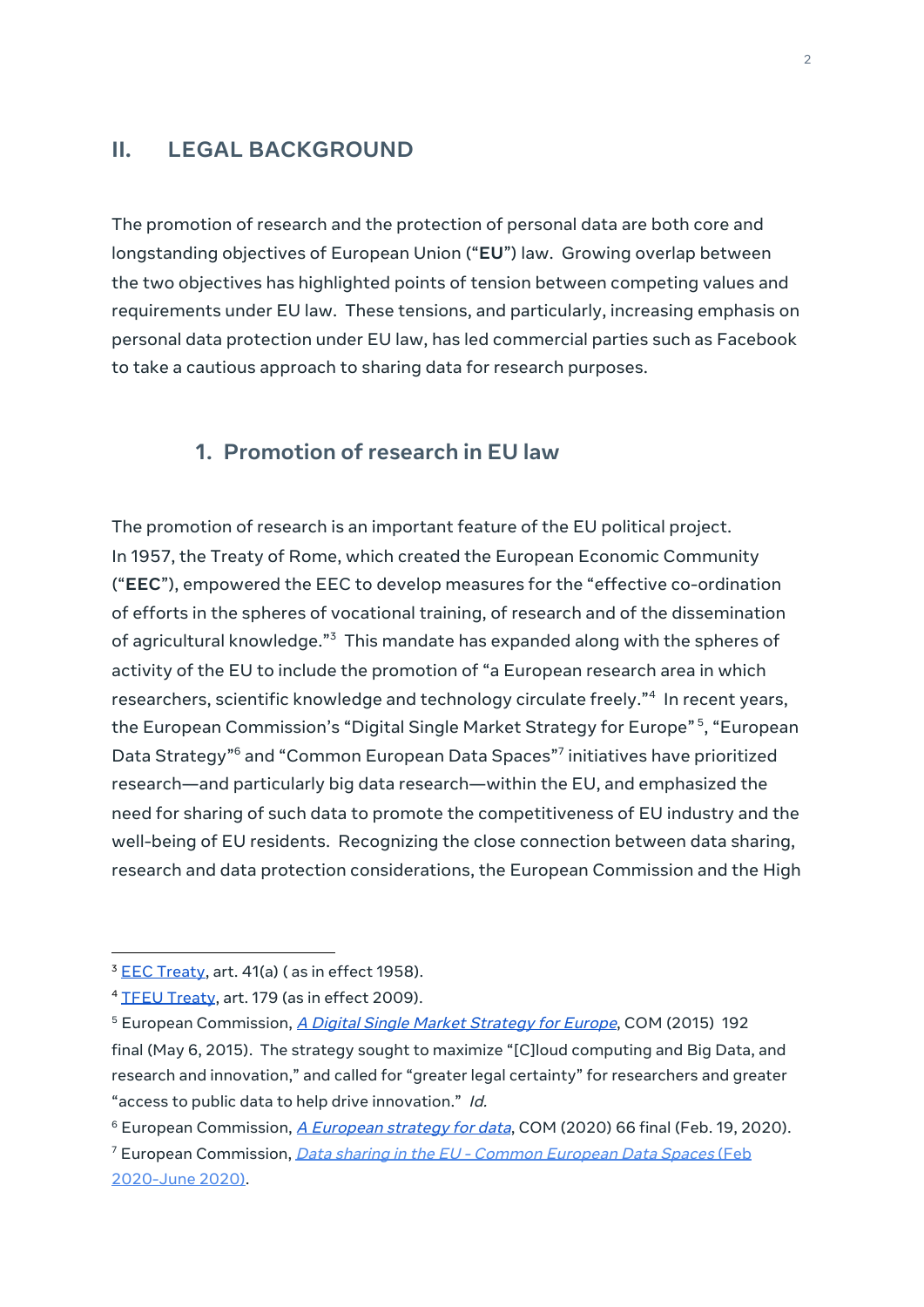Representative's "Joint Communication on Tackling COVID 19 disinformation" specifically invited EDMO to collaborate on developing "a framework providing academic researchers privacy-protected access to relevant platforms' data to enhance the detection and analysis of disinformation." 8

#### <span id="page-7-0"></span>**2. GDPR research exemptions**

At the same time as the EU has sought to promote social scientific and digital research, it has also pushed for a stronger and more modern framework for protecting personal data. In 2016, the EU enacted the GDPR, which went into effect in May 2018. <sup>9</sup> Positioned as a pillar of the European Commission's "Digital Single Market Strategy for Europe,"<sup>10</sup> the GDPR expanded upon data protection principles that had been enshrined in the earlier Data Protection Directive from 1995 (the "**Directive**"), while modernizing many of its provisions to address the rise of digital technologies.

Recognizing the potential for these rules to grate against research objectives, the GDPR offered a more flexible regime for "scientific or historical research purposes or statistical purposes" (collectively, "**qualifying research**"), 11 intended to promote the development of a "European research area" in accordance with EU law. $^{\rm 12}$ Although research is not exempt from GDPR requirements altogether,<sup>13</sup> the GDPR encourages a balanced approach that would facilitate qualifying research by relaxing several key requirements, as long as "appropriate safeguards" are put in place to protect individuals (the "**research exemptions**"). 14

<sup>&</sup>lt;sup>8</sup> Joint Communication of the European Commission and the High Representative for Foreign Affairs and Security Policy, Tackling COVID-19 [disinformation](https://eur-lex.europa.eu/legal-content/EN/TXT/PDF/?uri=CELEX:52020JC0008&from=EN) - Getting the facts right. JOIN(2020) 8 final (June 10, 2020).

<sup>&</sup>lt;sup>9</sup> Giovanni Buttarelli, *The EU GDPR as a clarion call for a new global digital gold [standard](https://edps.europa.eu/press-publications/press-news/blog/eu-gdpr-clarion-call-new-global-digital-gold-standard_fr)*, European Data Protection Supervisor (Apr. 1, 2016).

<sup>&</sup>lt;sup>10</sup> European [Commission](https://eur-lex.europa.eu/TodayOJ/) P[r](https://eur-lex.europa.eu/TodayOJ/)oposal for a Digital Single Market [Strategy](https://eur-lex.europa.eu/TodayOJ/) for Europe, COM(2015) 192 final (May 6, 2020).

<sup>&</sup>lt;sup>11</sup> [GDPR](https://gdpr-info.eu/chapter-9/), Article 89.

<sup>&</sup>lt;sup>12</sup> [GDPR](https://gdpr-info.eu/recitals/no-159/), Recital 159.

<sup>&</sup>lt;sup>13</sup> Id. ("Where personal data are processed for scientific research purposes, this Regulation should also apply to that processing.").

<sup>&</sup>lt;sup>14</sup> [GDPR](https://gdpr-info.eu/), Art. 89(1).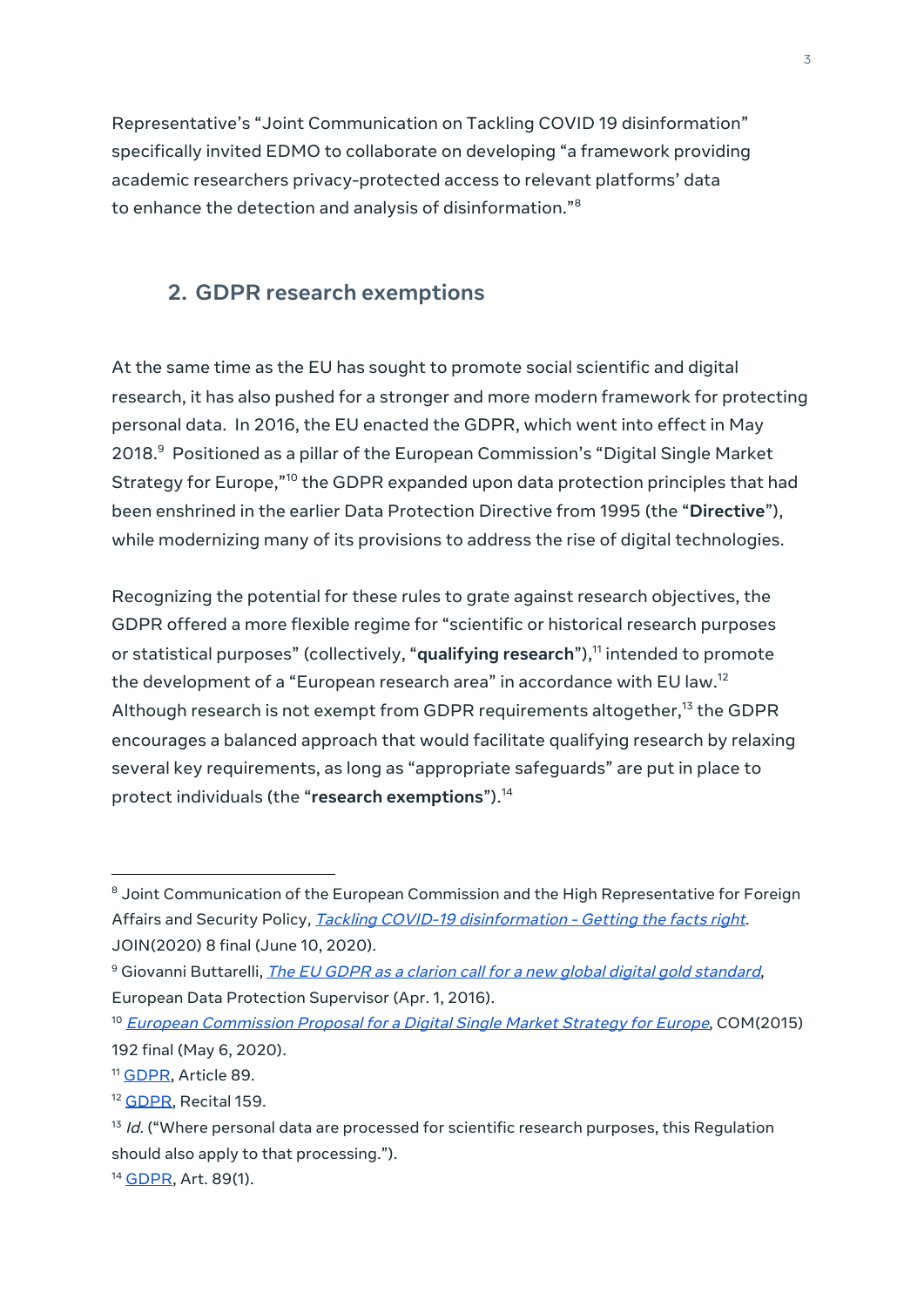In broad strokes, the research exemptions loosen three categories of requirements, which, without such exemptions, could impair research objectives. First, the research compatibility exemption permits controllers to presume that using personal data for research purposes is "compatible" with the initial purposes of data collection. <sup>15</sup> This is critical for addressing the GDPR's purpose limitation principle, which stipulates that personal data must be "collected for specified, explicit and legitimate purposes and not further processed in a manner that is incompatible with those purposes." $^{\scriptsize\textsf{10}}$ Without this exemption, companies could be concerned about using data collected for one purpose—for example, in connection with providing services—for subsequent research purposes without establishing an additional legal basis (or without a detailed analysis of the "compatibility" <sup>17</sup> of such purposes). Similarly, a researcher that collected data for one study might be precluded from using the same data for another study. Because establishing another legal basis may be impractical or impossible, this exemption provides researchers with greater flexibility to use personal data for research purposes where research may not have been the primary reason for the data's collection.

Second, the research exemptions lift restrictions on using sensitive personal data for research purposes, provided there is a basis in EU or Member State law. Processing sensitive personal data under the GDPR is generally forbidden, except under narrowly circumscribed conditions, such as where a data subject has provided "explicit consent" or where personal data is "manifestly made public." 18 In addition to these conditions, the GDPR permits a controller to process sensitive personal data where "processing is necessary for [qualifying research] in accordance with Article 89(1)." $^{\rm 19}$ This is of critical importance for many forms of research that rely on health data, information concerning race, ethnicity, sexual orientation or religion, or research concerning political beliefs. However, in order to make use of this condition, the research must be "based on Union or Member State law which shall be proportionate to the aim

 $16$  Id.

<sup>18</sup> [GDPR](https://gdpr-info.eu/), Art. 9(1).

<sup>&</sup>lt;sup>15</sup> [GDPR](https://gdpr-info.eu/), Art. 5(1)(b).

<sup>17</sup> [GDPR,](https://gdpr-info.eu/) Art. 6(4).

<sup>&</sup>lt;sup>19</sup> [GDPR](https://gdpr-info.eu/), Art. 9(1)(j).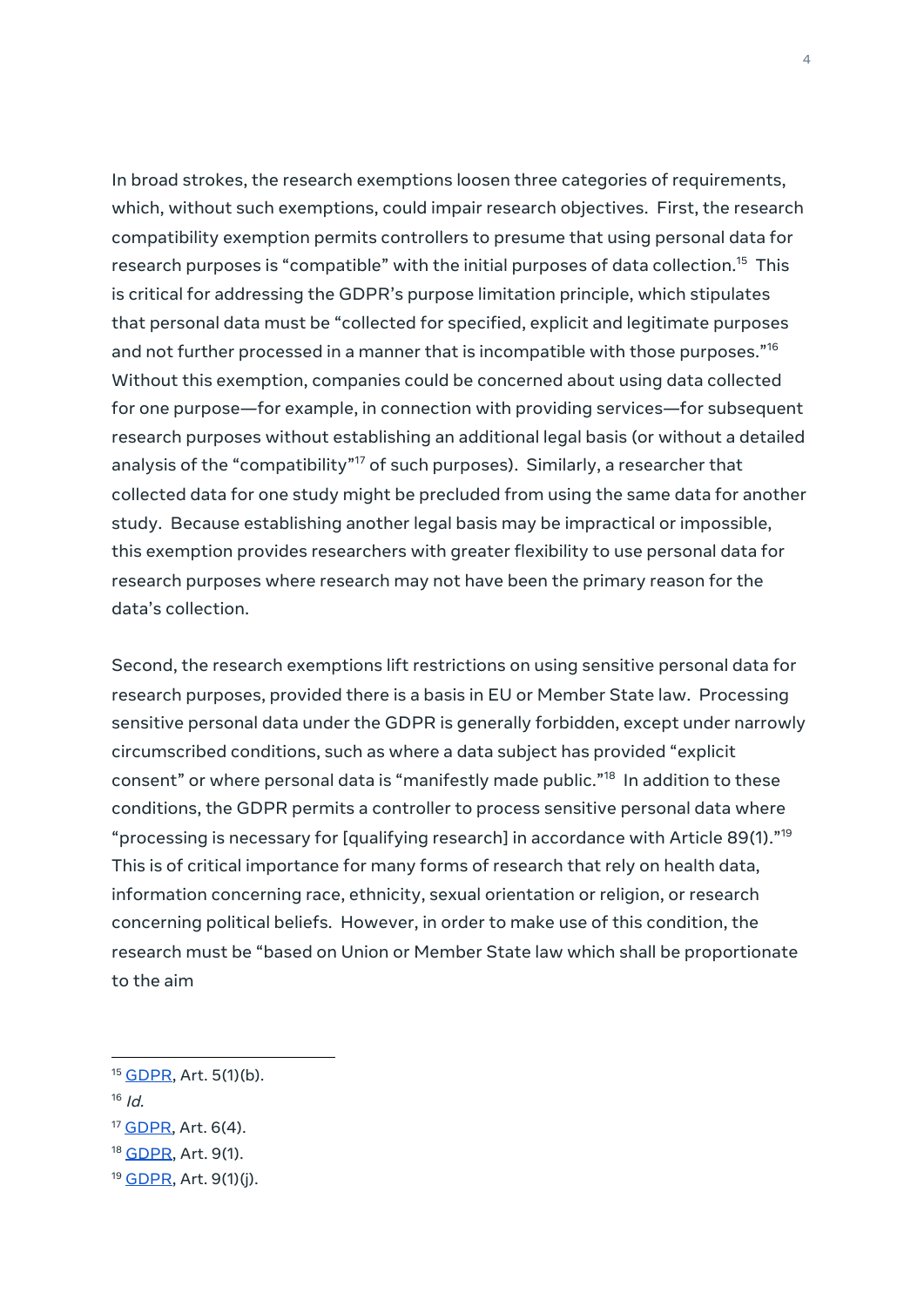pursued, respect the essence of the right to data protection and provide for suitable and specific measures to safeguard the fundamental rights and the interests of the data subject." 20

Third, the research exemptions relax the application of certain individual rights in the research context and permit EU or Member State law to introduce additional derogations.<sup>21</sup> In particular, controllers may override requests to erase personal data where applying the right to erasure "is likely to render impossible or seriously impair the achievement of the [qualifying research] objectives . . . ." <sup>22</sup> Similarly, where a researcher obtains personal data from a source other than from the data subject directly, the obligation to inform the data subject about the intended processing would not apply if it would "render impossible or seriously impair the achievement of the [qualifying research] objectives  $\ldots$ ."<sup>23</sup> Other rights, such as the right to object and rights of access, rectification, and restriction may also be limited in the context of qualifying research, but only where other EU or Member State laws so provide.<sup>24</sup>

In order to rely on the research exemptions, controllers that process personal data for qualifying research purposes must implement "appropriate safeguards, in accordance with this Regulation, for the rights and freedoms of the data subject." $^{25}$ What precisely those safeguards must be is not specified, but they must include "technical and organisational measures . . . in particular in order to ensure respect for the principle of data minimisation [and] may include pseudonymization provided that [the qualifying research] purposes can be fulfilled in that manner." 26 In addition, the GDPR requires controllers to use pseudonymized or anonymized data (such as de-identified or aggregated data sets) "[w]here [the qualifying research] purposes can be fulfilled by further processing which does not permit or no longer permits the identification of data subjects." <sup>27</sup> A GDPR recital further states that research should be conducted "in keeping with recognised ethical standards for scientific research." $^{\rm 28}$ 

<sup>24</sup> [GDPR,](https://gdpr-info.eu/art-89-gdpr/) Art. 89(2).

 $26$  Id.

 $20$  Id.

 $\frac{21}{2}$  [GDPR](https://gdpr-info.eu/art-17-gdpr/), Art. 17(3)(d), 89(2).

<sup>&</sup>lt;sup>22</sup> [GDPR](https://gdpr-info.eu/art-17-gdpr/), Art. 17(3)(d).

 $23$  [GDPR,](https://gdpr-info.eu/art-14-gdpr/) Art. 14(5)(b).

<sup>&</sup>lt;sup>25</sup> [GDPR](https://gdpr-info.eu/art-89-gdpr/), Art. 89(1).

 $27$  Id.

<sup>&</sup>lt;sup>28</sup> [GDPR,](https://gdpr-info.eu/recitals/no-33/) Recital 33.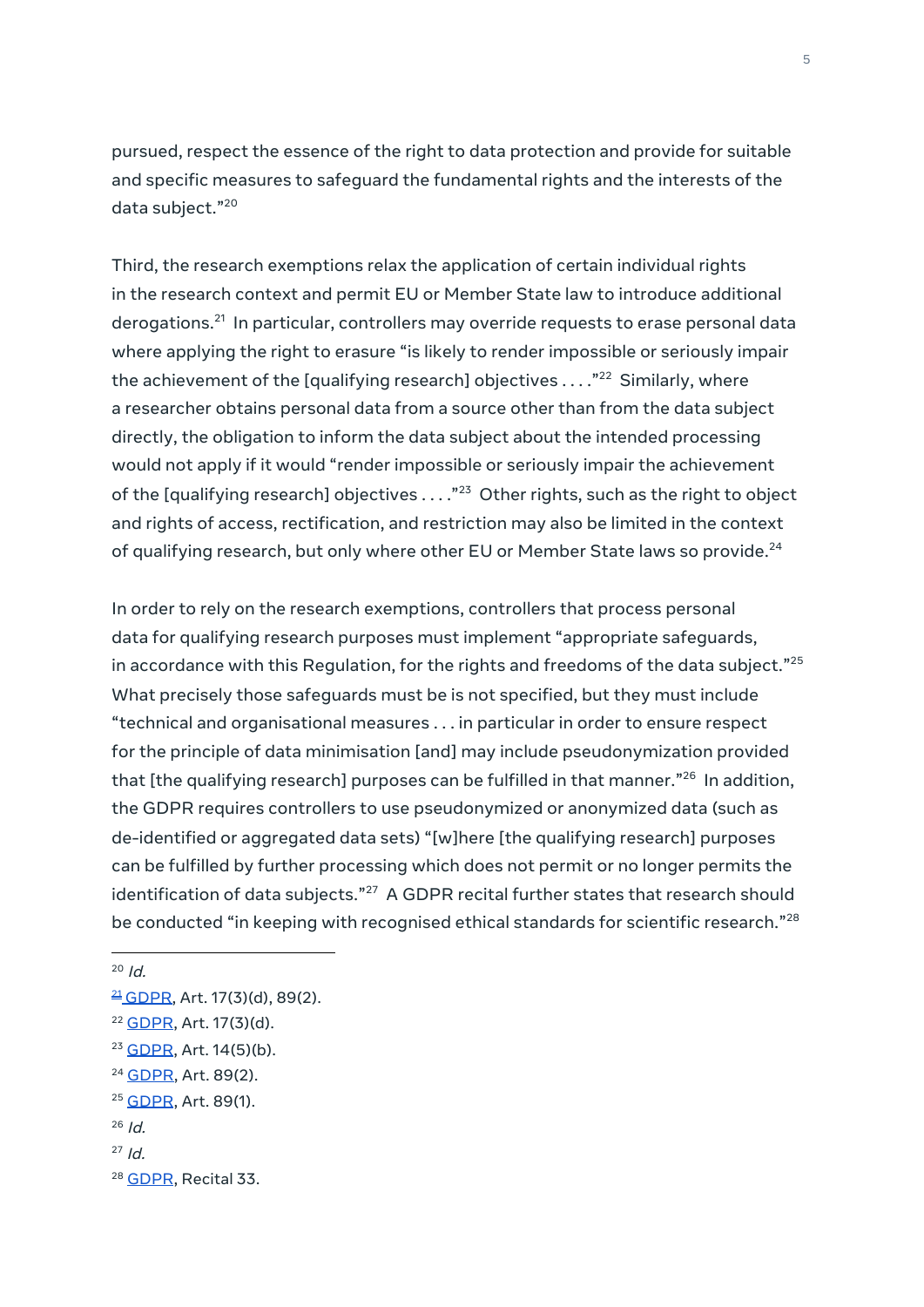#### <span id="page-10-0"></span>**3. Using data for independent research**

The GDPR's research exemptions were intended to strike a balance between, on the one hand, facilitating research, and on the other, protecting the rights to data protection of affected individuals. Although the research exemptions provide meaningful support for research activities, in some contexts, research activities have been hampered or slowed by insufficient guidance, particularly regarding predicate concepts such as anonymization, the presumption of compatibility, and the definition of qualifying research.<sup>29</sup> In addition, the fact that some of the research exemptions require additional EU or Member State legislation has also reduced the utility of such exemptions where the necessary authorizing legislation is inconsistent across the EU or, more often, nonexistent. For these reasons, legal scholars have concluded that "the impact of the exemptions is likely to be limited in practice." $^{\rm 30}$ 

The challenges for public and private sector organizations that aim to supply data for independent research, ("**data originators**"), including digital services such as Facebook, are even more acute. This is because the GDPR often contemplates a holistic assessment of the lifecycle of data processing activities that is difficult to achieve from the vantage point of a data originator. The GDPR's accountability principle, which places the burden on controllers to *demonstrate* compliance with the Regulation, arguably imposes obligations on data originators to ensure that privacy is adequately protected when sharing data with third parties.

As explored in detail below, key provisions of the GDPR create tension between the actions data originators are encouraged to take to minimize data protection risks and the independence of researchers. In particular, as explained in Section III.1.a. below, identifying an appropriate legal basis for data sharing requires the involvement of

[from](https://doi.org/10.1093/idpl/ipz010) the UK, 9 International Data Privacy Law, 192, 201 (Aug. 2019).

 $29$  For example, the application of GDPR provisions to clinical trials in the EU has been the subject of significant debate, particularly in light of overlapping requirements of the Clinical Trials Regulation. To add complexity, the lack of harmonization at the Member State level on the conditions for permitting clinical trials has led to fragmentation and challenges for cross-border studies. See European Data Protection Board, Opinion 3/2019 [concerning](https://edpb.europa.eu/sites/edpb/files/files/file1/edpb_opinionctrq_a_final_en.pdf) the Questions and Answers on the interplay between the Clinical Trials [Regulation](https://edpb.europa.eu/sites/edpb/files/files/file1/edpb_opinionctrq_a_final_en.pdf) (CTR) and the General Data Protection [regulation](https://edpb.europa.eu/sites/edpb/files/files/file1/edpb_opinionctrq_a_final_en.pdf) (GDPR[\)](https://edpb.europa.eu/sites/edpb/files/files/file1/edpb_opinionctrq_a_final_en.pdf) (art. 70.1.b)), at 4-7 (Jan. 23, 2019). <sup>30</sup> Miranda Mourby et al., *Governance of academic research data under the [GDPR—lessons](https://doi.org/10.1093/idpl/ipz010)*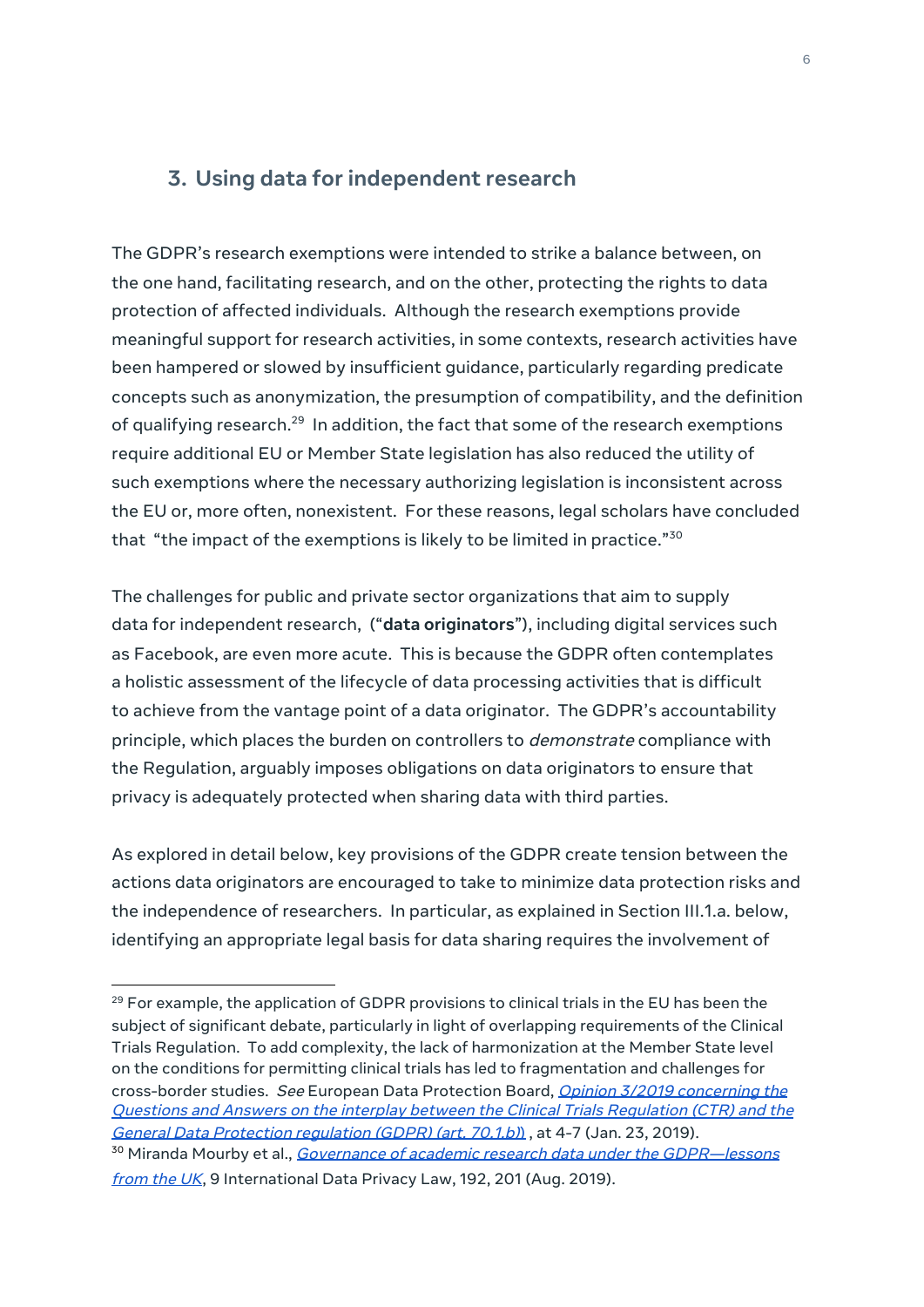the data originator. For example, where the legal basis is consent, the data originator

needs to obtain consent with sufficient specificity to meet the high standards EU regulators have articulated. Where the legal basis is "legitimate interests," the data originator must be satisfied that the subsequent processing will not result in disproportionate risks to data subjects. Transparency requirements, described in Section III.1.b., raise obstacles over whether data originators should be able to adequately explain the resulting processing by independent researchers. And, accountability requirements—such as the requirement to implement riskand context-appropriate safeguards described in Sections III.1.c. and III.2.b. encourage data originators to impose contractual limitations and to supervise the data processing activities of researchers. There are challenges over whether data originators must even exercise oversight over the release of highly de-identified datasets, where they cannot be certain that the technical processes applied to the data meet the nebulous and inconsistent anonymization standards EU regulators have articulated, as described in Section III.4.

While it may best serve users' privacy interests for data originators to retain tight control over personal data, maintaining the independence of researchers is critical to enable the forms of beneficial research the European Commission has sought to promote. This is particularly true where research concerns the effects of digital services themselves on issues of public concern, such as elections and democracy. It should be up to independent experts—and not the digital services that build the tools—to determine what issues should be studied. $^{\rm 31}$ 

These challenges do not preclude data originators from sharing data for independent research altogether. Rather, they discourage data originators from doing so because of the need to develop and implement technical and governance safeguards—often at significant cost to the data originator—in the absence of clear and specific guidance for appropriately addressing data protection risks. As a result, even data originators determined to promote research may be inclined to limit the availability of

scientifically valuable information or impose seemingly excessive restrictions on access. While these efforts are important to data protection, they do restrict the provision of data to independent researchers and may require data originators to

<sup>&</sup>lt;sup>31</sup> [European](https://ec.europa.eu/info/sites/info/files/communication-european-strategy-data-19feb2020_en.pdf) Commission, *A European strategy for data*, at 14 COM (2020) 66 final (Feb. 19, 2020)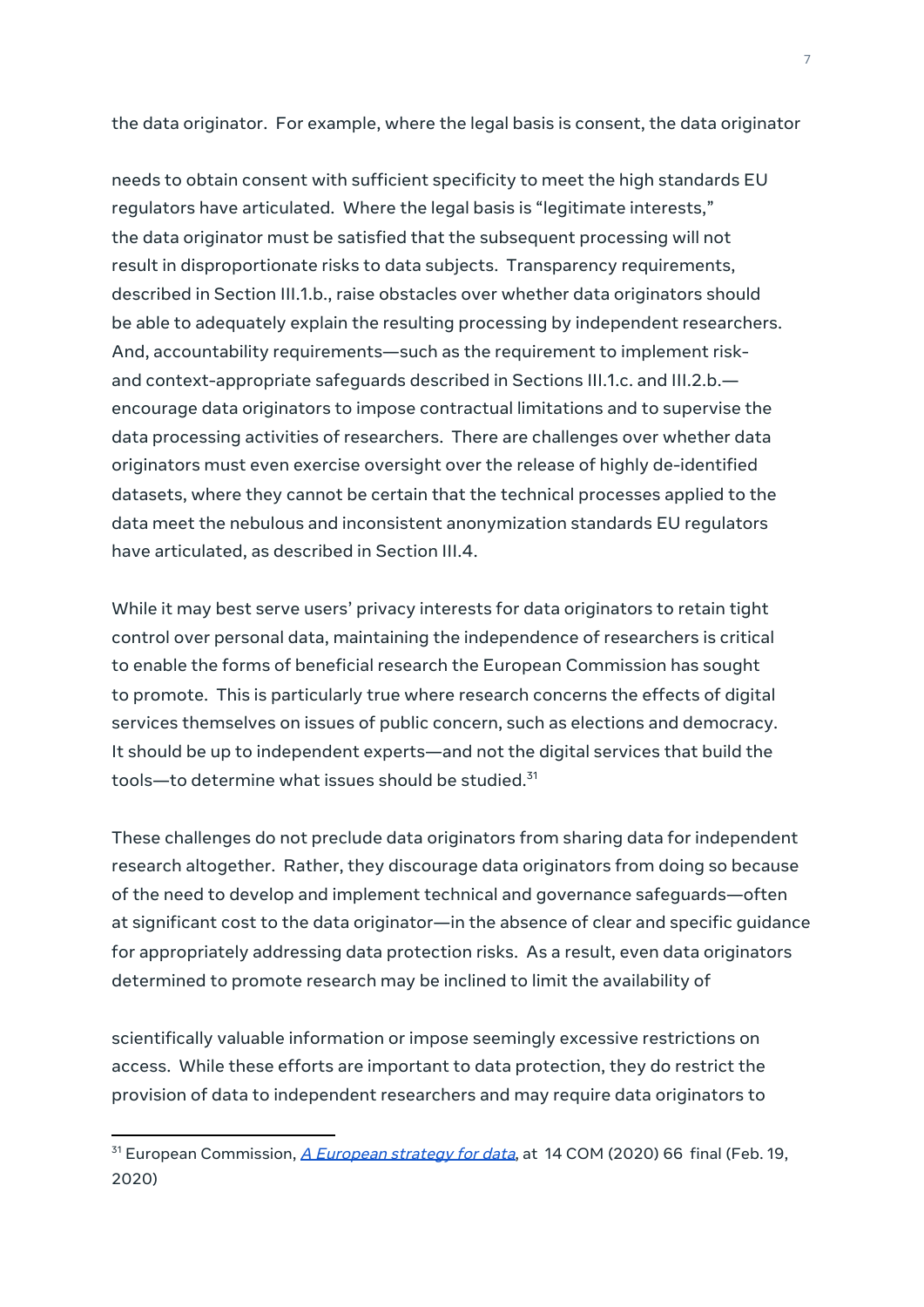exercise oversight in ways that could threaten the independence of some research

activities. Moreover, even after investing significant resources to implement such measures, data originators may nonetheless face some risk due to the uncertainty of how regulators and courts might interpret the relevant provisions. As a result, many organizations that have scientifically valuable information choose not to share it with independent researchers.

Below, we consider the primary drivers of legal challenges for data originators before exploring the ways in which we believe EDMO's proposed code of conduct could alleviate some of these challenges.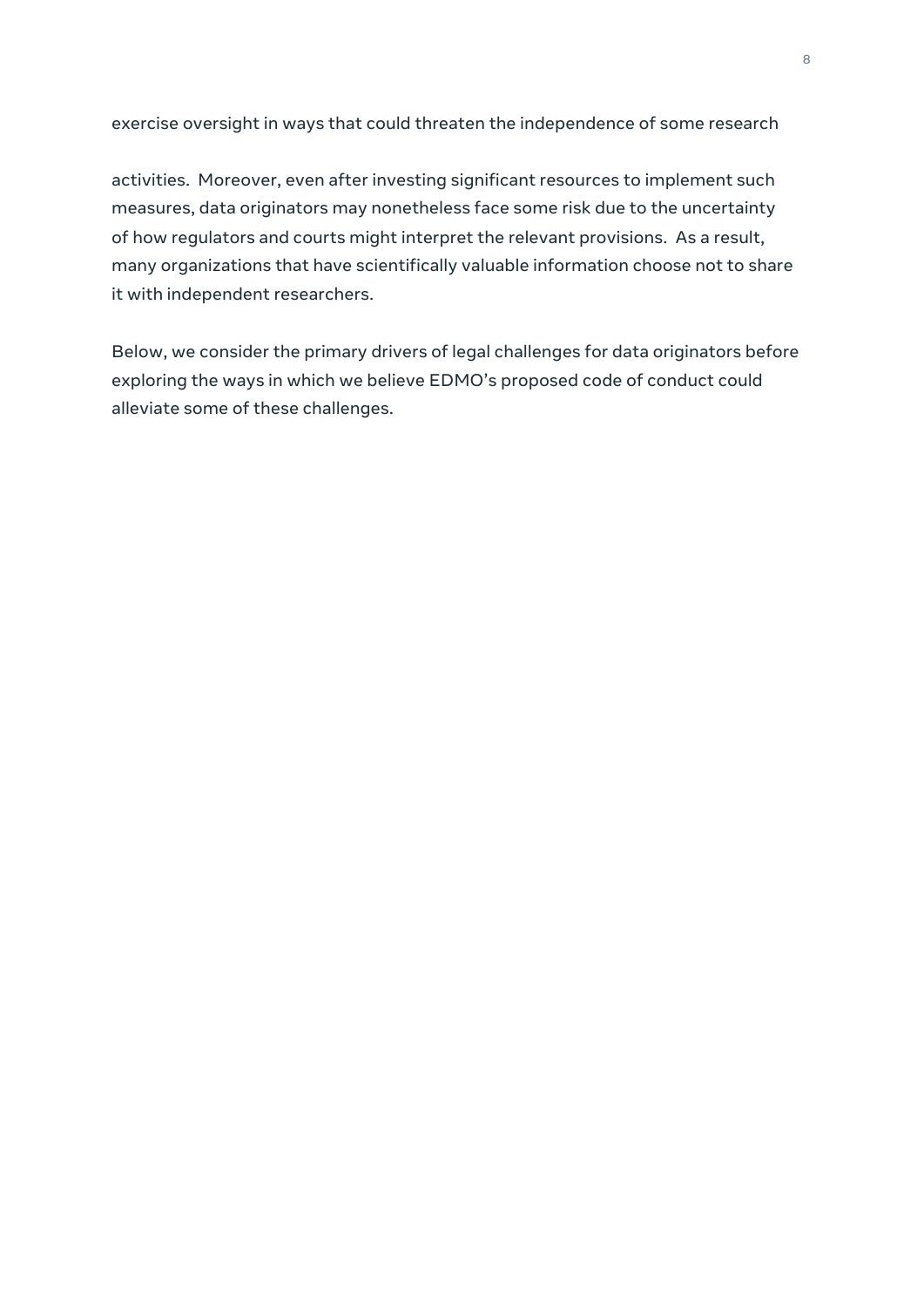#### <span id="page-13-0"></span>**III. DATA SHARING CHALLENGES UNDER THE GDPR**

This section first considers the challenges that undermine the provision of data by data originators to independent researchers. Next, we consider the application of the research exemptions and explain why these exemptions fail to provide data originators with sufficient legal certainty to overcome GDPR risks. We also consider how these challenges are compounded by a lack of harmonization among Member State laws and the absence of clear standards for the anonymization of personal data.

# <span id="page-13-1"></span>**1. The GDPR's analytical framework discourages data originators from sharing personal data for independent purposes.**

When processing personal data, including to make such data available for independent research, a controller must comply with, and is responsible for demonstrating compliance with, the GDPR's core principles set out in Article  $5.^{32}$  These core principles require controllers to inform individuals of the nature of the processing activity, process personal data only for those informed and lawful purposes, limit the collection of personal data to the extent necessary to achieve the intended purposes, store personal data for only as long as necessary, protect the security of personal data, and at all points, take responsibility for the processing of personal data and for demonstrating compliance with the foregoing. Here, we focus on three categories of requirements that pose particular challenges for sharing data that includes personal data for independent research: (a) establishing a legal basis for processing, (b) transparency, and (c) accountability.

#### **a.** The GDPR's legal bases for processing do not easily align with sharing data for research purposes.

<span id="page-13-2"></span>To process personal data for any purpose, a controller must identify an appropriate "legal basis" that permits the processing. $33$  As the term "processing" is defined

<sup>32</sup> [GDPR,](https://gdpr-info.eu/art-5-gdpr/) Art. 5(2).

<sup>33</sup> **GDPR**, Art. 6(1).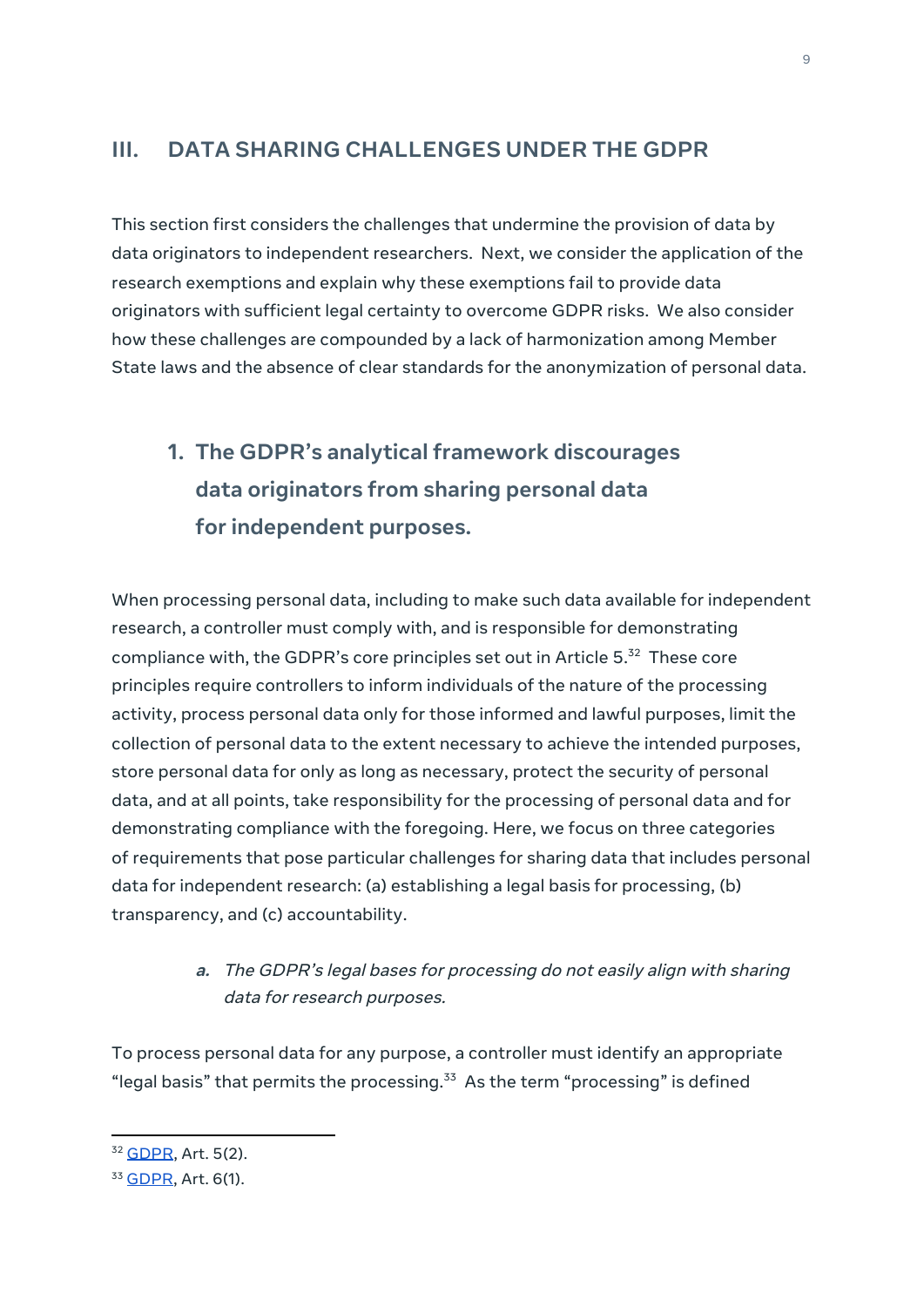broadly to include "any operation or set of operations which is performed on personal data," the "disclosure by transmission, dissemination or otherwise making available" of personal data to an independent party requires the disclosing party to identify a legal basis for the disclosure.<sup>34</sup> Two legal bases are most likely to apply to the disclosure of personal data for research, but each presents its own set of unique challenges for data provided: consent and legitimate interests.

#### **Consent may not be possible or appropriate for all forms of socially beneficial research.**

The GDPR permits controllers to process personal data where the relevant data subject has given consent to the processing. Consent plays an important role in data protection because it grants data subjects the ability to control the processing of their personal data, which helps to promote trust and legitimacy. <sup>35</sup> Provided consent is obtained lawfully, a data originator would gain greater certainty that it could share personal data as authorized by the data subject, including for research purposes. This makes consent particularly valuable for researchers. 36

However, obtaining consent also poses fundamental challenges for some forms of research. Consent under the GDPR must be specific, informed, freely-given, revocable, and granted by an unambiguous affirmative action. <sup>37</sup> To meet the GDPR's specificity requirement, consent for "different personal data processing operations" should be given separately.<sup>38</sup> As explained by the European Data Protection Board ("**EDPB**"), this means that "specific consent can only be obtained when data subjects are specifically informed about the intended purposes of data use concerning them." $^{\rm 39}$ But the EDPB's strict construction of this requirement extends further by closely

<sup>&</sup>lt;sup>34</sup> [GDPR,](https://gdpr-info.eu/art-4-gdpr/) Art. 4(2).

<sup>&</sup>lt;sup>35</sup> Omer Tene & Jules Polonetsky, Big Data for All: Privacy and User Control in the Age of Analytics, 11 Nw J. Tech & IP 239 (2013).

<sup>&</sup>lt;sup>36</sup> See, e.g., U.S. Dep't of Health & Human Servs., **Federal Policy for the [Protection](http://www.hhs.gov/ohrp/humansubjects/commonrule/) of Human** [Subjects.](http://www.hhs.gov/ohrp/humansubjects/commonrule/)

<sup>37</sup> [GDPR,](https://gdpr-info.eu/art-7-gdpr/) Art. 7.

<sup>38</sup> [GDPR](https://gdpr-info.eu/recitals/no-43/), Recital 43.

<sup>&</sup>lt;sup>39</sup> EDPB, *Guidelines 05/2020 on consent under [Regulation](https://edpb.europa.eu/sites/edpb/files/files/file1/edpb_guidelines_202005_consent_en.pdf) 2016/679* of 4 May 2020, 14.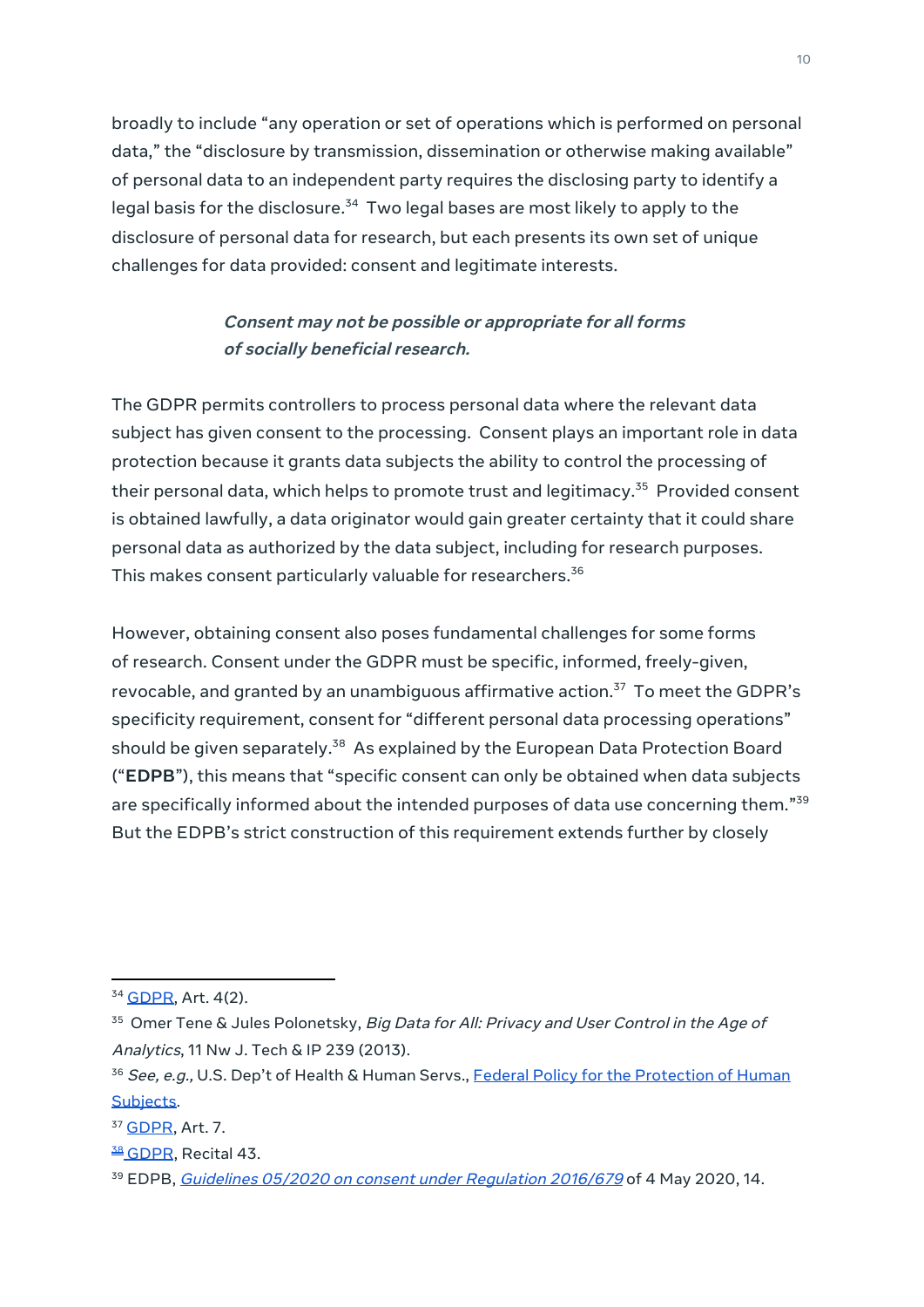linking "specificity" to the concept of control over each activity. $^\mathrm{40}$  As a result, "consent can only be an appropriate lawful basis if a data subject is offered control and is offered a genuine choice with regard to accepting or declining the terms offered or declining them without detriment." <sup>41</sup> Not only could this strict construction result in a requirement to obtain consent for each specific research protocol (rather than permitting data subjects to consent to social scientific research generally), but granting individuals this level of control could also skew research results, particularly in the big data research context, as the sample of individuals who opt-in to any particular study may not be representative of the population as a whole. 42

Recognizing that "[i]t is often not possible to fully identify the purposes of personal data processing for scientific research purposes at the time of data collection," the GDPR permits data subjects to "give their consent to certain areas of scientific research when in keeping with recognised ethical standards for scientific research." $^{\rm 43}$ But how specifically those "areas of scientific research" would need to be described is unclear. On the one hand, EDPB guidance suggests it would be sufficient for data subjects to understand "the state of play," yet the same guidance states that "having a comprehensive research plan available for data subjects to take note of, before they consent could help to compensate [for] a lack of purpose specification." <sup>44</sup> Providing this level of specificity at scale may not be practicable for data originators. The research exemptions provide some relief, but, as discussed in Section III.2 below, they may not be sufficient to overcome the challenges identified here.

 $^{\rm 40}$  Id. at 14 ("Notwithstanding the provisions on compatibility of purposes, consent must be specific to the purpose. Data subjects will give their consent with the understanding that they are in control and their data will only be processed for those specified purposes. If a controller processes data based on consent and wishes to process the data for another purpose, too, that controller needs to seek additional consent for this other purpose unless there is another lawful basis, which better reflects the situation.").

<sup>&</sup>lt;sup>41</sup> Id. at, 5.

<sup>&</sup>lt;sup>42</sup> Joseph W. Sakshaug et al., Evaluating Active (Opt-In) and Passive (Opt-Out) Consent Bias in the Transfer of Federal Contact Data to <sup>a</sup> Third-Party Survey Agency, 4:3 J. of Survey Stat. and Methodology (Sept. 4, 2016),

<https://academic.oup.com/jssam/article-abstract/4/3/382/2399768> (concluding that the opt-out consent does a better job of minimizing self-selection bias and maximizing the validity of the survey estimates compared with active consent procedures, but that both consent procedures increase the total self-selection bias).

<sup>43</sup> [GDPR,](https://gdpr-info.eu/recitals/no-33/) Recital 33.

<sup>44</sup> EDPB, *Guidelines 05/2020 on consent under [Regulation](https://edpb.europa.eu/sites/edpb/files/files/file1/edpb_guidelines_202005_consent_en.pdf) 2016/679*, at 31 (May 4, 2020).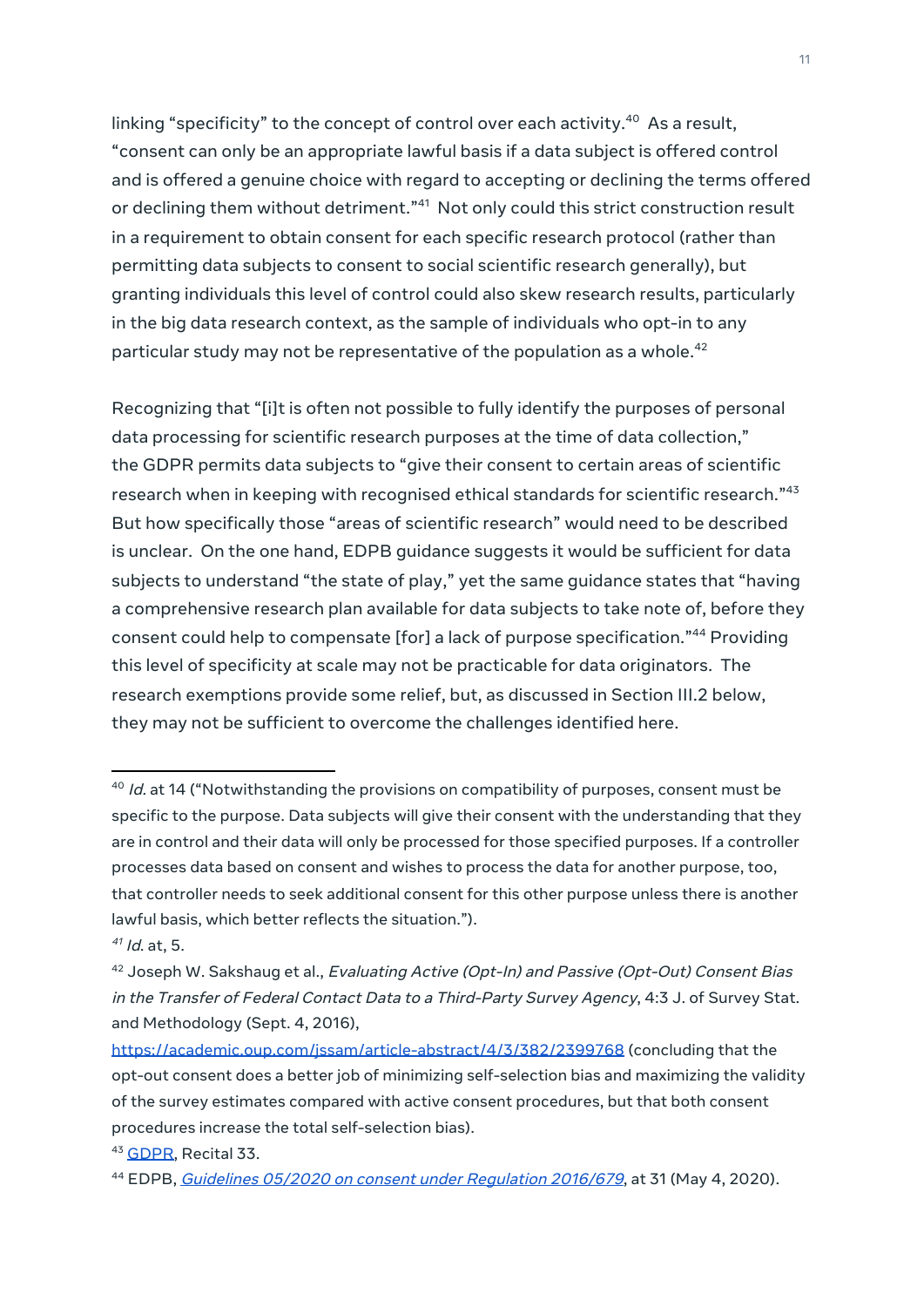A further challenge with relying on consent for qualifying research is that the GDPR grants data subjects a right to withdraw consent at any time. <sup>45</sup> As noted by the EDPB, the "withdrawal of consent could undermine types of scientific research that require data that can be linked to individuals, however the GDPR is clear that consent can be withdrawn and controllers must act upon this—there is no exemption to this requirement for scientific research."<sup>46</sup> In practice, however, researchers often need to retain the data underlying any study to validate and evidence the legitimacy of their results internally or through external validators (e.g., scientific journals prior to publishing the scientific report study). $^{47}$  Data retention could also be justified to enable further developments of the initial research. Depending on the research, there can be statutory retention periods of the data that evidence the legitimacy of the scientific results. None of these circumstances are taken into account by the EDPB, which concluded that "[i]f a controller receives a withdrawal request, it must in principle delete the personal data straight away if it wishes to continue to use the data for the purposes of the research." 48

Although consent may be an appropriate basis for some research, these requirements pose special challenges for data originators, both in relation to the independence of researchers' activities, and the scale of data originators' intended data sharing. Even if formal consent requirements could be met in relation to any one individual's personal data, where research involves interactions between individuals, obtaining consent from all individuals whose personal data could be implicated may prove impossible. A study of the propagation of disinformation on social media, for example, may be seriously impaired if data originators or researchers were required to obtain

 $^{48}$  Id. It is not only the published results that are of importance to researchers. In fact, to ensure that any study is replicable and to maintain the integrity of social scientific research, researchers may need to maintain data that is not always possible to fully anonymize. Adhering to this strict deletion right, therefore, could impair social scientific research even if the published results fall outside the scope of the right.

<sup>45</sup> [GDPR,](https://gdpr-info.eu/art-7-gdpr/) Art. 7(3).

<sup>&</sup>lt;sup>46</sup> EDPB, *Guidelines 05/2020 on consent under [Regulation](https://edpb.europa.eu/sites/edpb/files/files/file1/edpb_guidelines_202005_consent_en.pdf) 2016/679*, at 32 (May 4, 2020).

 $^\mathrm{47}$  In addition, deletion in the research context could, paradoxically, weaken privacy protections in de-identified data sets. Not only could smaller sample sizes result in data sets that are easier to reidentify—for example, where researchers study smaller scale phenomena—but any observed changes to the output resulting from removing one or more individuals' data could reveal something about those individuals as well as the data subjects remaining within the study. Deletion may be especially problematic for data sets that have been de-identified using techniques that involve adding noise, such as differential privacy, since this may reveal the added noise and undermine the intended protections.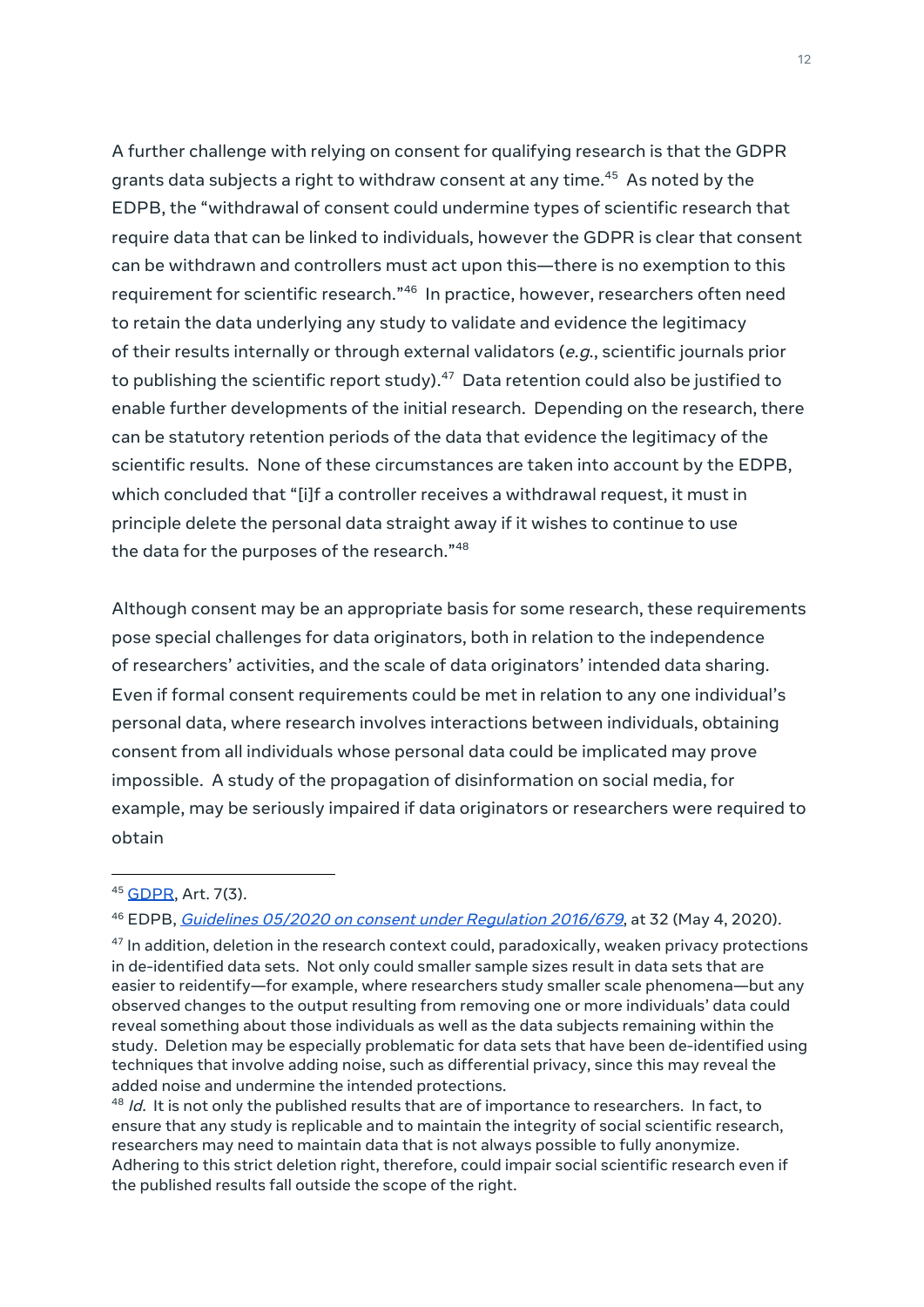consent from anyone who interacted with specific content. Two challenges are important to consider. First, it may be impractical to consent an entire network of people in order to study knock-on effects of disinformation on networks. Second, the very people who are of most interest to researchers—those with malintent—are also given a direct pathway to remove scrutiny of their activities: not providing consent.

#### **Legitimate interests requires an assessment that could compromise research independence.**

The GDPR also permits the processing of personal data, without consent, where it is "necessary for the purposes of the legitimate interests pursued by the controller or by a third party, except where such interests are overridden by the interests or fundamental rights and freedoms of the data subject  $\ldots$ ." $^{49}$  To qualify for processing under the "legitimate interests" legal basis, a controller must satisfy a three-part test: first, the controller must demonstrate that interest being pursued is legitimate; second, the controller must demonstrate that the proposed processing of personal data is necessary to pursue the legitimate interest; and finally, those interests must be balanced against any risks to the rights and freedoms of concerned individuals. $^{\rm 50}$ 

Although, in theory, legitimate interests may be an appropriate basis for research, in practice, this basis poses special challenges in the context of data sharing for independent research. First, to rely on this basis, data protection authorities have stated that the interest being pursued must be "sufficiently clearly articulated to allow the balancing test to be carried out against the interests and fundamental rights of the data subject."<sup>51</sup> In addition, the data shared for such purposes must be limited to what's "necessary." Taken together, these elements impose obligations on data originators that are challenging to meet without exerting some level of control over research activities.

The balancing exercise that forms the third element of the legitimate interests test also poses challenges because it requires controllers to conduct a holistic assessment of the particular risks to individuals that an activity poses, in light of the processing purposes, the safeguards that will be put in place, and the reasonable expectations

<sup>49</sup> [GDPR,](https://gdpr-info.eu/art-6-gdpr/) Art. 6(1)(f).

<sup>50</sup> Case C-13/16, Valsts policijas Rīgas reģiona [pārvaldes](http://curia.europa.eu/juris/document/document_print.jsf?doclang=EN&text=&pageIndex=0&part=1&mode=req&docid=190322&occ=first&dir=&cid=136957) Kārtības policijas pārvalde v Rīgas [pašvaldības](http://curia.europa.eu/juris/document/document_print.jsf?doclang=EN&text=&pageIndex=0&part=1&mode=req&docid=190322&occ=first&dir=&cid=136957) SIA 'Rīgas satiksme', ECLI:EU:C:2017:336 ¶ 28 (May 4, 2017).

<sup>&</sup>lt;sup>51</sup> Article 29 Data Protection Working Party *Opinion No. 06/2014 on the notion of [legitimate](https://ec.europa.eu/justice/article-29/documentation/opinion-recommendation/files/2014/wp217_en.pdf)* interests of the data controller under Article 7 of Directive [95/46/EC](https://ec.europa.eu/justice/article-29/documentation/opinion-recommendation/files/2014/wp217_en.pdf), at 24 (Apr. 9, 2014).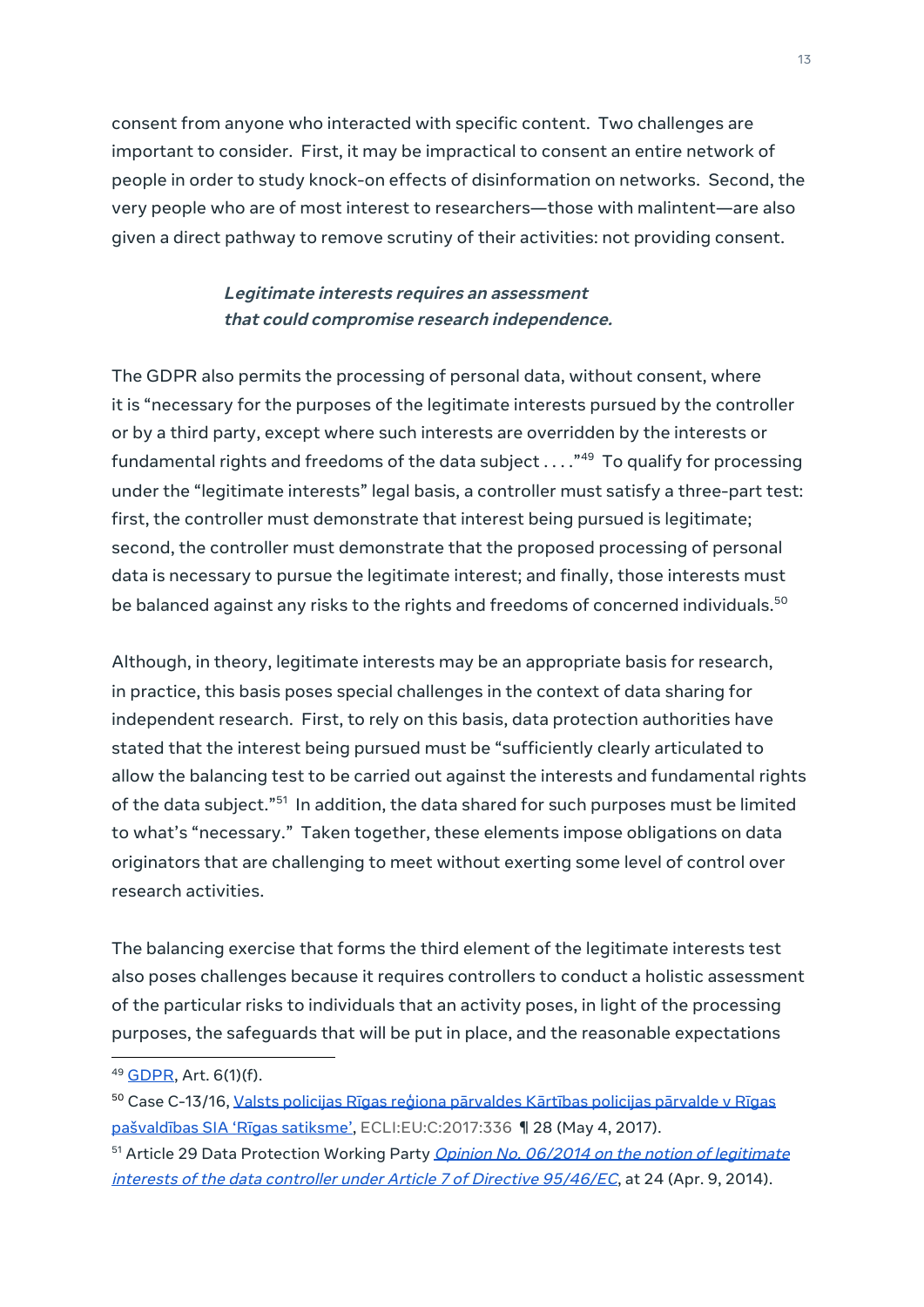of such affected individuals.<sup>52</sup> In the context of research concerning the Covid-19 outbreak, for example, data protection authorities have specified that a lawfulness analysis should include, among other elements, "specifying the research questions and assessing the type and amount of data necessary to properly answer these research questions." <sup>53</sup> Data originators (who are themselves likely not scientists) are unlikely to be in a position to undertake this analysis in a rigorous manner or without compromising the independence of the research.

EU data protection authorities have acknowledged the difficult position of entities that make personal data available to third parties without strict control of its subsequent use, but have nonetheless endorsed interpretations that make data sharing for beneficial purposes more challenging. For example, in an exchange of letters with the Internet Corporation for Assigned Names and Numbers ("**ICANN**") concerning the publication of names and contact details for domain registrants (i.e. WHOIS Data), the EDPB argued that ICANN's specifications did not satisfy the legitimate interests test because, once the data was made available, it could be used by third parties in unknown ways.<sup>54</sup> The EDPB's position was especially striking because it recognized the primary purposes for the publication of WHOIS Data namely, to facilitate the investigation of criminal conduct and to permit third-parties to pursue intellectual property violations—were important societal interests and the data categories within Whois Data were limited only to non-intrusive fields, such as names and contact details.

Efforts by data originators to address these requirements have led to resistance from the research community. For example, as part of a Facebook partnership with Social Science One, a body set up by several nonprofit foundations to facilitate research on the impact of social media on democracy and elections, Facebook provided access to an aggregated database of URLs that had been shared by Facebook users. 55 In order to access the database, researchers were required to submit their research proposals to Social Science One, which in turn would decide which proposals would be granted access. Researchers that were permitted to access Facebook data had to agree not to use Facebook data except for the permitted research purpose, unless otherwise

<sup>52</sup> [GDPR](https://gdpr-info.eu/art-47-gdpr/), Recital 47.

<sup>53</sup> EDPB, Guidelines 03/2020 on the processing of data [concerning](https://edpb.europa.eu/sites/edpb/files/files/file1/edpb_guidelines_202003_healthdatascientificresearchcovid19_en.pdf) health for the purpose of scientific research in the context of the [COVID-19](https://edpb.europa.eu/sites/edpb/files/files/file1/edpb_guidelines_202003_healthdatascientificresearchcovid19_en.pdf) outbreak, at 10 (Apr. 21, 2020).

<sup>54</sup> See EDPB, Letter to [ICANN](https://edpb.europa.eu/sites/edpb/files/files/file1/icann_letter_en.pdf) (Jul. 5, 2018).

<sup>55</sup> Social [Science](https://socialscience.one/blog/social-science-one-public-launch) One, *Social Science One: Public Launch*, Harvard Univ. (Jul. 11, 2018).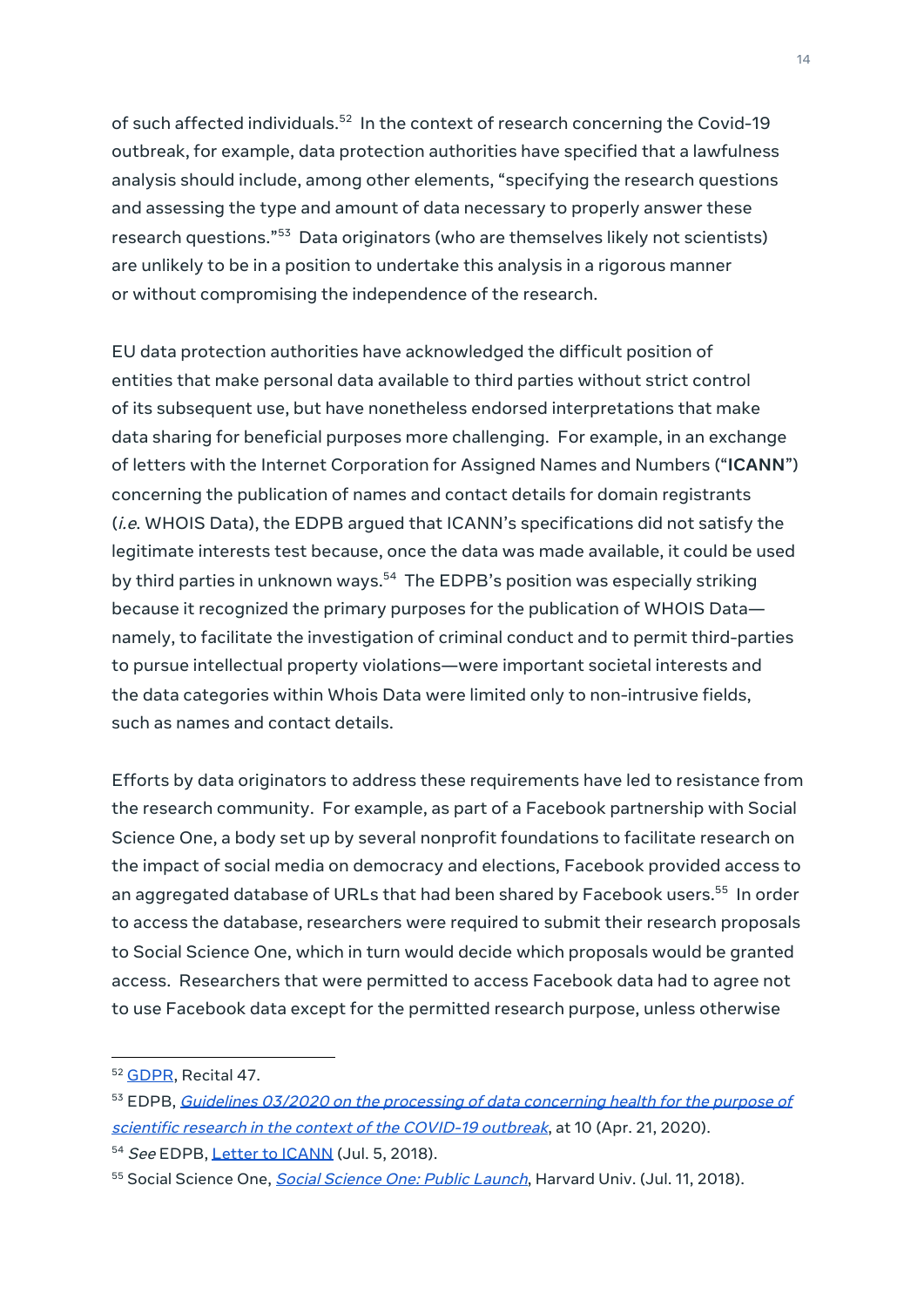authorized by Facebook.<sup>56</sup> These measures, carefully designed to protect user privacy, were nevertheless criticized for undermining researchers' independence, slowing down approval processes, centralizing control of data with a few (American) institutions, and limiting the value of the shared data itself. $^{\mathrm{57}}$  This experience provided us with an apt example of how difficult it can be to balance privacy and research, even with the best of intentions.

At the same time, the legal certainty provided by a code of conduct, and the opportunity to develop standards based on input from all relevant stakeholders, could help address these challenges within the parameters of the legitimate interests balancing test. For instance, the resulting code of conduct could permit data originators to release data that is de-identified to specified standards more widely, and with lower levels of oversight and control. By contrast, more detailed vetting and oversight may be required before researchers are granted access to other data sets. In addition, the code of conduct could establish an independent body responsible for making these assessments. This could allow data originators to satisfy their obligations without themselves determining when a researcher's access should be granted and under what conditions.

#### **Other legal bases have limited utility outside narrow use cases.**

Other legal bases provided by the GDPR could apply to some limited research activities. For example, where health and safety is at stake, research may also be permitted where "necessary in order to protect the vital interests of the data subject or of another natural person." $^{58}$  Researchers may also be able to rely on the "public interest" legal basis where there is an underlying legal mandate in EU or Member State law that supports a particular study.<sup>59</sup> Some have suggested that research affiliated with a public research institution may qualify, but this would be subject to a similar necessity and proportionality analysis as required to rely on legitimate interests. $^{\rm 60}$ 

<sup>56</sup> Social Science One, Draft Research Data [Agreement.](https://socialscience.one/files/socialscienceone/files/fort_non-monetary_rda_with_public_institution_and_developer_terms.pdf)

<sup>57</sup> Axel Bruns, After the 'APIcalypse': social media platforms and their fight against critical scholarly research, 22 Info., Commc'n & Soc'y 11 (Jul. 11, 2019),

[https://www.tandfonline.com/doi/abs/10.1080/1369118X.2019.1637447.](https://www.tandfonline.com/doi/abs/10.1080/1369118X.2019.1637447)

 $58$  [GDPR,](https://gdpr-info.eu/art-6-gdpr/) Art. 6(1)(d).

<sup>59</sup> [GDPR,](https://gdpr-info.eu/art-6-gdpr/) Art. 6(1)(e).

<sup>60</sup> Miranda Mourby et al., Governance of academic research data under the GDPR-lessons [from](https://doi.org/10.1093/idpl/ipz010) the UK, 9 Int'l Data Priv. L., 192 (Aug. 2019).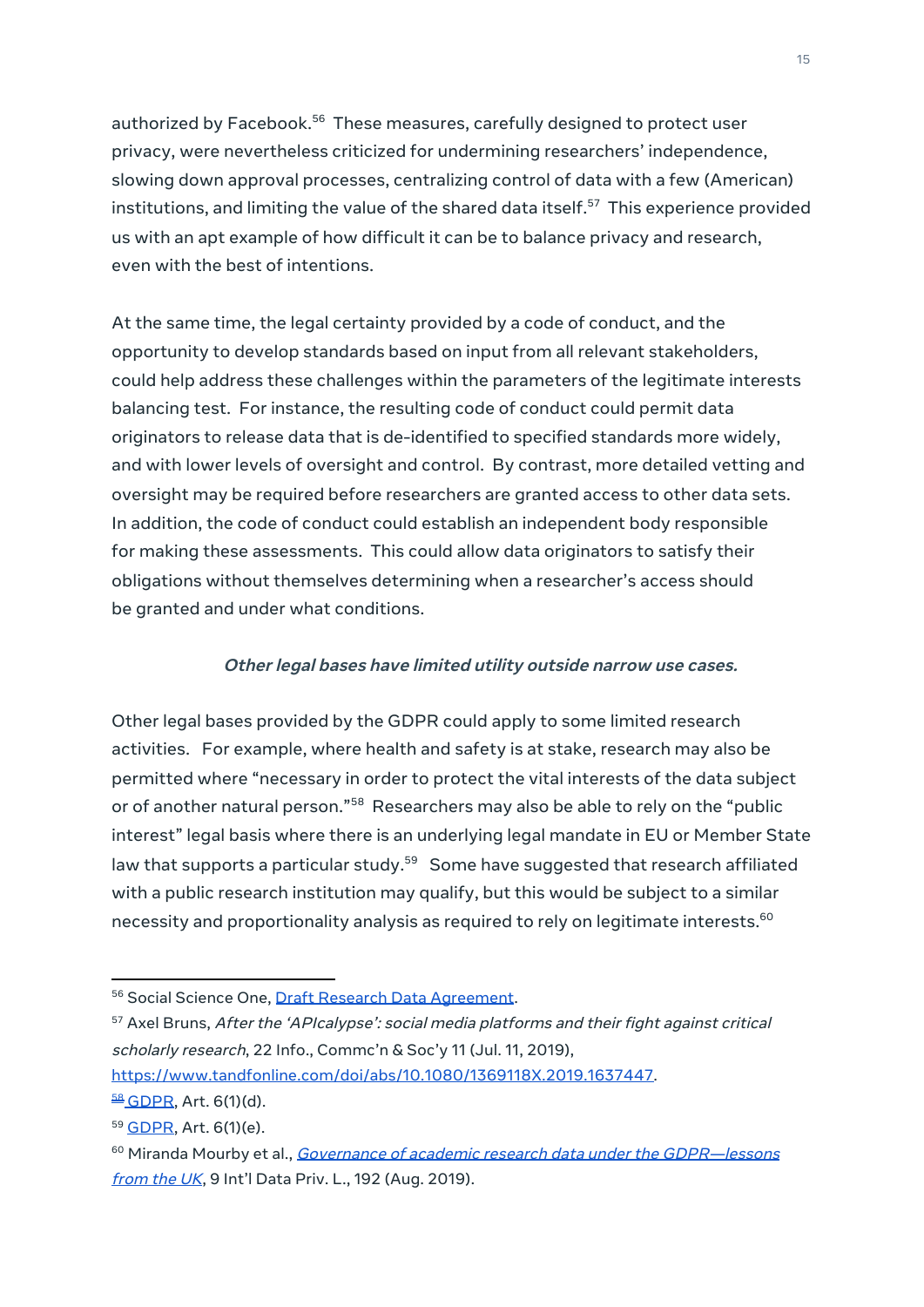Similarly, the "legal obligation" legal basis could apply in some circumstances if an EU or Member State law requires certain research to be undertaken. However, even where such bases could apply to a researcher, there may be limitations on a data originator's ability to make use of such bases if Member State laws are inconsistent and no EU-level mandate is provided.

#### <span id="page-20-0"></span>**b.** Although researchers may benefit from more relaxed transparency requirements, it is not clear that data originators can also take advantage of these provisions.

The GDPR requires controllers to provide disclosures concerning the nature of any data processing operations, including clear information about the purposes of processing and the categories of recipients of any personal data collected.<sup>61</sup> Where personal data is collected from the data subject directly, such disclosures must be provided "at the time when personal data are obtained." <sup>62</sup> To meet transparency requirements, the disclosures must be sufficiently specific such that "the data subject should be able to determine in advance what the scope and consequences of the processing entails and that they should not be taken by surprise at a later point about the ways in which their personal data has been used." <sup>63</sup> Moreover, any incompatible changes to the purposes of personal data processing after notice has been provided must be communicated to data subjects. 64

Similar to the questions raised by consent requirements as described above, it may be challenging for data originators to meet transparency requirements with respect to, on the one hand, the existence of future potential researchers unknown at the time of the data collection and, on the other hand, subsequent use of personal data by researchers without limiting their independence. For example, in its guidance on transparency, the EDPB explained that, although the GDPR text permits a controller to describe the "categories of recipients" of personal data, controllers must provide more "meaningful" information on data sharing to comply with "the principle of fairness":

<sup>&</sup>lt;sup>61</sup> [GDPR](https://gdpr-info.eu/art-13-gdpr/), Arts. 13, 14.

<sup>62</sup> [GDPR](https://gdpr-info.eu/art-13-gdpr/), Art. 13(1).

<sup>63</sup> Article 29 Data Protection Working Party, Guidelines on [transparency](https://ec.europa.eu/newsroom/article29/item-detail.cfm?item_id=622227) under Regulation [2016/679](https://ec.europa.eu/newsroom/article29/item-detail.cfm?item_id=622227), at 7 (Apr. 11, 2018).

<sup>&</sup>lt;sup>64</sup> *Id.* at 16-17.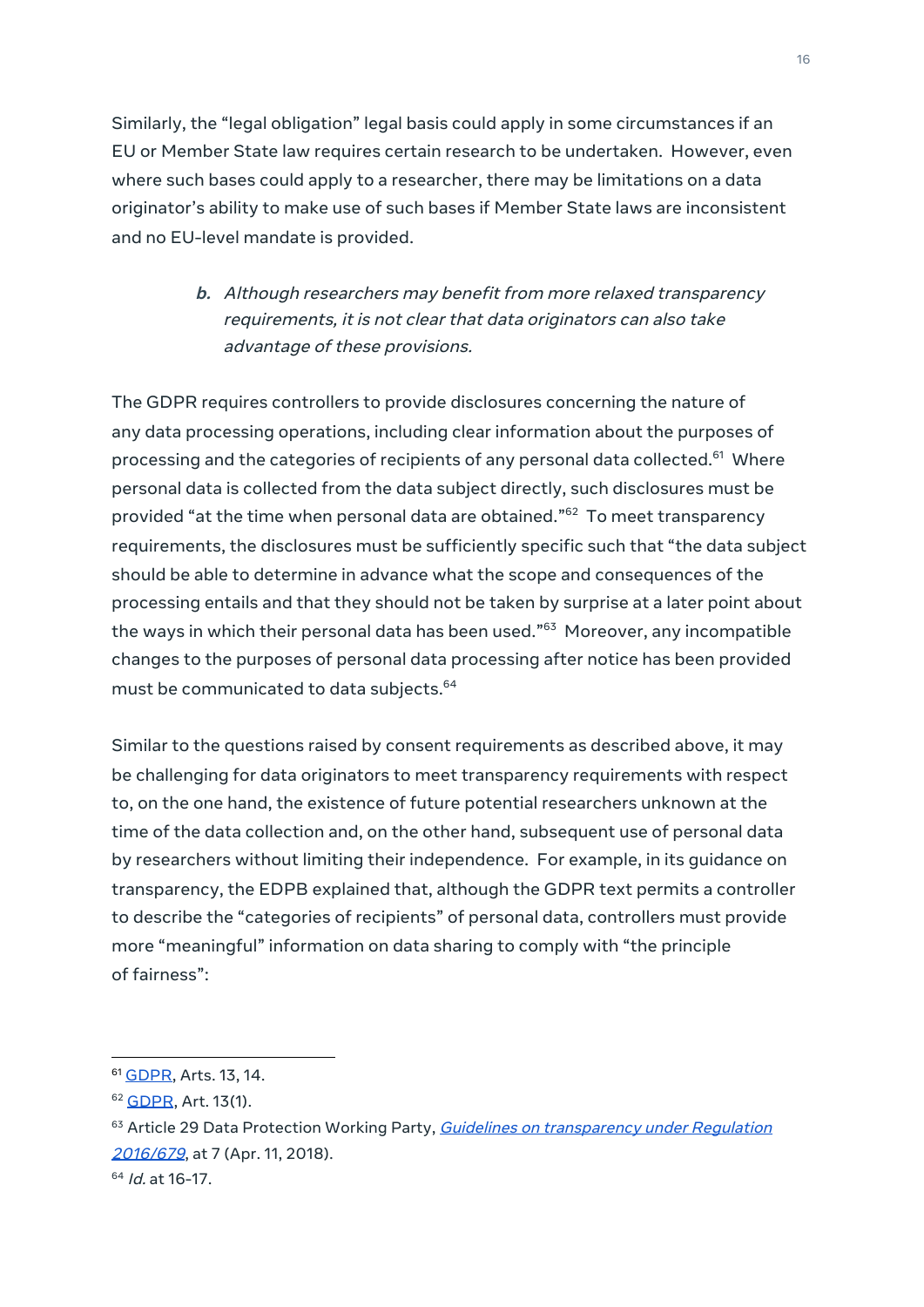"In practice, this will generally be the named recipients, so that data subjects know exactly who has their personal data. If controllers opt to provide the categories of recipients, the information should be as specific as possible by indicating the type of recipient (i.e. by reference to the activities it carries out), the industry, sector and sub-sector and the location of the recipients." 65

Providing this level of detail could present practical challenges for data originators if they grant a broad range of researchers access to data, so it will be important for EDMO and the relevant stakeholders to consider how to balance the preference for specificity against the desire for broadly available research data. The more widely the data is made available, the more the challenges of providing appropriate transparency are exacerbated. For data originators, this creates an incentive to limit the extent of data sharing for research purposes, which, paradoxically, reduces the transparency of the overall system of data processing, as fewer researchers are able to access and interrogate the data.

Even when the underlying data itself is not made openly available, the push toward Open Science, including as encouraged by the European Commission, <sup>66</sup> often requires researchers to publish their data along with their findings or make data available to others who may seek to replicate the research, which could expose such personal data to an unlimited number of recipients. It is not clear that general notice that personal data will be made publicly available would be sufficient to address such requirements. <sup>67</sup> Some EU regulators have called into question whether the GDPR's transparency requirements can be met where personal data is either made openly available or shared with a range of independent parties. 68

The GDPR provides an exception to transparency requirements within the context of social scientific research where providing information to data subjects would prove

<sup>&</sup>lt;sup>65</sup> *Id.* at 37.

<sup>&</sup>lt;sup>66</sup> European Commission, Open Science, last accessed Nov. 13, 2020, [https://ec.europa.eu/research/openscience/index.cfm.](https://ec.europa.eu/research/openscience/index.cfm)

<sup>67</sup> See Article 29 Data Protection Working Party, *Qpinion 3/2013 on purpose limitation*, at 18-19 (April 2, 2013); Article 29 Data Protection Working Party, Opinion [06/2013](https://ec.europa.eu/justice/article-29/documentation/opinion-recommendation/files/2013/wp207_en.pdf) on open data and public sector [information](https://ec.europa.eu/justice/article-29/documentation/opinion-recommendation/files/2013/wp207_en.pdf) ('PSI') reuse, at 9 (June 5, 2013).

<sup>68</sup> See, e.g., United Kingdom Information Commissioner's Office, [Update](https://ico.org.uk/media/about-the-ico/documents/2615156/adtech-real-time-bidding-report-201906.pdf) report into adtech and real time [bidding,](https://ico.org.uk/media/about-the-ico/documents/2615156/adtech-real-time-bidding-report-201906.pdf) 2019 at 19.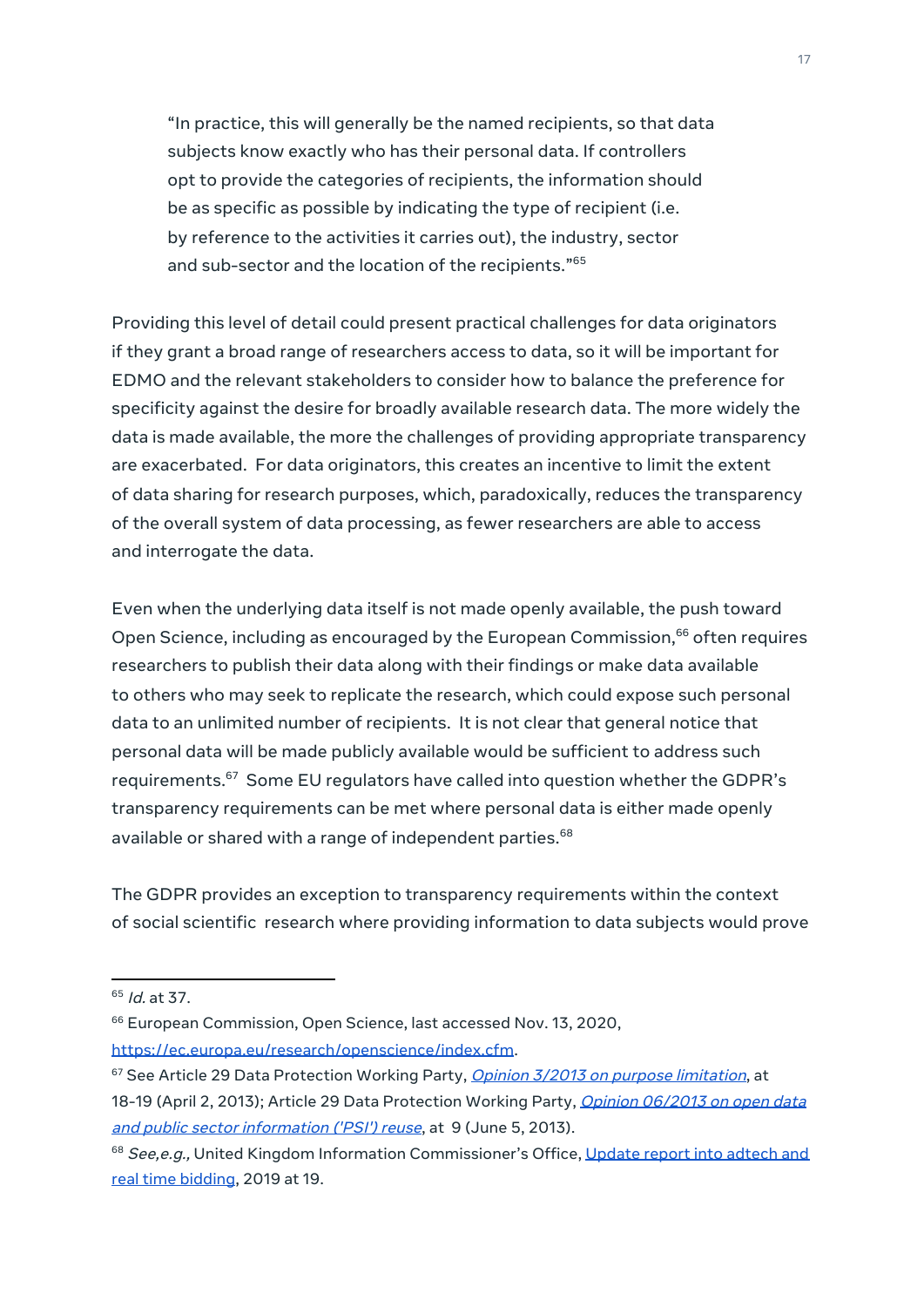impossible or require disproportionate effort. <sup>69</sup> Although this exception is expressly designed to facilitate research, it is of limited utility to data originators that collect personal data directly from data subjects. $^{\rm 70}$  The exception applies only where data is obtained indirectly, from third-party sources, i.e., for the researchers. Therefore, some researchers may be able to rely on the exception when they receive personal data from a data originator, but a data originator that collects personal data directly cannot. <sup>71</sup> Another exception that applies where "disclosure is expressly laid down by [EU] or Member State law," could help address these challenges, but to date, no EU-level law provides a generally-applicable basis for exempting the disclosure of platform data for research purposes from transparency requirements. $^{72}$ 

> <span id="page-22-0"></span>**c.** Data originators are not well-positioned to meet the GDPR's accountability requirements where they cannot analyze the risks of data use by independent parties.

 $^\text{71}$  Id. ("The only difference between an Article 13 and an Article 14 situation is that in the latter, the personal data is not collected from the data subject. It therefore follows that impossibility or disproportionate effort typically arises by virtue of circumstances which do not apply if the personal data is collected from the data subject. In other words, the impossibility or disproportionate effort must be directly connected to the fact that the personal data was obtained other than from the data subject.").

 $\frac{22}{3}$  [GDPR,](https://gdpr-info.eu/art-14-gdpr/) Art. 14(5)(c); see also EDPB, *Guidelines 03/2020 on the [processing](https://edpb.europa.eu/sites/edpb/files/files/file1/edpb_guidelines_202003_healthdatascientificresearchcovid19_en.pdf) of data* [concerning](https://edpb.europa.eu/sites/edpb/files/files/file1/edpb_guidelines_202003_healthdatascientificresearchcovid19_en.pdf) health for the purpose of scientific research in the context of the COVID-19 [outbreak](https://edpb.europa.eu/sites/edpb/files/files/file1/edpb_guidelines_202003_healthdatascientificresearchcovid19_en.pdf), at 9 (Apr. 21, 2020) ("Article 14 (5) (c) GDPR allows for a derogation of the information requirements in Articles 14 (1), (2) and (4) insofar as the obtaining or disclosure of personal data 'is expressly laid down by Union or Member State law to which the controller is subject'. This exemption is conditional upon the law in question providing 'appropriate measures to protect the data subject's legitimate interests'. As stated in the above mentioned Transparency Guidelines, such law must directly address the data controller and the obtaining or disclosure in question should be mandatory upon the data controller.").

<sup>69</sup> [GDPR,](https://gdpr-info.eu/art-14-gdpr/) Art. 14(5)(b).

<sup>&</sup>lt;sup>70</sup> Article 29 Data Protection Working Party, Guidelines on [transparency](https://ec.europa.eu/newsroom/article29/item-detail.cfm?item_id=622227) under Regulation [2016/679](https://ec.europa.eu/newsroom/article29/item-detail.cfm?item_id=622227), at 30 (April 11, 2018)("Given the emphasis in Recital 62 and Article 14.5(b) on archiving, research and statistical purposes with regard to the application of this exemption, WP29's position is that this exception should not be routinely relied upon by data controllers who are not processing personal data for the purposes of archiving in the public interest, for scientific or historical research purposes or statistical purposes.").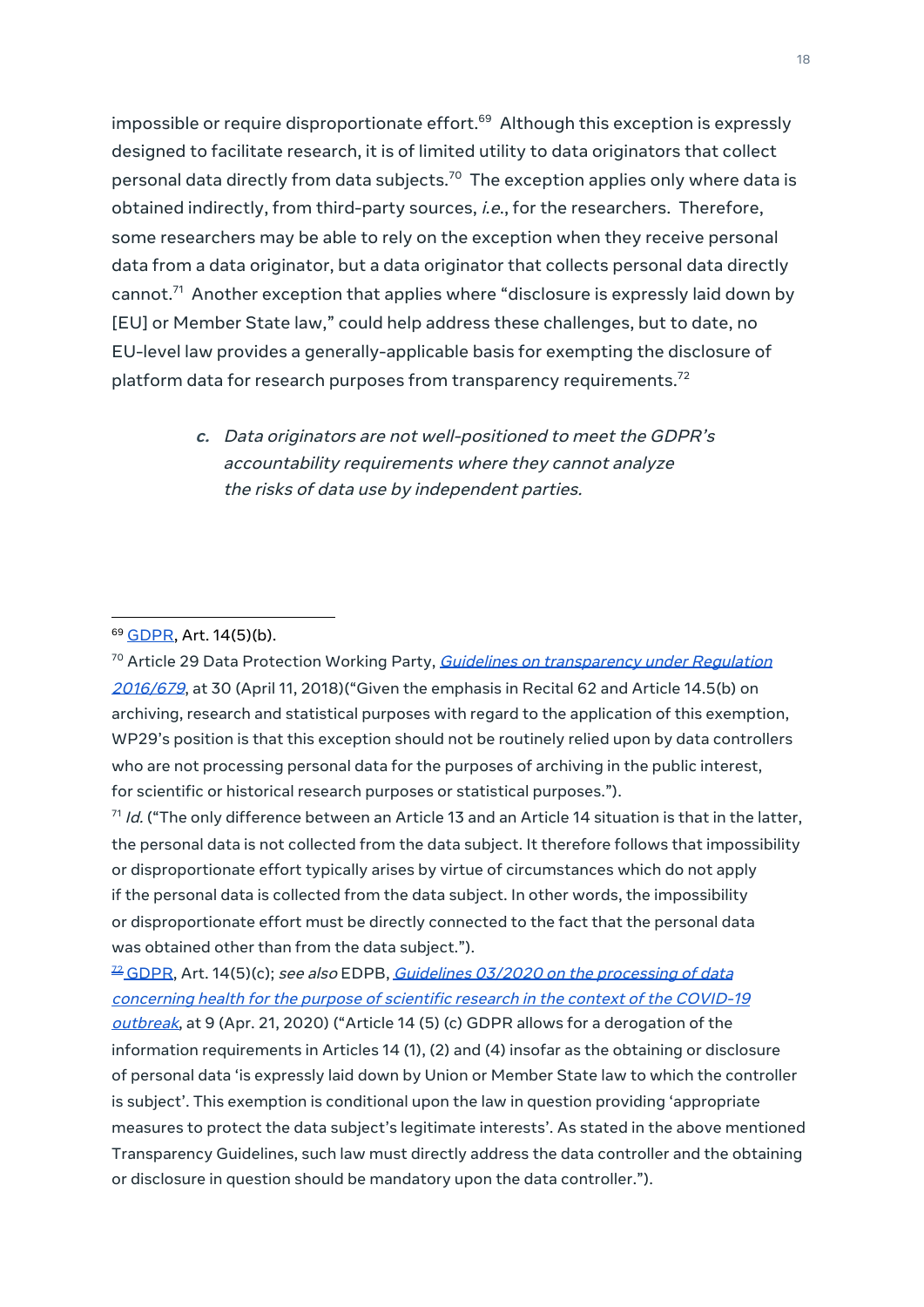In a significant departure from the requirements of the Directive, the GDPR requires organizations to demonstrate compliance with all requirements and to implement appropriate safeguards that are tuned to the risk inherent in any processing activity. At root, the GDPR's "risk-based approach" requires controllers to assess the lawfulness of a processing activity by taking into account the "nature, scope, context and purposes of processing as well as the risks of varying likelihood and severity for the rights and freedoms of natural persons." <sup>73</sup> The relevant risks for this analysis include "discrimination, identity theft or fraud, financial loss, damage to the reputation, loss of confidentiality of personal data, unauthorised reversal of pseudonymisation, or any other significant economic or social disadvantage." 74

To comply with the GDPR's accountability requirements, controllers must implement appropriate controls, taking the context into account, to protect the security of personal data and prevent the processing of personal data in breach of GDPR requirements. <sup>75</sup> Controls could include technical measures, such as security standards and privacy-enhancing techniques (e.g. encryption or pseudonymization), as well as organizational controls, such as access limitations, use limitations, and mechanisms for permitting data subjects to choose how their personal data will be used and shared, which are difficult to apply in the context of independent research. $^{\rm 76}$ 

These challenges are exacerbated by new and untested provisions of the GDPR's accountability regime that might be read to unduly extend liability to such data sharing. For instance, the EDPB's guidance on data protection suggests that EU data protection authorities might consider there to be "an obligation on the original controller not to make the personal data unduly accessible in the first place." $^{77}$ 

<sup>73</sup> **GDPR**, Art. 24.

<sup>&</sup>lt;sup>74</sup> [GDPR](https://gdpr-info.eu/recitals/no-75/), Recital 75.

<sup>75</sup> **GDPR**, Art. 32.

 $76$  While these controls must expressly extend to a controller's selection of a processor, some interpretations of the GDPR leave open the extent to which a controller remains responsible for the subsequent processing of personal data by a recipient acting as a controller. GDPR, Arts. 19 and 26.

<sup>&</sup>lt;sup>77</sup> EDPB, *[Guidelines](https://edpb.europa.eu/sites/edpb/files/consultation/edpb_guidelines_201904_dataprotection_by_design_and_by_default.pdf) 4/2019 on Article 25 Data Protection by Design and by Default*, at 13 (Nov. 13, 2019)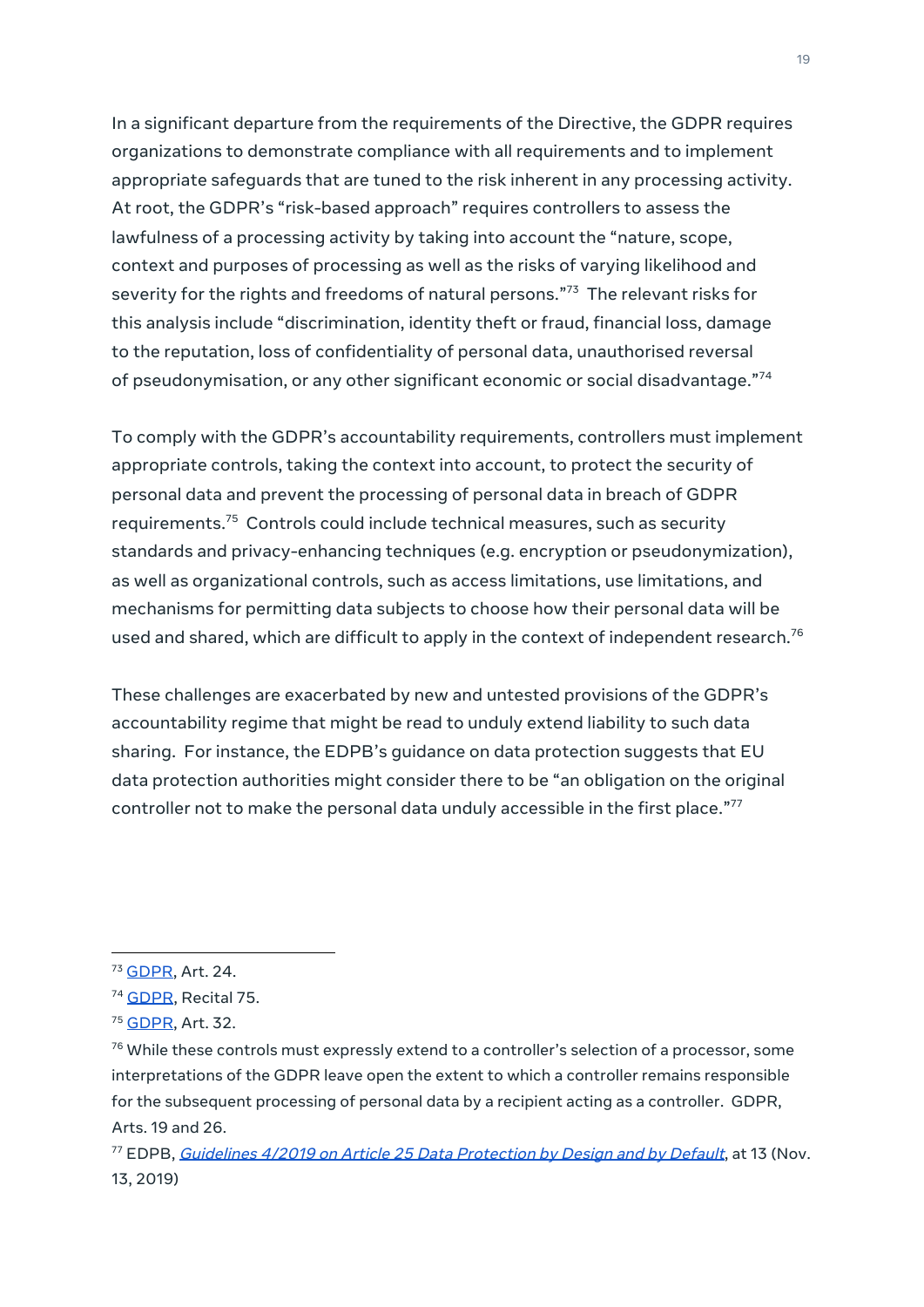# <span id="page-24-0"></span>**2. The GDPR's research exemptions fail to provide sufficient legal assurances for data originators.**

Section III.1 highlighted several of the GDPR requirements that create tension and legal challenges for data originators that supply personal data for independent research. This section turns to the GDPR's research exemptions and explains why they fail to provide sufficient legal certainty to permit data originators to share personal data for independent research without oversight and technical safeguards.

#### **a.** What type of research is qualifying research under the GDPR is unclear.

<span id="page-24-1"></span>As a threshold matter, in order for the GDPR's research exemptions to apply, the research in question must qualify as "scientific research," "historical research" or "statistical purposes" under the GDPR. The GDPR does not specifically define "research," but it states that the concept of research should be interpreted "in a broad manner" and would encompass "technological development and demonstration, fundamental research, applied research and privately funded research." 78 In addition, the GDPR specifies that the concept of research should take into account the objective stated in the Treaty on the Functioning of the European Union "of achieving a European Research Area."<sup>79</sup> As the purpose of the European Research Area is to enable "researchers, scientific knowledge and technology circulate freely, and encouraging it to become more competitive, including in its industry, while promoting all the research activities deemed necessary by virtue of other Chapters of the Treaties," the concept of research could apply to a broad range of subject matter. $^{\rm 80}$ 

A preliminary opinion from the European Data Protection Supervisor ("**EDPS**") emphasizes that one of the criteria which determines the application of the research exemptions is adherence to "the relevant sectoral standards of methodology and

<sup>78</sup> [GDPR](https://gdpr-info.eu/recitals/no-159/), Recital 159.

<sup>79</sup> Id.

<sup>80</sup> TEEU [Treaty](https://lexparency.org/eu/TFEU/ART_179/), Art. 179.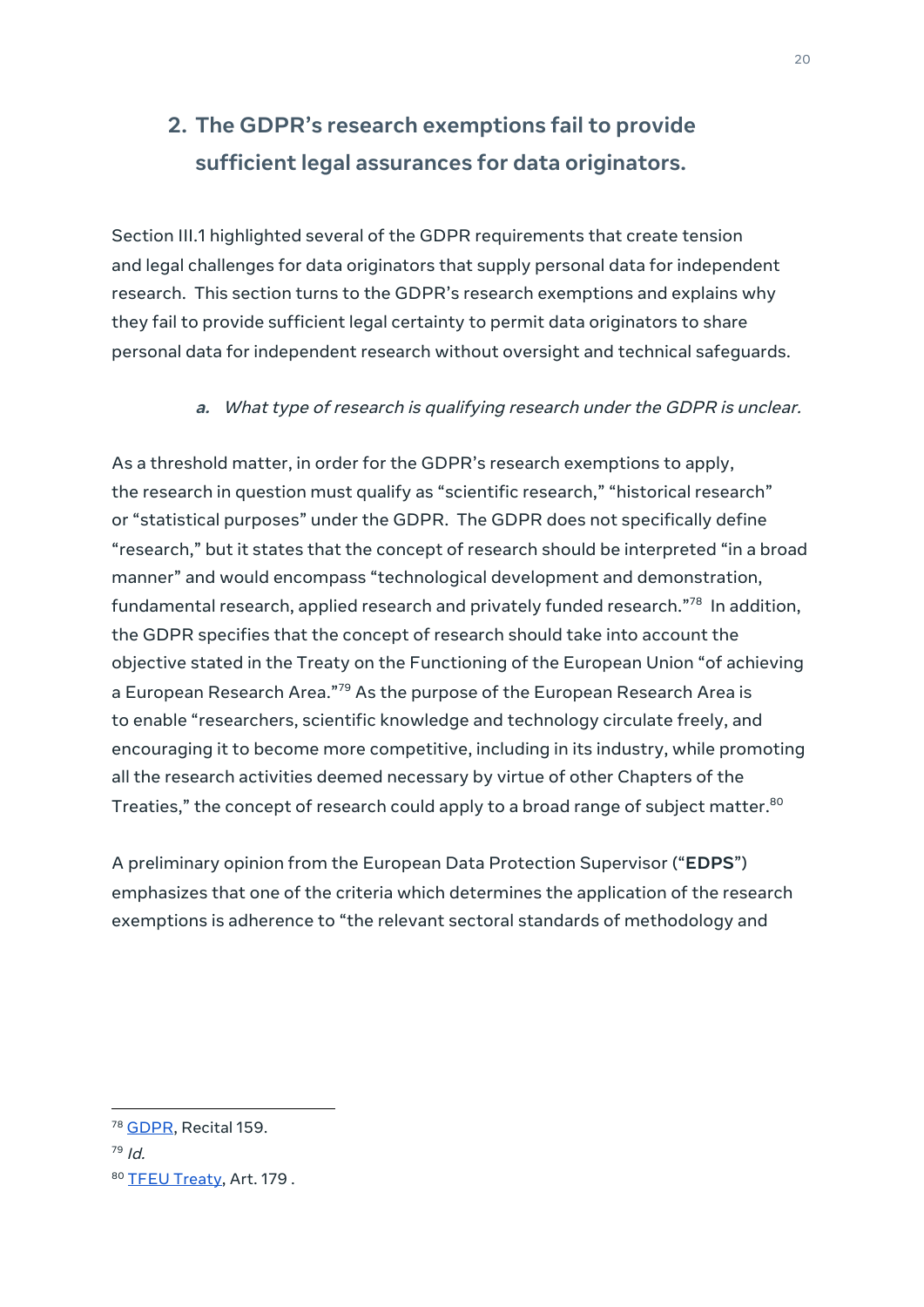ethics," <sup>81</sup> citing guidance from the former Article 29 Working Party (the precursor body to the current EDPB), which explains scientific research as "a research project set up in accordance with relevant sector-related methodological and ethical standards." <sup>82</sup> Because not all research will be qualifying research, data originators may face legal risk if they share data in reliance on the research exemptions without first vetting that a research proposal qualifies. This result could undermine the independence of the resulting research. An independent process for determining when the research exemptions apply may be necessary to give effect to these provisions without impairing broad, blue sky work that may not be politically popular at any given moment. In any event, legal certainty as to the definition of scientific research is indispensable. 83

#### <span id="page-25-0"></span>**b.** The purpose limitation exemption for qualifying research requires <sup>a</sup> careful assessment of appropriate safeguards.

Although the research exemptions may provide meaningful flexibility for researchers, they do not provide relief from the core tensions and challenges described in Section III.1. The primary benefit for researchers is a relaxation of the GDPR's "purpose limitation" rule, which ordinarily limits the use of personal data to "specified, explicit and legitimate purposes" and prevents the further use of such data "in a manner that is incompatible with those purposes."<sup>84</sup> Since qualifying research is not "considered

<sup>&</sup>lt;sup>81</sup> European Data Protection Supervisor, A [Preliminary](https://edps.europa.eu/sites/edp/files/publication/20-01-06_opinion_research_en.pdf) Opinion on data protection and [scientific](https://edps.europa.eu/sites/edp/files/publication/20-01-06_opinion_research_en.pdf) research, at 12 (Jan. 6, 2020). The full list of criteria is: 1. Personal data is being processed, 2. Relevant sectoral standards of methodology and ethics apply, including the notion of informed consent, accountability and oversight; and 3. The research is carried out with the aim of growing society's collective knowledge and wellbeing, as opposed to serving primarily one or several private interests.

<sup>&</sup>lt;sup>82</sup> See the Article 29 Data Protection Working Party, Guidelines on consent under the GDPR 2016/679, at 27 – 30 (Apr. 10, 2018).

 $^{\rm 83}$  In this regard, in contrast to the narrow concept of research articulated by data protection authorities, EU law appears to permit a broader construction. For example, Council Directive 2005/71/EC, art. 2, 2005 O.J. (L 289) 17 (EU), defines scientific research broadly to include "creative work undertaken on a systematic basis in order to increase the stock of knowledge, including knowledge of man, culture and society, and the use of this stock of knowledge to devise new applications." Given that qualifying research is not precisely defined within the GDPR and is explained by reference to other principles of EU law, this broader definition should be taken into account.

<sup>84</sup> [GDPR,](https://gdpr-info.eu/art-5-gdpr/) Art. 5(1)(b).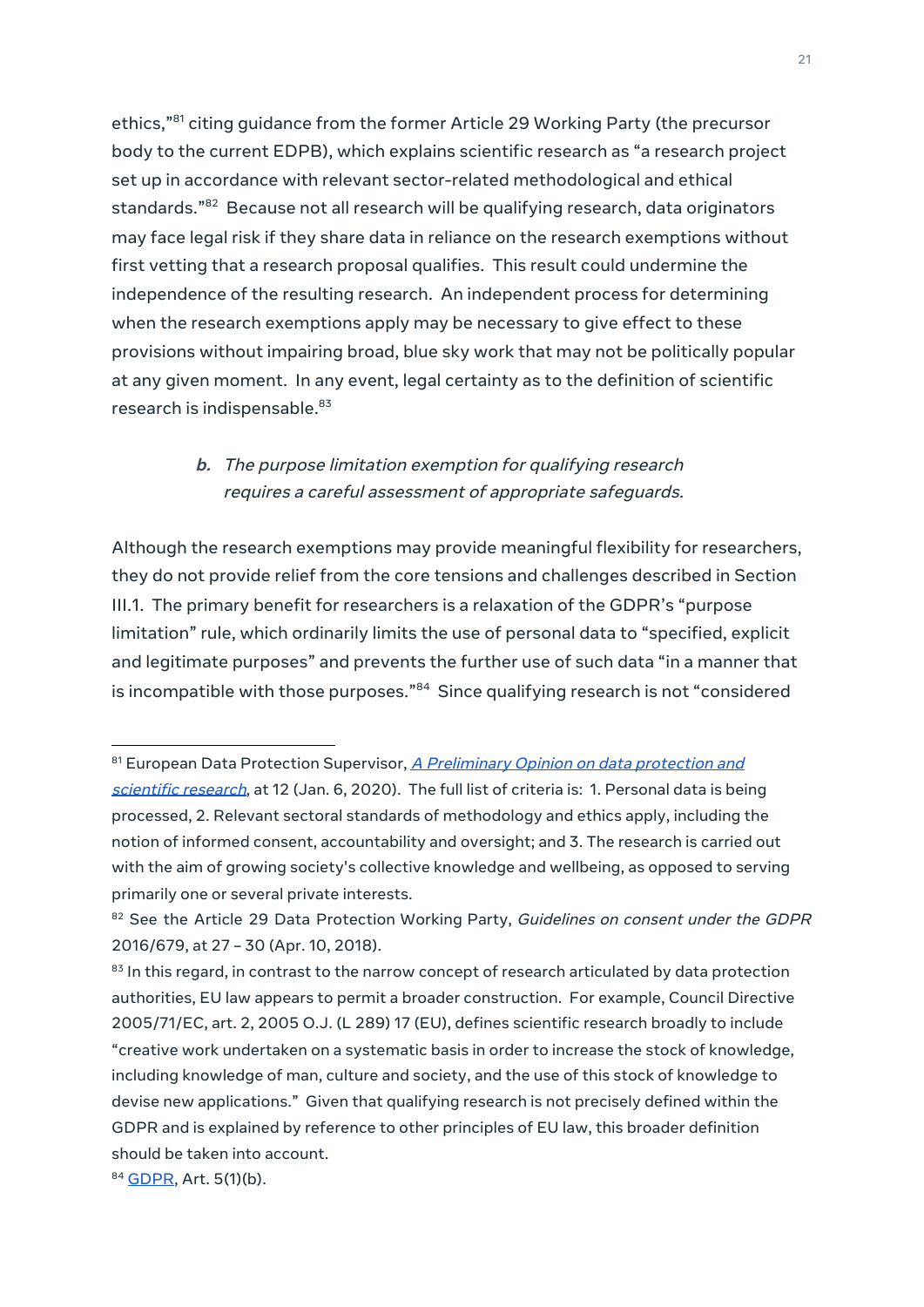to be incompatible with the initial purposes," this permits controllers to use personal data collected for a one set of purposes—including commercial purposes to subsequently be used for research. 85

The potential benefits of this exemption are apparent from the discussion of GDPR's legal bases for research in Section III.1a. Where personal data is collected for one purpose, the GDPR permits such data to be processed for another, secondary purpose, if the secondary purpose is "compatible" or (satisfies another element of Article 6 GDPR). $^{86}$  Compatibility is assessed on the basis of a series of factors including the context, the link between the purposes, the possible consequences for individuals, and the safeguards in place—that bear similarity to the balancing test for relying on legitimate interests.<sup>87</sup> If, however, an activity is deemed to be compatible, "no legal basis separate from that which allowed the collection of the personal data is required."<sup>88</sup> The research exemption allows controllers to presume that qualifying research is compatible. 89

To benefit from the relaxed purpose limitation principle under the research exemptions, qualifying research must be subject to "appropriate safeguards, in accordance with this Regulation, for the rights and freedoms of the data subject." $^{\rm 90}$ As explained by the EDPS:

"[t]he presumption [of compatibility] is not a general authorization to further process data in all cases for historical, statistical or scientific purposes. Each case must be considered on its own merits and circumstances. But in principle personal data collected in the commercial context, for example, may be further used for scientific research purposes, by the original or a new controller, if appropriate safeguards are in place." 91

<sup>&</sup>lt;sup>85</sup> Id.

<sup>86</sup> [GDPR,](https://gdpr-info.eu/art-6-gdpr/) Art. 6(4).

 $^{87}$  Id.

<sup>&</sup>lt;sup>88</sup> Id. at Recital 50.

<sup>89</sup> European Data Protection Supervisor, *A [Preliminary](https://edps.europa.eu/sites/edp/files/publication/20-01-06_opinion_research_en.pdf) Opinion on data protection and* [scientific](https://edps.europa.eu/sites/edp/files/publication/20-01-06_opinion_research_en.pdf) research, at 22 (Jan. 6, 2020).

<sup>90</sup> [GDPR,](https://gdpr-info.eu/art-89-gdpr/) Art. 89(1).

 $91$  European Data Protection Supervisor, A [Preliminary](https://edps.europa.eu/sites/edp/files/publication/20-01-06_opinion_research_en.pdf) Opinion on data protection and [scientific](https://edps.europa.eu/sites/edp/files/publication/20-01-06_opinion_research_en.pdf) research, at 22 (Jan. 6, 2020).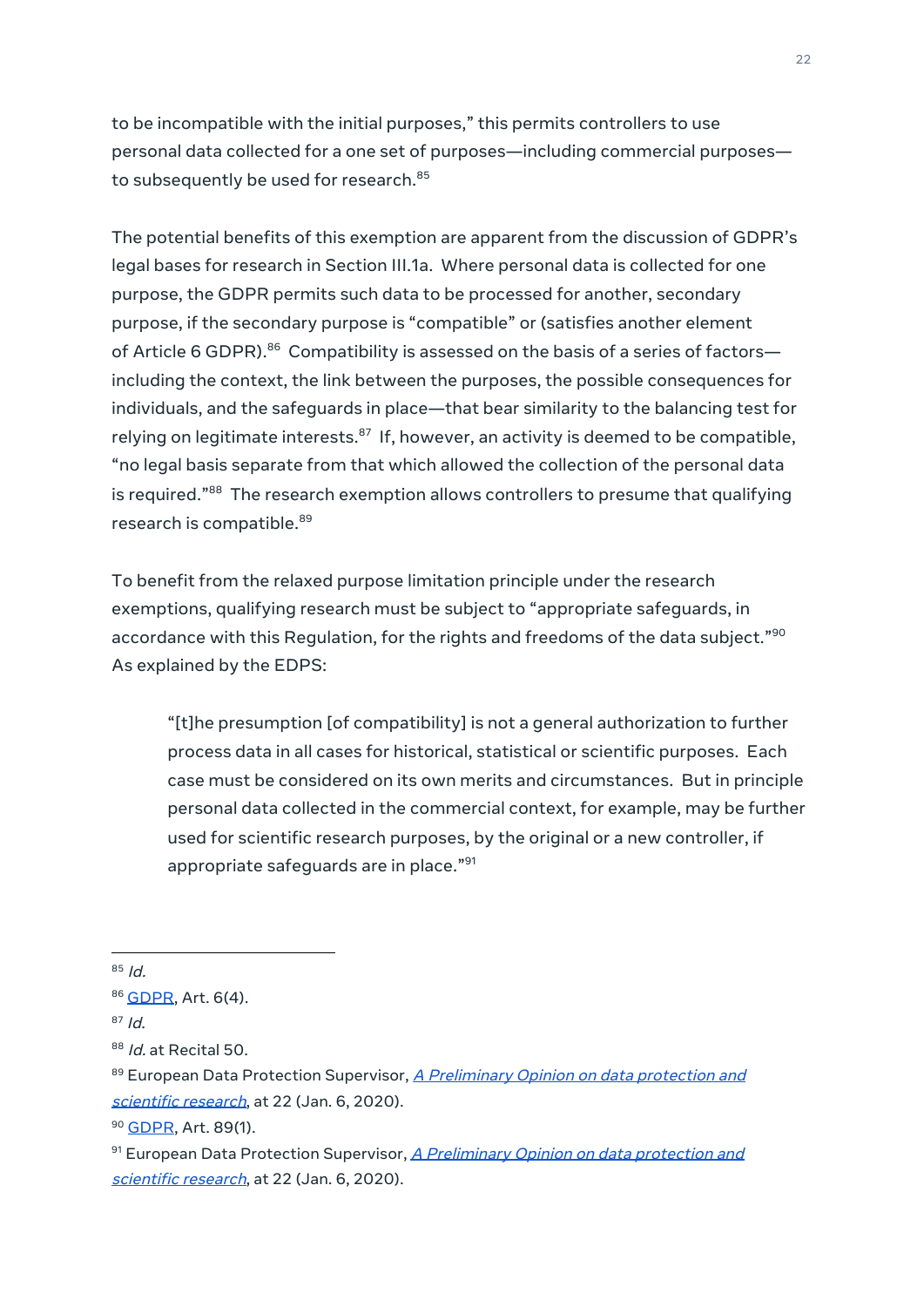The absence of clear standards for what types of safeguards will be considered appropriate ex ante complicates the application of this exemption for data originators. Not only does this require data originators to conduct a detailed and fact-specific analysis, the GDPR also states that a controller relying on the research exemptions must consider pseudonymizing or otherwise de-identifying the relevant data "[w]here [the research] purposes can be fulfilled . . . in that manner."<sup>92</sup> Thus, to conduct this analysis, a data originator may need to take the researcher's study design into account to understand what data is necessary to share for a given study, a result which could cause friction for some researchers. 93

# <span id="page-27-0"></span>**3. Variation in Member State law exacerbates risks for cross-border research.**

In addition to the challenges data originators face in implementing appropriate and targeted safeguards where they do not control the research protocols of independent researchers, variation in Member State law adds further complexity where independent researchers may be in multiple Member States. This complexity is heightened for research involving special categories of personal data, as the use of such data for research purposes often depends on specific Member State laws.

#### **a.** Key research provisions are not harmonized across the EU.

<span id="page-27-1"></span>Although the GDPR permits controllers to process sensitive personal data for research purposes, this is only permitted where the research is "based on Union

 $92$  Id.

<sup>&</sup>lt;sup>93</sup> Axel Bruns, *[Facebook](https://policyreview.info/articles/news/facebook-shuts-gate-after-horse-has-bolted-and-hurts-real-research-process/786) shutes the gate after the horse has bolted, and hurts real research in* the [process](https://policyreview.info/articles/news/facebook-shuts-gate-after-horse-has-bolted-and-hurts-real-research-process/786), Internet Pol'y Rev. (Apr. 25, 2018) (arguing that "[t]he narrow terms of reference for this initiative (elections and democracy), the requirement to adhere to a research agenda defined by the selection panel, and the selection process itself are inherently excluding a much broader range of research that investigates the impact of Facebook on all aspects of society."). See also Cornelius Puschmann, An end to the wild west of social media [research:](https://doi.org/10.1080/1369118X.2019.1646300) a response to Axel [Bruns](https://doi.org/10.1080/1369118X.2019.1646300), 22:11 Info., Commc'n & Soc'y, 1588, 1589 (2019) ("[T]here is currently no suitable alternative model in place able to provide platform data to academics in a fashion that both ensures high standards of representativeness and reproducibility, and at the same time respects user privacy. . . . [C]ommercial API data is biased, incomplete, and subject to a range of awkward technical and contractual restrictions that impede its usefulness for empirical research. If anything, new mechanisms for controlled access to data for research purposes could in the future serve as a model for developer APIs, rather than the other way around. Furthermore, open APIs that anyone can readily use will in many cases prove incompatible with stringent legal requirements for privacy and data security.").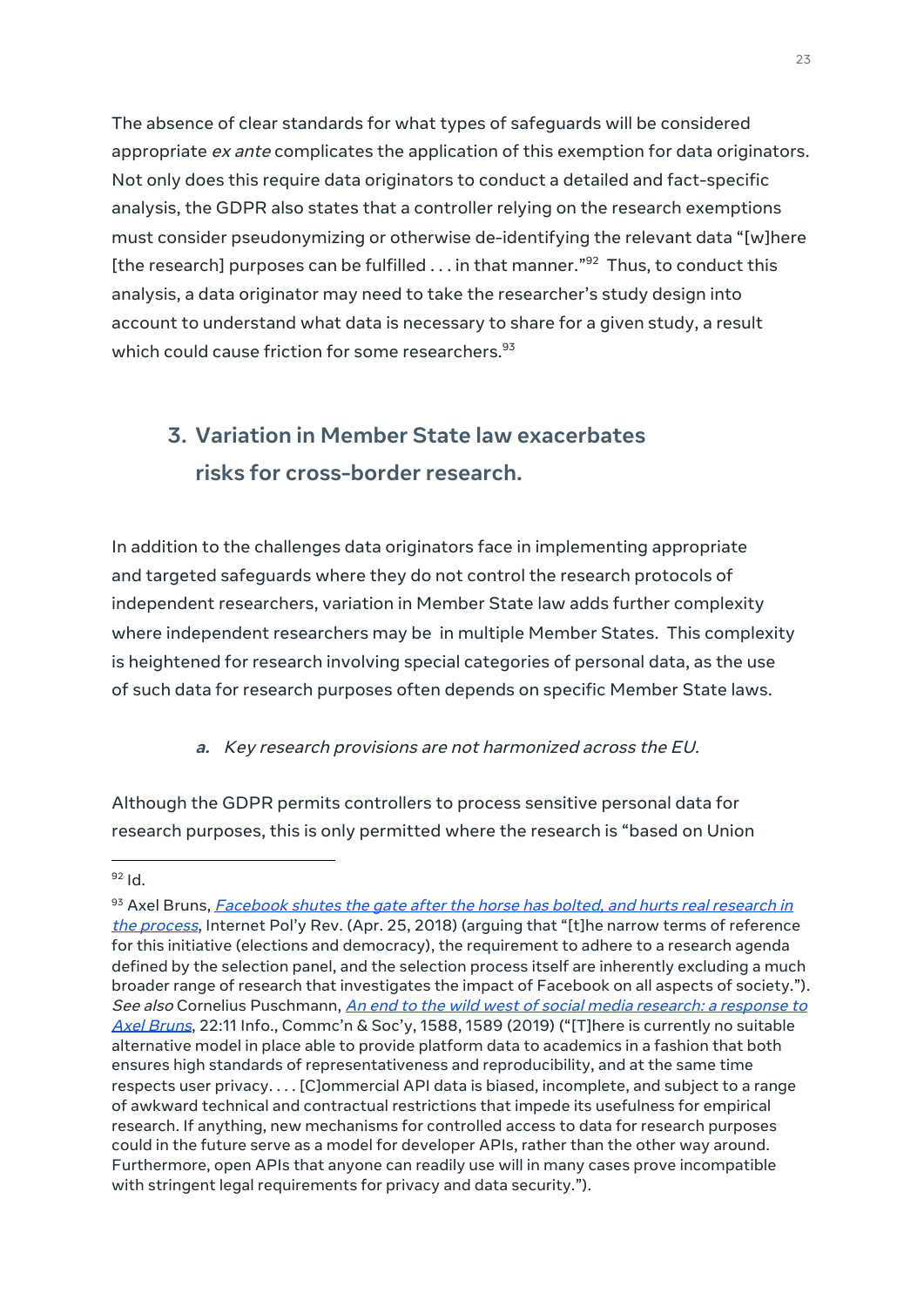or Member State law."<sup>94</sup> In the absence of a broad legal mandate at the EU level that generally authorizes research involving sensitive personal data, reliance on this provision often depends on Member State implementations of the GDPR that may authorize particular research topics. 95

Some of the most critical forms of research involve the processing of sensitive personal data. <sup>96</sup> For instance, research into the dissemination of political opinions or the impact of media on elections and democracy, may require the use of data that is subject to these heightened restrictions under the GDPR.

And yet, the rules for processing sensitive personal data for research purposes vary considerably across EU Member States. 97 In the Netherlands, for example, any processing of sensitive personal data for research purposes requires consent, unless "asking for express consent proves impossible or requires disproportionate effort." $^{\rm 98}$ By contrast, the Danish Data Protection Act does not require express consent to process sensitive data for research purposes if the processing of the sensitive data is significantly relevant for the public. $^{\textrm{\tiny{99}}}$  Ireland has adopted a different approach from the two: consent is provided as an example of a "suitable and specific measure," but is not strictly required provided other measures are in place, such as encryption and specific training for those handling personal data. <sup>100</sup> Where research involves researchers throughout multiple Member States, applying the appropriate standards to such research could lead to conflicting results.

It is not only the provisions that apply to sensitive personal data that may depend on Member State law. Leaving aside Art. 14.5(b) of GDPR (information when data are not directly collected from data subjects) and 17.3(d) (erasure), research exemptions that exclude the application of data subject rights to qualifying research, such as rights to

99 [Databeskyttelsesloven](https://www.retsinformation.dk/eli/lta/2018/502), No. 502 of 23/05/2018, 10(1) (translated from Danish to English). <sup>100</sup> Irish Data [Protection](http://www.justice.ie/en/JELR/Data_Protection_Act_2018.pdf/Files/Data_Protection_Act_2018.pdf) Act 2018 (No. 7/2018) § 36.

<sup>94</sup> **GDPR**, Art. 9(2)(j).

<sup>95</sup> Edward Dove, The EU General Data Protection Regulation: Implications for International Scientific Research in the Digital Era, 46(4) J L Med & Ethics 1013-30 (2018). <sup>96</sup> Id.

<sup>&</sup>lt;sup>97</sup> Edward S. Dove and Jiahong Chen, *Should consent for data [processing](https://doi.org/10.1093/idpl/ipz023) be privileged in* health research? A [comparative](https://doi.org/10.1093/idpl/ipz023) legal analysis, Int'l Data Priv. L. (Feb. 25, 2020).

<sup>98</sup> See Uitvoeringswet Algemene verordening [gegevensbescherming](https://wetten.overheid.nl/BWBR0040940/2018-05-25#Hoofdstuk3), Art. 24 (May 25, 2018) (translated from Dutch to English).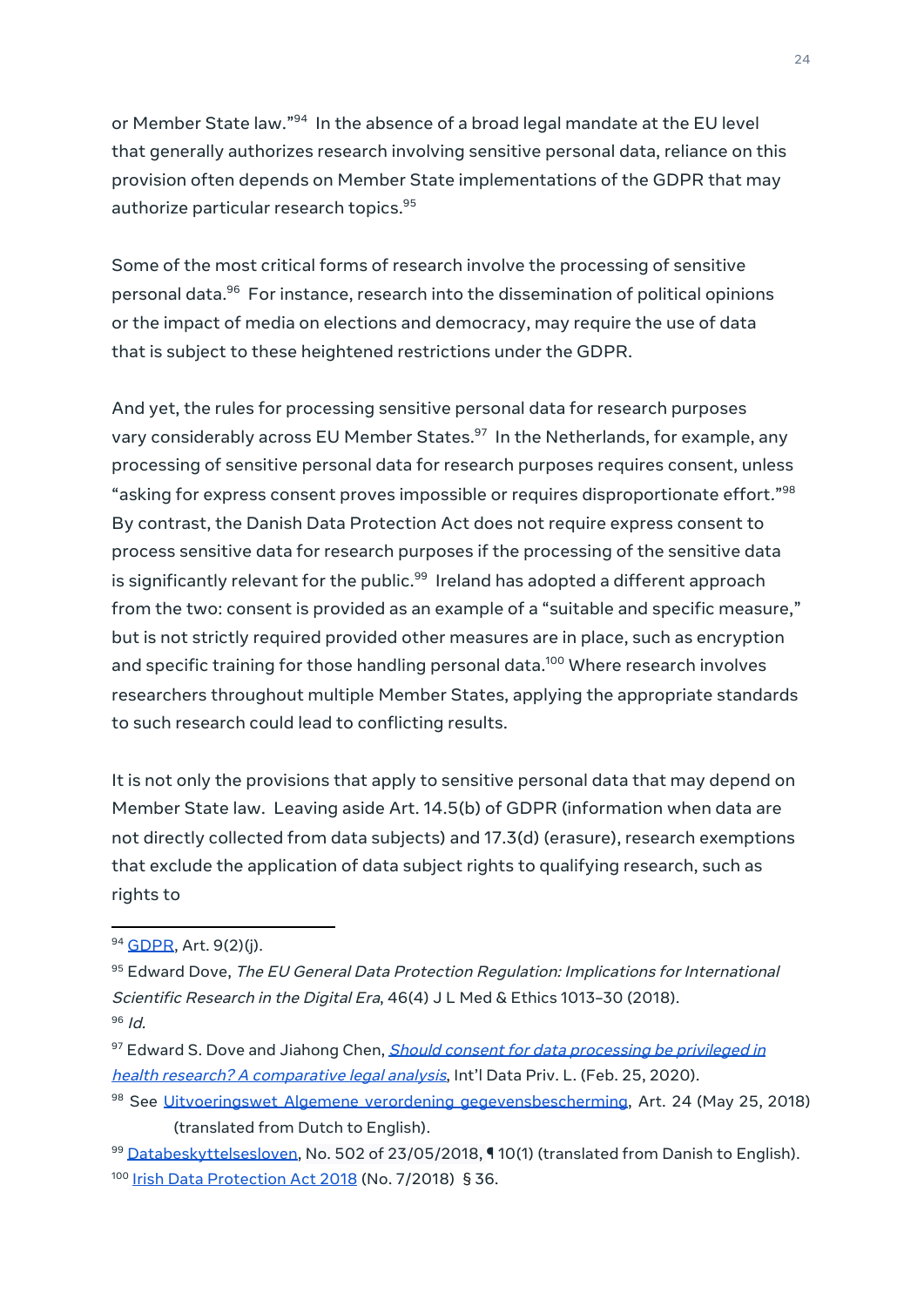access, rectification, restriction and to object to processing, also depend on Member State implementations of the GDPR. $^{101}$  This means that most individuals' rights in relation to their personal data may vary depending on which Member State law applies. While data originators could seek a consistent approach by applying the highest standards across the board, as the examples above illustrate, the standards applied in different Member States may not always be higher or lower—sometimes they are just different.

#### <span id="page-29-0"></span>**b.** Overlapping Member State implementations of the GDPR and other local legal frameworks could apply to cross-border research.

An additional challenge for cross-border research is to determine which Member State's laws apply. Curiously, while the GDPR specifies when a Member State's regulators would have authority to enforce and in which Member States a data subject could bring a claim, the GDPR does not state explicitly when a Member State's laws would apply to processing. Some Member States have adopted their own rules for determining which Member State laws to apply, and in some cases, the rules of varying Member States overlap and conflict. This poses foundational challenges for some forms of cross-border research because not only do many of the GDPR provisions that govern research depend on Member State law but also local laws unrelated to GDPR might be those that actually regulate a specific kind of research. 102

For example, Spain's implementation of the GDPR applies only where an organization is either processing personal data in the context of the activities of an establishment in Spain or where an organization with no EU establishment offers goods or services to, or monitors the behavior of, individuals in Spain. <sup>103</sup> This means that Spanish law may not apply to an organization established in another EU Member State but not in Spain. By contrast, the German Federal Data Protection Act applies in comparable situations as well as whenever personal data is physically processed in Germany. Therefore, an entity established in Spain could be subject to both Spanish and German

<sup>101</sup> See [GDPR](https://gdpr-info.eu/art-89-gdpr/), Art. 89(2).

<sup>&</sup>lt;sup>102</sup> One example of this is in the context of health research where Member State medical confidentiality laws, which are not harmonized at the EU level, often overlap and intersect with data protection requirements.

<sup>&</sup>lt;sup>103</sup> Law on the Protection of Personal Data and the Guarantee of Digital Rights (B.O.E, 2018, 16673) (Spain).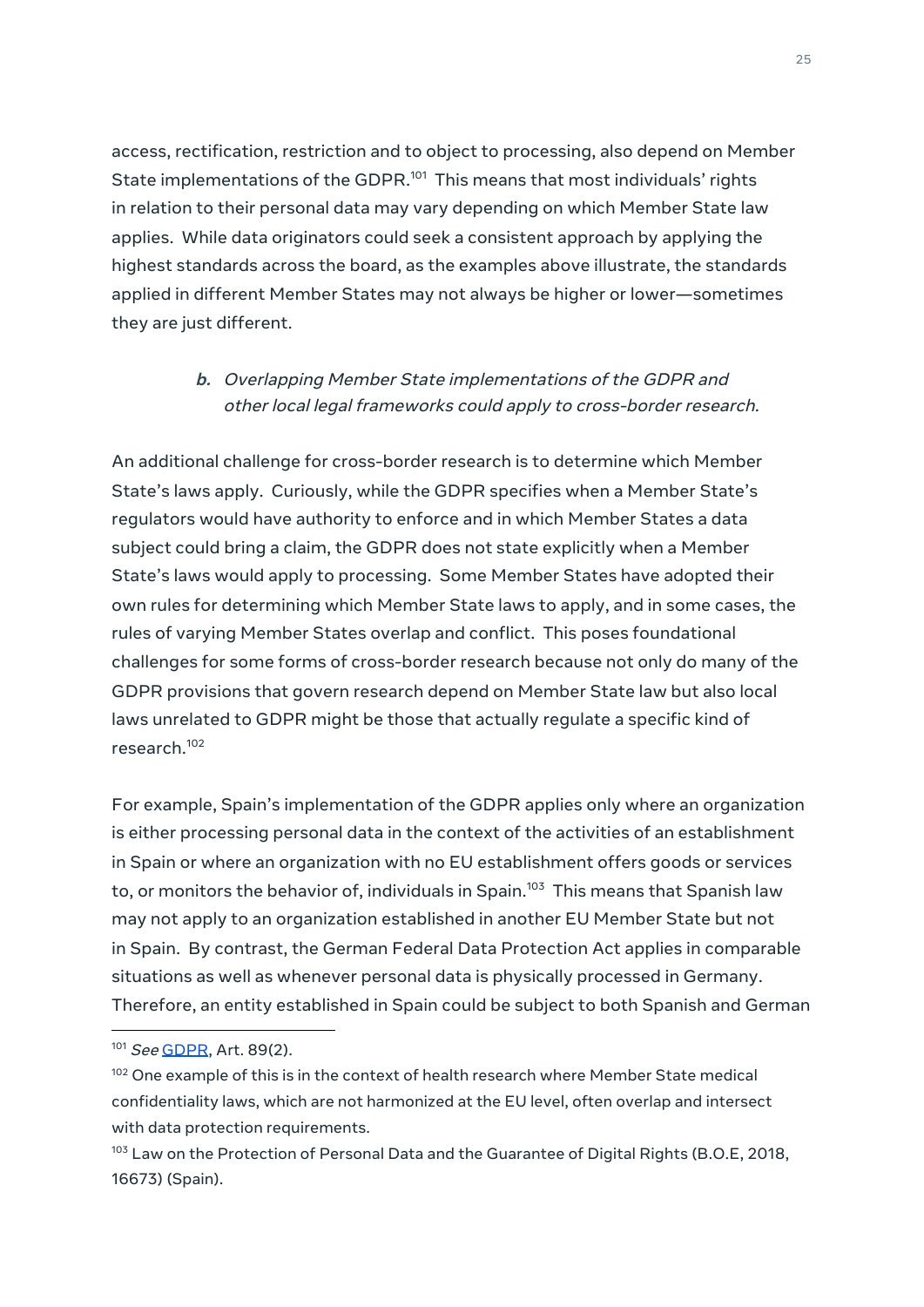law if it uses technical infrastructure in Germany. Other Member States' implementing

legislation, such as Ireland, are silent on when national law would apply, which furthers ambiguity as to when those Member States' national provisions and derogations would apply.

The range of applicable law standards has important implications for provisions of the GDPR that depend on national implementing legislation, such as the conditions for processing special categories of personal data. In the context of big data research, which—involves data originators and research institutions in multiple locations, including outside the EU—it may not be possible to know the most appropriate method to tackle compliance. This complicates any attempts to segregate research activities that may be lawful in one Member State but not in another. To limit risks, data originators may need to apply risk mitigation strategies, such as providing access to only limited or aggregated information, or restricting researchers from using data for certain purposes that could conflict with Member State requirements. This places a burden on independent researchers as to whether they are permitted to receive certain data sets, in accordance with their local Member State laws. As such, a data originator may be reluctant to authorize certain studies—even where the topic of research is expressly authorized by one Member State—due to the risks that the more restrictive laws of another Member State could apply to independent researchers.

# <span id="page-30-0"></span>**4. The standards for effective anonymization under the GDPR remain unsettled.**

The GDPR encourages the anonymization of personal data, not only as a way controllers can mitigate legal and privacy risks, but also as a safeguard controllers could consider when relying on some of the research exemptions. However, the standards of anonymization are subject to ambiguous standards, which undermine data originators' ability, in certain circumstances, to determine with certainty that data has been fully anonymized.

> <span id="page-30-1"></span>**a.** Guidance from EU regulators adopts strict and inconsistent standards of anonymization.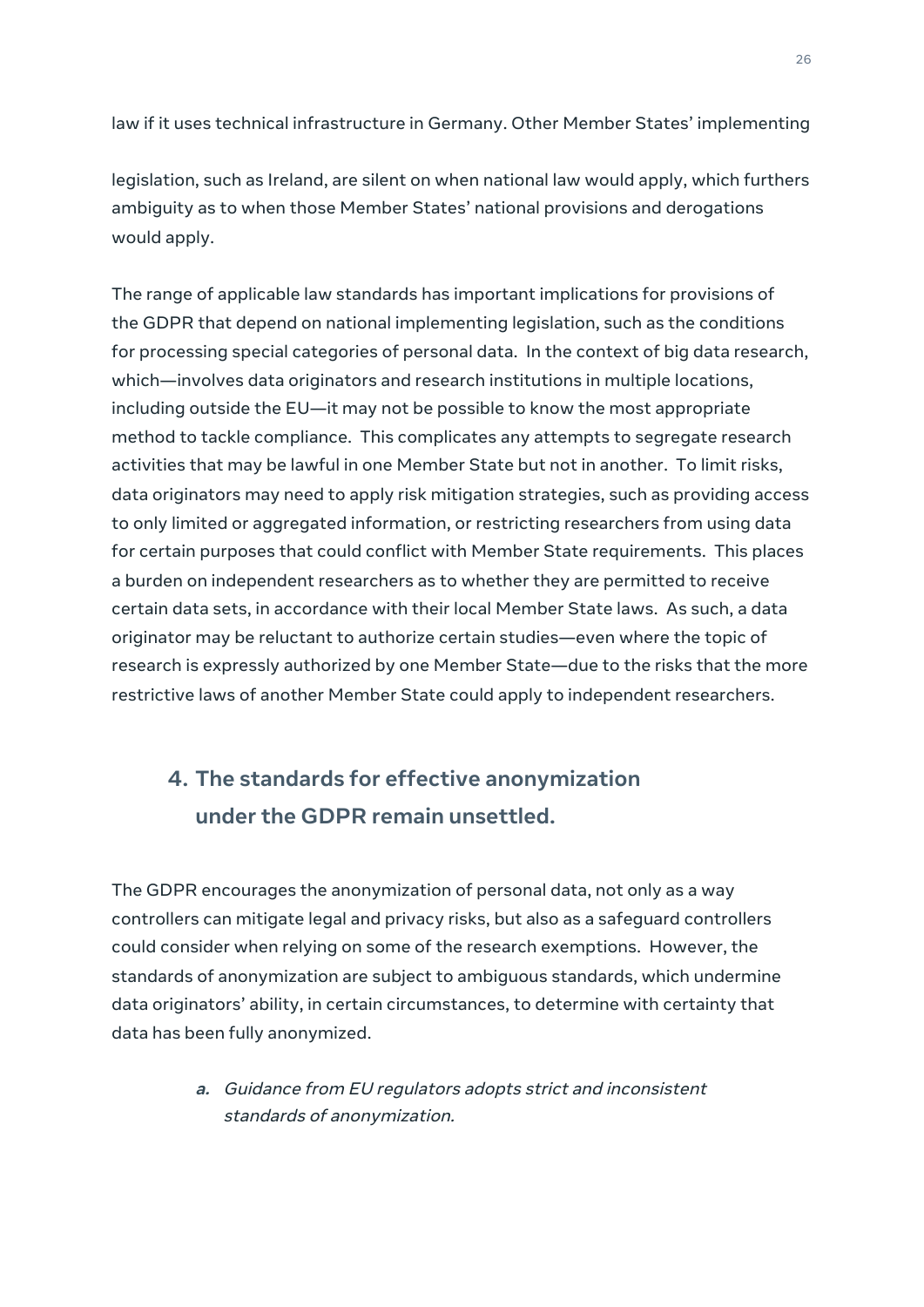The GDPR does not explicitly define anonymization, but the concept of anonymization emanates from the inverse of the GDPR's definition of personal data. In deciding whether an individual is identifiable from information—and thus, whether that information constitutes personal data—the GDPR requires controllers to take into account "all the means reasonably likely to be used... either by the controller or another person to identify the natural person directly or indirectly." <sup>104</sup> This includes consideration of factors "such as the costs of and the amount of time required for identification, taking into consideration the available technology at the time of the processing and technological developments." 105

Courts have indicated that effective anonymization is possible, even as they have articulated high and nebulous standards of anonymization. In Breyer v. Bundesrepublik Deutschland, for example, the CJEU held that a dynamic IP address in the possession of a website operator might not constitute personal data, even if the same data could be personal data in the possession of an internet service provider, if it would be "practically impossible" to identify the data subject because it would require a "disproportionate effort in terms of… cost, and man-power."<sup>106</sup> The court's analysis focused on whether "legal channels exist" to obtain additional information that would allow an individual to be identified.<sup>107</sup> Not only does this set a high bar for what would qualify as anonymous data, but the resulting standard is highly uncertain in the research context. It may not be possible to know what other information could be available to data recipients to be able to assess the risks of reidentification of a publicly released dataset.<sup>108</sup> Computer science research has demonstrated that the volume of information available online makes this high standard very difficult to achieve. 109

This highly contextual and fact-specific test involves a case-by-case analysis of the kind that is particularly difficult from the vantage point of a data originator.

<sup>&</sup>lt;sup>104</sup> [GDPR,](https://gdpr-info.eu/recitals/no-26/) Recital 26.

 $105$  Id.

<sup>106</sup> Case C-582/14, Breyer v. [Bundesrepublik](http://curia.europa.eu/juris/document/document.jsf?docid=184668&doclang=EN) Deutschland, *ECLI:EU:C:2016:779 (Oct. 19, 2016)* ¶ 46. <sup>107</sup> *Id.* at ¶ 47.

 $^{108}$  In that case, although local law prevented internet service providers from disclosing the identity of an IP address absent a court order, the court found that an IP address could nonetheless be considered personal data since a legal channel existed by which the identity could be obtained (i.e. by obtaining a court order). Id.

<sup>&</sup>lt;sup>109</sup> Luc Rocher et al.[,](https://www.nature.com/articles/s41467-019-10933-3)<u>, *Estimating the success of [re-identifications](https://www.nature.com/articles/s41467-019-10933-3) in incomplete datasets using*</u> [generative](https://www.nature.com/articles/s41467-019-10933-3) models, Nature Commc'ns (2019), L.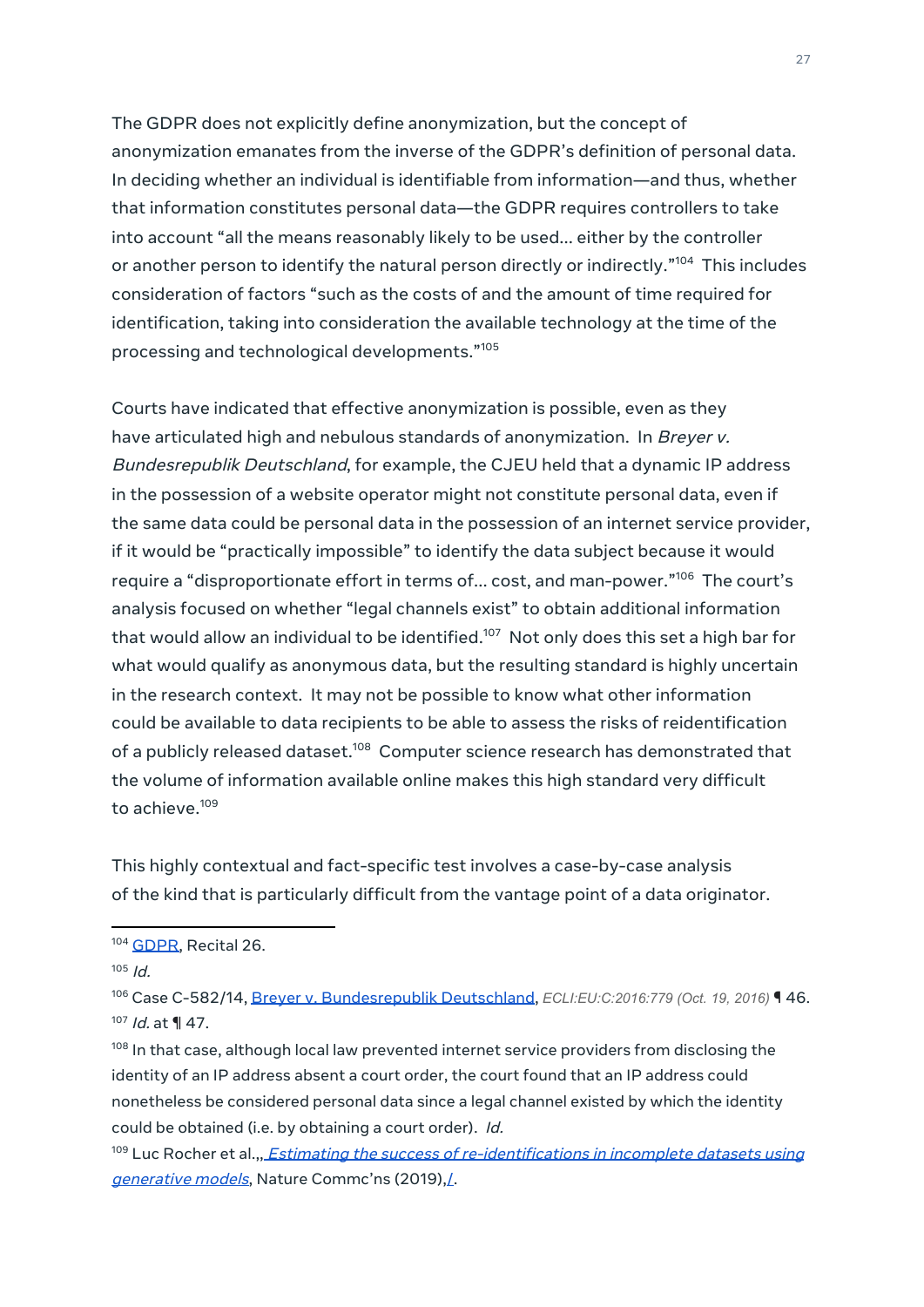Guidance from regulators has added further confusion to the standards to apply to the anonymization of personal data. For example, in its guidance from 2014

on anonymization techniques, the Article 29 Working Party stated, on the one hand, that personal data could only be considered effectively anonymized if the process of anonymization was "irreversible," while at the same time stating that an anonymization process "is sufficiently robust" if "identification has become 'reasonably' impossible."<sup>110</sup> These two somewhat contradictory concepts are difficult to apply at the same time and do not create a coherent rule. Moreover, the Working Party's insistence that an anonymization technique is only effective where it is "engineered appropriately," without further detail, only serves to add confusion, since the same technique may succeed in one instance and fail in another, depending on the precise manner in which it is engineered. 111

These challenges are compounded in the data sharing context because data originators often retain the underlying data ( $e.g.$  to continue to provide a service to data subjects), while releasing only de-identified data sets. Although the released data sets may not be reasonably identifiable from the perspective of researchers, inconsistent, and sometimes contradictory, guidance at the national level has deepened the confusion. For example, guidance from the Irish Data Protection Commissioner suggests that effective anonymization may not be possible where a data originator "retains the raw data, or any key or other information which can be used to reverse the 'anonymization' process and to identify a data subject," potentially even if researchers could not access this information in the ordinary course. <sup>112</sup> By contrast, joint guidance from the EDPS and the Spanish data protection authority, Agencia Espanola Proteccion Datos ("**AEDP**"), suggests that it may be appropriate to assess whether data is anonymous based on the "likelihood" of re-identification from a party's point of view. 113 In light of these strict and inconsistent standards, data originators have reason to approach anonymization with caution, as even where the possibility of re-identification appears remote, data could nonetheless

<sup>&</sup>lt;sup>110</sup> Article 29 Data Protection Working Party, Opinion 05/2014 on [Anonymisation](https://ec.europa.eu/justice/article-29/documentation/opinion-recommendation/files/2014/wp216_en.pdf) Techniques, at 8 (Apr. 10, 2014).

<sup>&</sup>lt;sup>111</sup> *Id.* at 23.

<sup>&</sup>lt;sup>112</sup> Irish Data Protection Commission, <u>Guidance on Anonymisation and [Pseudonymisation](https://www.dataprotection.ie/sites/default/files/uploads/2019-06/190614%20Anonymisation%20and%20Pseudonymisation.pdf)</u>, at 5, 7 (June 2019).

<sup>&</sup>lt;sup>113</sup> Agencia Espanola Proteccion Datos & European Data Protection Supervisor, [Introduction](https://edps.europa.eu/sites/edp/files/publication/19-10-30_aepd-edps_paper_hash_final_en.pdf) to the Hash Function as a Personal Data [Pseudonymization](https://edps.europa.eu/sites/edp/files/publication/19-10-30_aepd-edps_paper_hash_final_en.pdf) Technique (October 2019).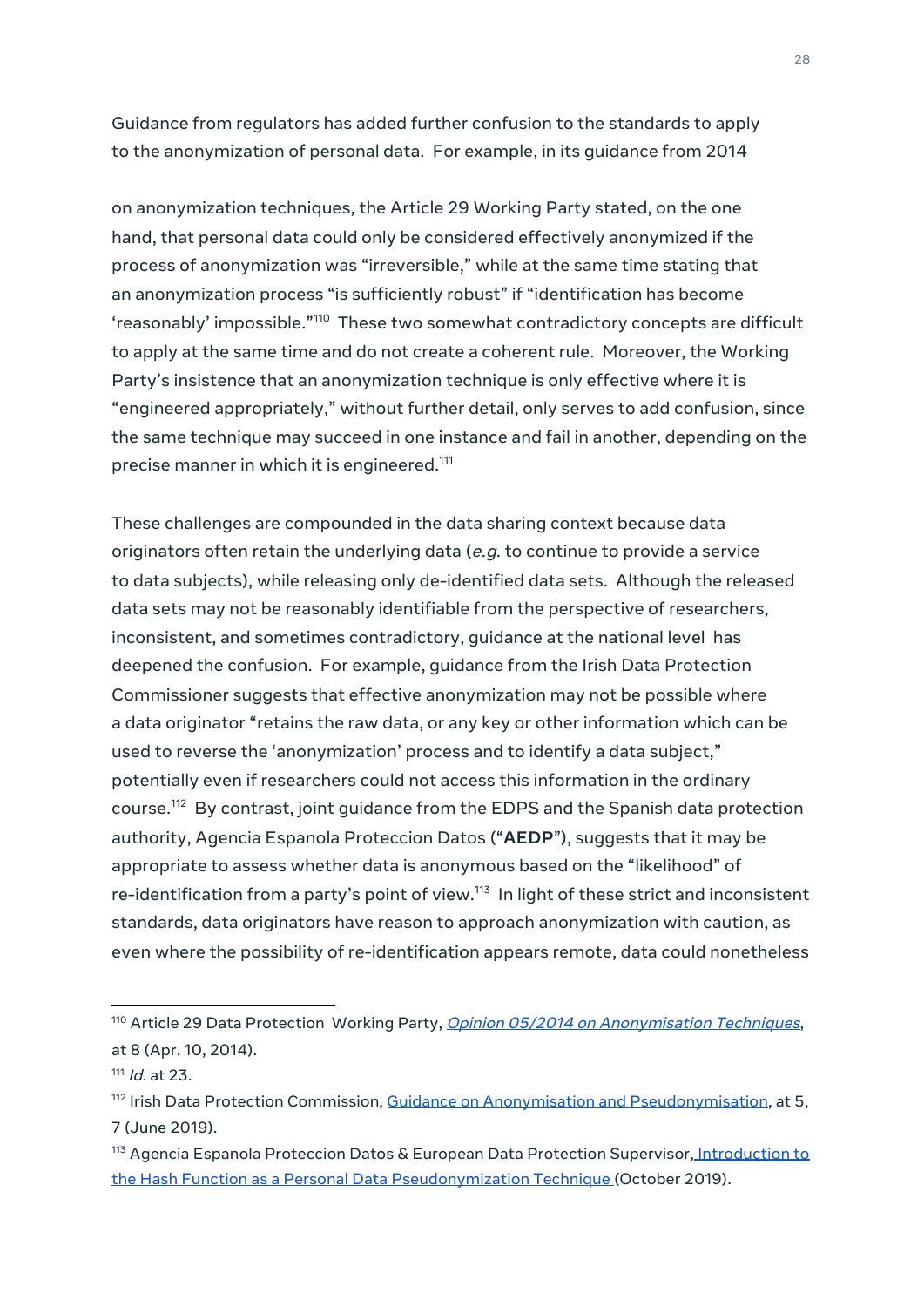#### <span id="page-33-0"></span>be subject to the GDPR.

#### **b.** Data originators cannot effectively assess the risks of identification where data will be made available to independent researchers.

Regardless of the appropriate standard to apply, the analysis of whether data is anonymized requires careful consideration of the potential risks of re-identification, taking into account any other information that may be available. The more widely that data will be shared, the more difficult it is for data originators to know and assess re-identification risks. This encourages data originators to aggregate and anonymize data to very high standards so as to reduce these risks. The resulting data often has reduced utility for research. For example, with respect to data concerning social media usage, to limit risks of re-identification, user activities must be aggregated to a sufficient degree that no one individual could be singled out. This may not impair studies of high level trends, but any analysis of more fringe activities—such as highly inflammatory links shared by only a small number of individuals—would be more difficult to assess without compromising anonymity. Researchers criticized the data Facebook shared as part of Social Science One, for instance, in part because Facebook had used differential privacy—an emerging best practice in privacy circles—to help prevent users from being identified. <sup>114</sup> To put a finer point on this difficulty, concerns about anonymity may be valid even where the relevant social media accounts are fake, as a fake social media account could still be linkable to a "natural person."

In the absence of actionable guidance for effectively anonymizing data in the research context, data originators are left to set their own standards. Although this is not inherently problematic from a data protection point of view, leaving key anonymization decisions to data originators could have important implications for the broader research community. The methods and standards of anonymization, even when selected by data originators with the utmost care, could dictate what forms of research are possible. In other words, while data itself is non-rivalrous, the production of privacy-protected datasets can be rivalrous, as the resulting form of the data may enable some studies and preclude others. The development of a code of conduct as proposed by EDMO, which includes broad consultation with relevant stakeholders

<sup>&</sup>lt;sup>114</sup> Jeffrey Mervis, [Researchers](https://www.sciencemag.org/news/2020/02/researchers-finally-get-access-data-facebook-s-role-political-discourse) finally get access to data on Facebook's role in political [discourse](https://www.sciencemag.org/news/2020/02/researchers-finally-get-access-data-facebook-s-role-political-discourse), Science Magazine (Feb. 13, 2020).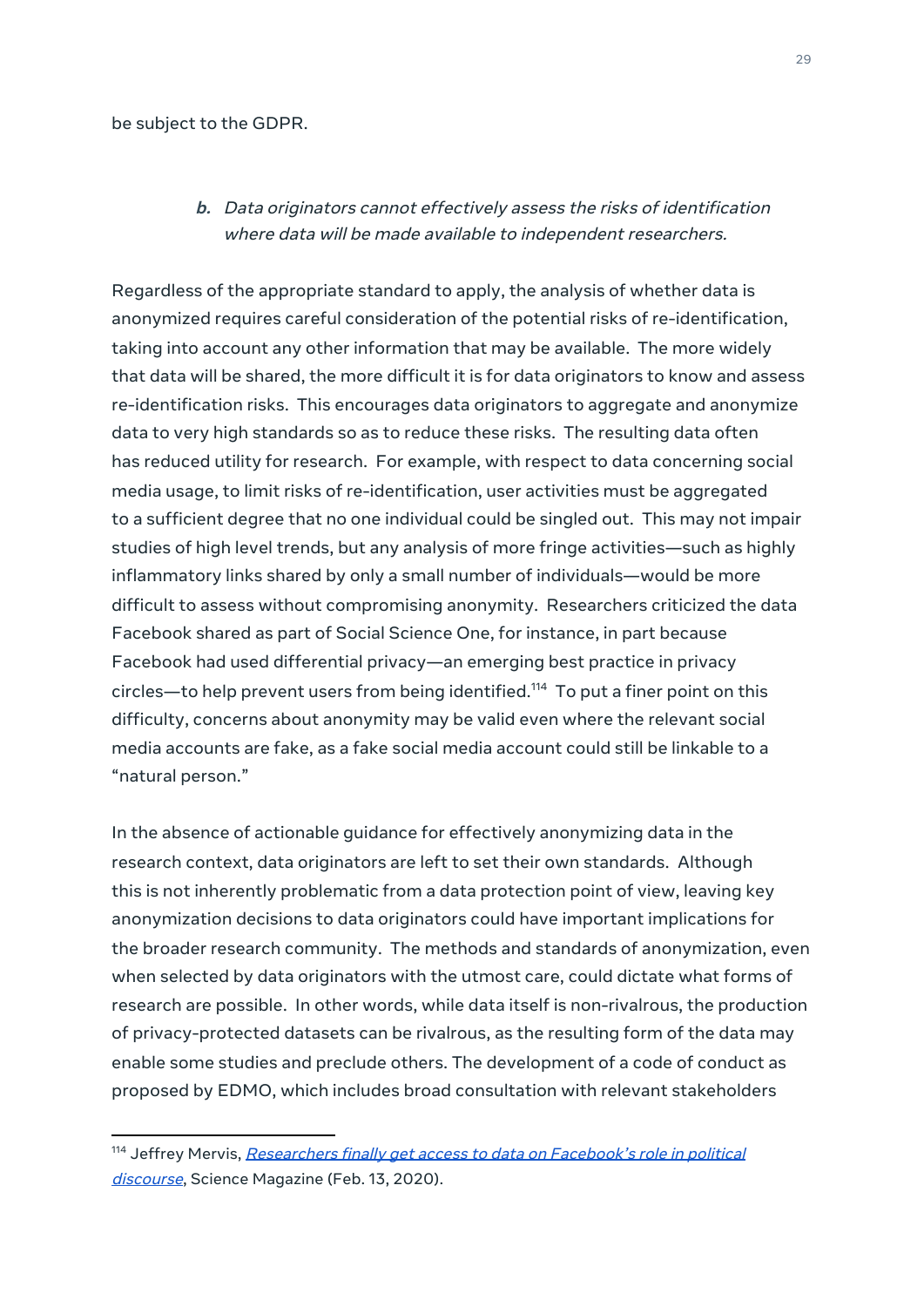from the research community, could foster anonymization standards that reflect the variety and range of the community's research interests. Developing independent standards of anonymization would also facilitate wider sharing of data, as data

originators could be satisfied that the wider disclosure of such data would not result in unforeseen legal risk. Moreover, if standards of anonymization are clearly articulated, it may not be necessary to impose contractual and other data protection limitations that may compromise research independence.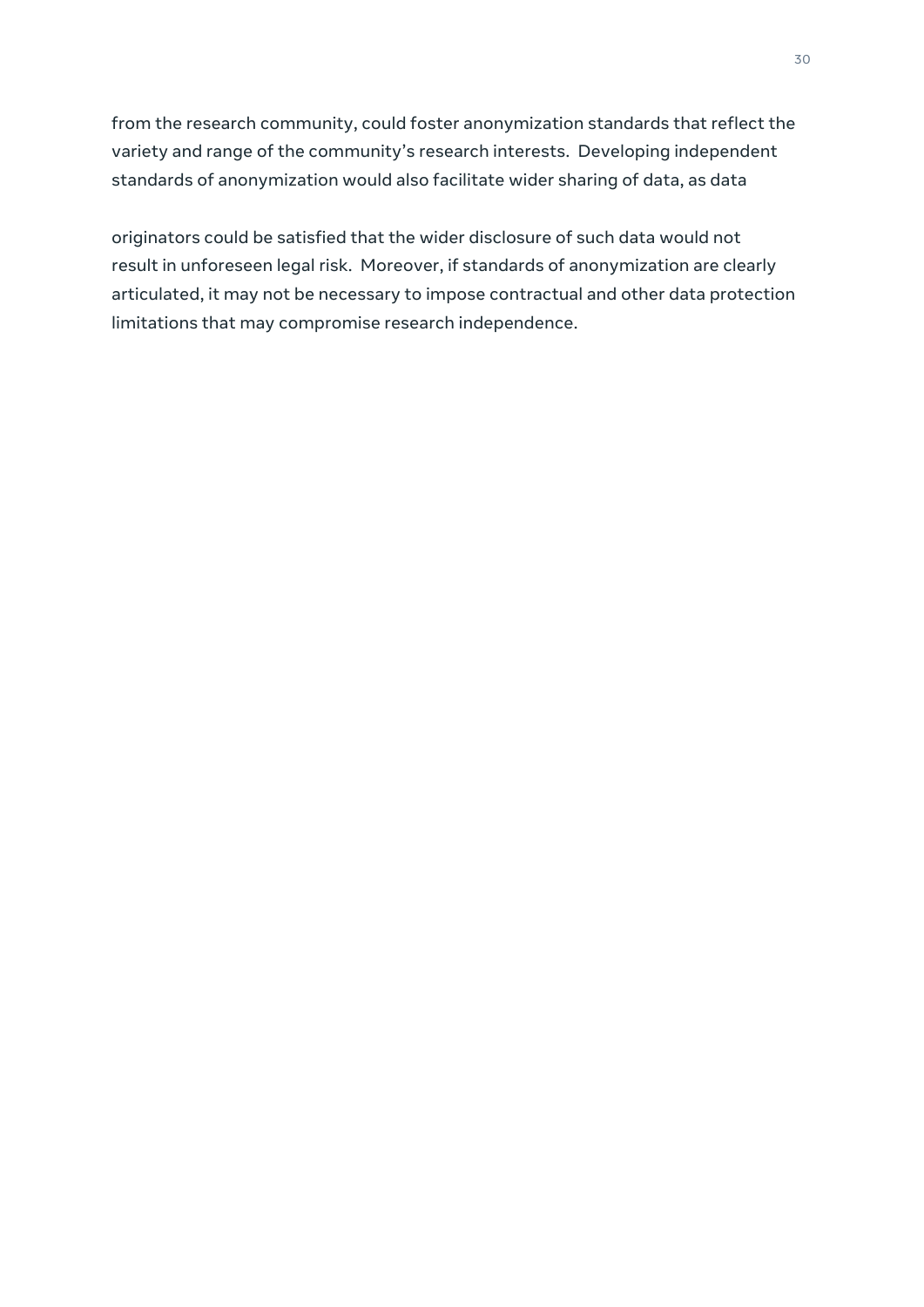# <span id="page-35-0"></span>**IV. HOW EDMO'S PROPOSED CODE OF CONDUCT COULD SUPPORT DATA SHARING FOR INDEPENDENT RESEARCH**

The GDPR's risk-based approach to research highlights the inherent tension between the public benefits of research and the private rights of individuals. These conflicting imperatives can be heard in statements by EU regulators highlighting "corporate secrecy which characterises the biggest technology companies [as] a barrier to scrutiny by [independent] researchers," $^{\rm 115}$  while at the same time commenting that the "close working relationship" between technology companies and researchers can lead "academic studies and the commercial enterprises set up by academics [to] become inextricably entangled."<sup>116</sup> When it comes to big data research, there may be tradeoffs between the independence of researchers, the quality of data they can be permitted to access, and the protection of the rights and interests of data subjects.

Although the GDPR's regime governing research provides an opportunity to carefully balance these interests to optimize research outcomes without unduly compromising privacy and data protection, in practice, because of challenges and inconsistencies in the interpretation of key provisions, the effect of the GDPR's research framework is to encourage stricter protections for personal data, sometimes at the expense of research aims. Indeed, because data originators face significant legal risks if they unduly prioritize research, in the absence of clear standards governing the sharing of personal data for research purposes, data originators are likely to mitigate legal exposure by limiting data sharing and imposing conditions on researchers permitted to access personal data. EDMO's proposal to create a code of conduct for research offers an opportunity to address several of the challenges described above.

#### <span id="page-35-1"></span>**1. Potential benefits of developing a code of conduct.**

The GDPR encourages the development of codes of conduct that specify the application of GDPR requirements to particular processing activities.<sup>117</sup> Although

<sup>&</sup>lt;sup>115</sup> European Data Protection Supervisor, A [Preliminary](https://edps.europa.eu/sites/edp/files/publication/20-01-06_opinion_research_en.pdf) Opinion on data protection and [scientific](https://edps.europa.eu/sites/edp/files/publication/20-01-06_opinion_research_en.pdf) research, at 9 (Jan. 6, 2020).

<sup>&</sup>lt;sup>116</sup> *Id.* at 7.

<sup>117</sup> **[GDPR](https://gdpr-info.eu/art-40-gdpr/)**, Art. 40(2).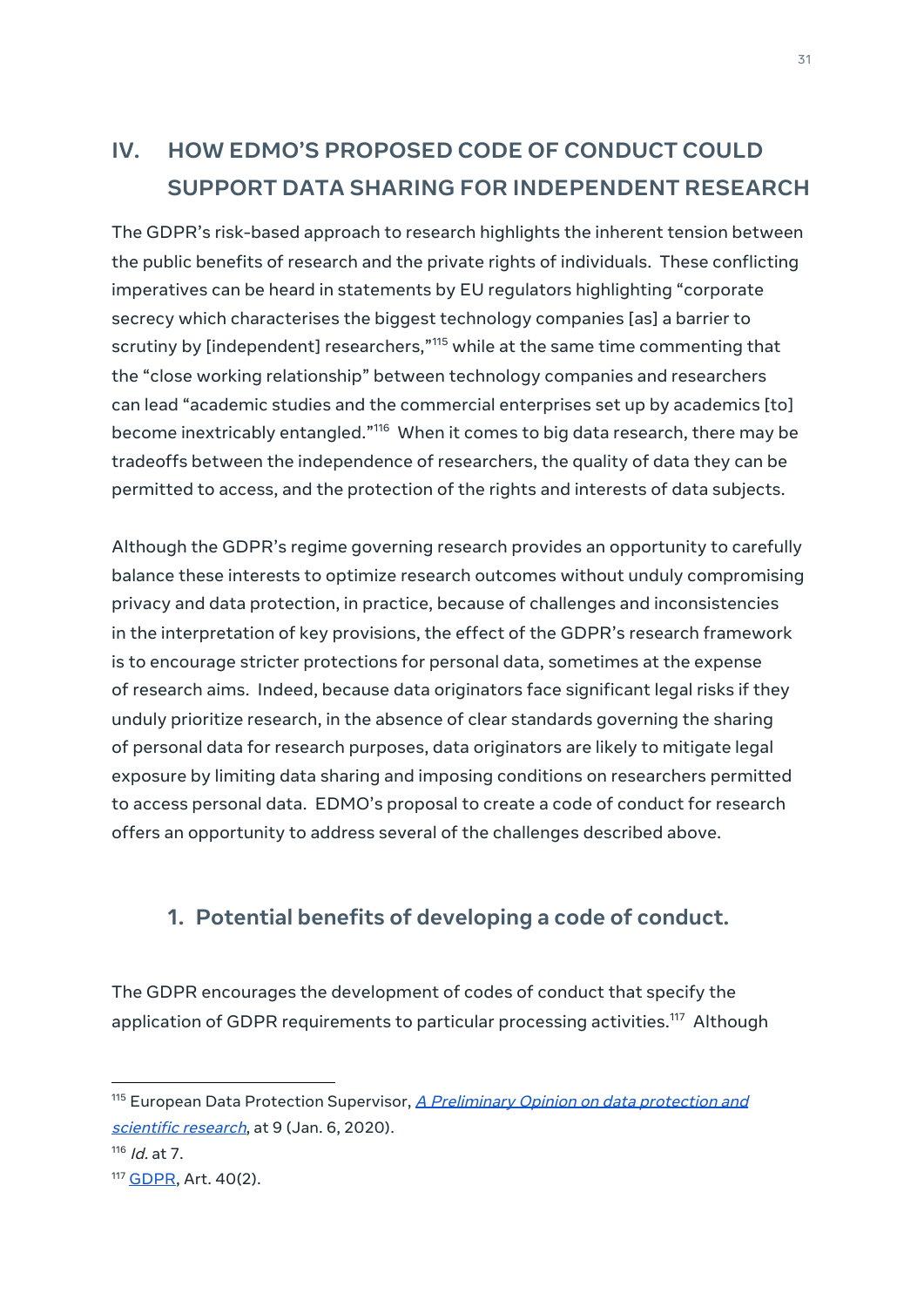compliance with a code of conduct does not guarantee compliance with the GDPR, regulators are required to consider a controller's adherence to a code of conduct as evidence of compliance with the GDPR and as a factor for reducing the scope of any fines in the event of a GDPR violation.<sup>118</sup> Codes of conduct may also be used to facilitate the cross-border transfer of personal data, which has important implications for the international research community. <sup>119</sup> Codes of conduct, therefore, offer several benefits to data originators and researchers in this context. In addition to the potential for reducing non-compliance risks, codes of conduct also offer the opportunity to articulate clear data protection standards, with particular application to a data provider's industry, which in turn serves to better protect privacy.

Furthermore, relevant stakeholders would have the opportunity to participate in the development of the code's standards, thereby helping to ensure that the resulting standards adequately consider the relevant context. Critically in the research context, codes of conduct require independent bodies to administer the code and enforce compliance. This shifts responsibility for compliance and oversight to the independent code administering entity(ies), which would ensure that the interests of researchers and data originators are taken into account. This shift may help to resolve tensions between the independence of researchers and the accountability of a data sharing regime by positioning an independent third-party to exercise effective oversight.

EU regulators have also expressed enthusiasm for the use of codes of conduct in the research context. In its Guidelines on Codes of Conduct, for example, the EDPB specifically offered examples from the research context as instances where a code of conduct could prove particularly valuable.<sup>120</sup> Codes of conduct also appear in the EDPS Opinion on data protection and scientific research, which emphasized their value in "improv[ing] convergence of practices and increas[ing] confidence in compliance" as well as in "achiev[ing] sufficient levels of harmonisation" across

<sup>118</sup> [GDPR](https://gdpr-info.eu/art-83-gdpr/), Art. 83(2)(j).

<sup>119</sup> [GDPR,](https://gdpr-info.eu/art-46-gdpr/) Art. 46(1)(e).

<sup>&</sup>lt;sup>120</sup> EDPB, Guidelines 1/2019 on Codes of Conduct and [Monitoring](https://edpb.europa.eu/sites/edpb/files/files/file1/edpb_guidelines_201901_v2.0_codesofconduct_en.pdf) Bodies under Regulation [2016/679](https://edpb.europa.eu/sites/edpb/files/files/file1/edpb_guidelines_201901_v2.0_codesofconduct_en.pdf) (June 4, 2019).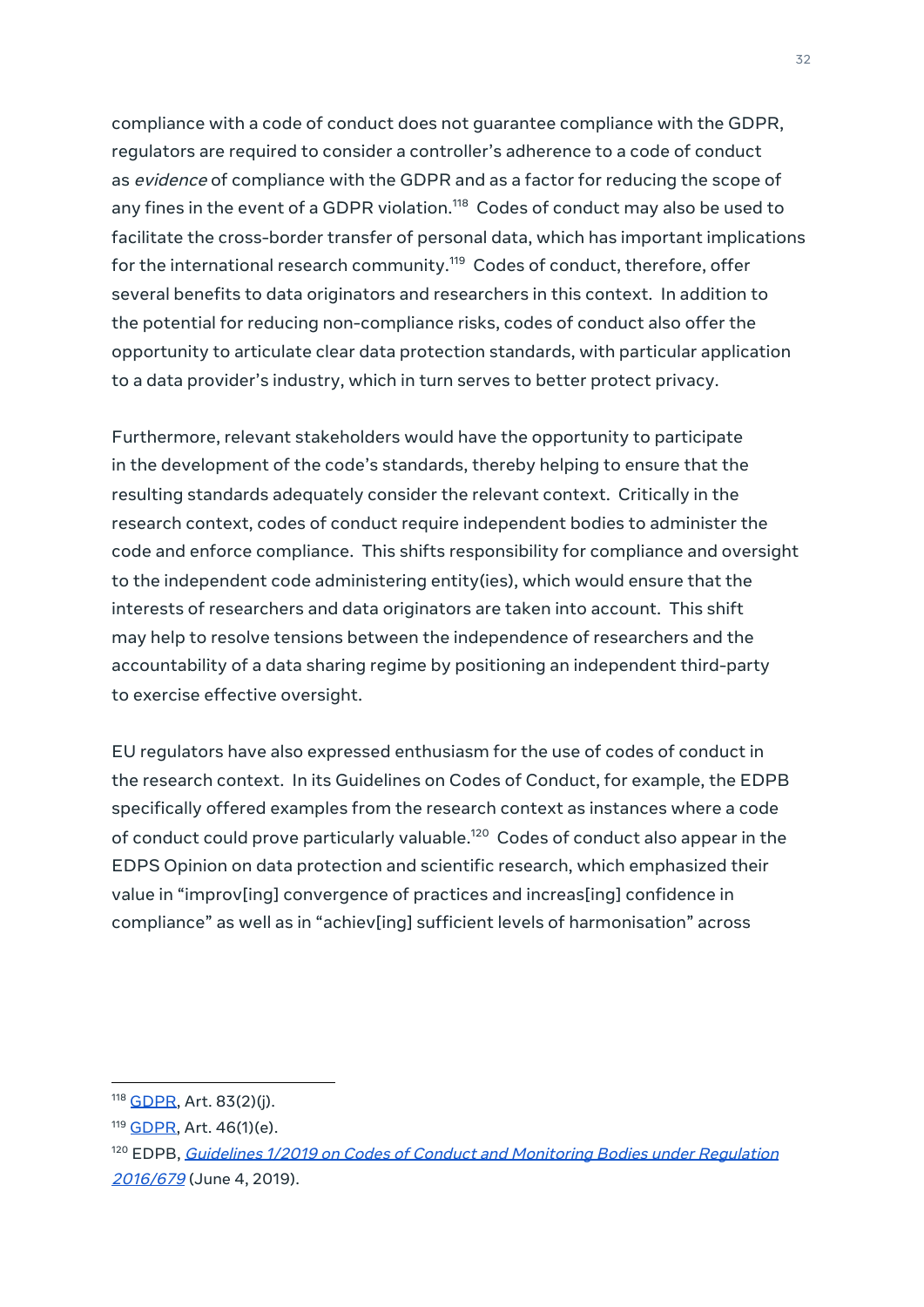EU Member States. <sup>121</sup> Specifically, the EDPS considered that "[s]pecialised codes might be particularly relevant for fields such as biobanking, genomic research or social networks research." 122

# <span id="page-37-0"></span>**2. Proposed issues to be addressed and relevant stakeholders.**

In light of the analysis above, a code of conduct for research should take into account the following aspects:

- **Mission, scope and process:** The code of conduct should have a clearly defined mission and scope. This should include developing standards for the types of researchers and forms of research that would be eligible to receive data pursuant to the code.
- **Data access, anonymization and technical safeguards:** The code of conduct should describe the technical standards to which data should be anonymized or de-identified for varying research purposes and the technical safeguards that would apply to a researcher's access to such data. This may include processes for independent review of research proposals by the code administering entity before access to different tiers of data is granted.
- **Organizational and research safeguards:** In addition to safeguards relating to the data provided by data originators, the code of conduct should include organizational measures that protect privacy, particularly by limiting the potential for misuse after data is shared by data originators. This may include limitations on permitted uses, clear security standards, data minimization and retention limits, risk assessment requirements, and rules governing the further disclosure, international transfers, and publication of information received pursuant to the code. To effectively address the challenges described in this paper, these safeguards should arbitrate the extent to which data originators should exercise oversight and control over research activities

33

 $121$  European Data Protection Supervisor,  $\triangle$  [Preliminary](https://edps.europa.eu/sites/edp/files/publication/20-01-06_opinion_research_en.pdf) Opinion on data protection and [scientific](https://edps.europa.eu/sites/edp/files/publication/20-01-06_opinion_research_en.pdf) research, at 25 (Jan. 6, 2020).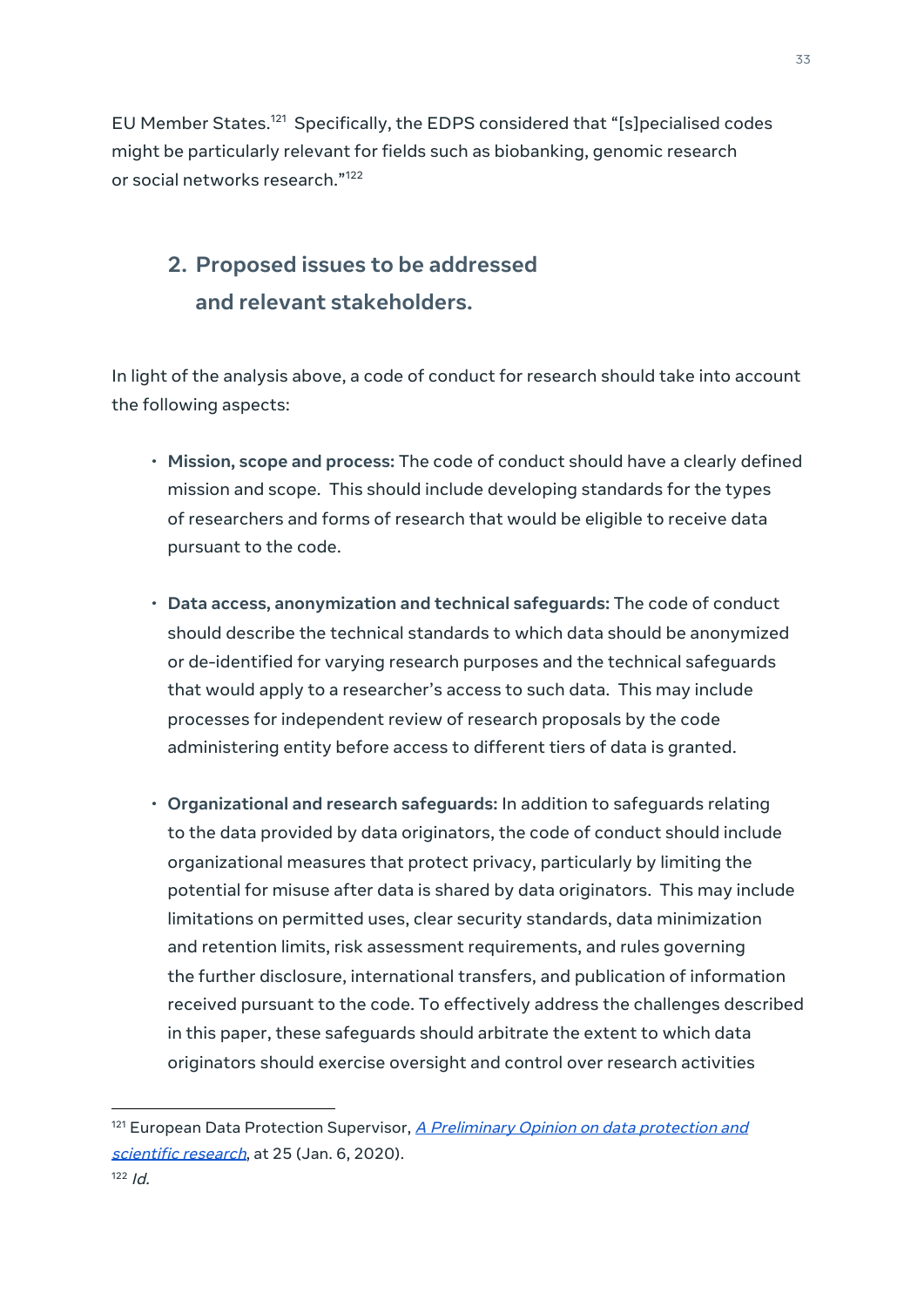while preserving the independence of researchers. These safeguards should, moreover, be tailored and calibrated to the level of data access provided to researchers and the standards of anonymization or de-identification applied to a given dataset. EDMO and the relevant stakeholders could also consider processes that involve oversight by trusted third-parties, which can be empowered to regulate data access and appropriate safeguards so as to preserve the independence of research activities while satisfying data originators, data subjects, regulators and other interested parties of the compliance of such sharing with privacy laws.

- **Transparency and individual rights:** The code of conduct should also clarify the standards for informing data subjects of the use of data for research purposes, the choices that data subjects will have, and how requests to exercise rights under the GDPR will be addressed.
- **Governance, enforcement and oversight:** Finally, the code of conduct will need to account for the structure of oversight and enforcement bodies as well as the standards for monitoring compliance, receiving complaints, and enforcing compliance.

The development of these standards and processes will require balancing research objectives against the privacy rights of data subjects. To ensure that all relevant interests are adequately protected, the process for developing the code of conduct should include representation from the groups that would be affected by the code, including researchers and research institutions, data originators, and consumer groups. Public authorities with responsibility for data protection and/or the promotion of research may also wish to participate.